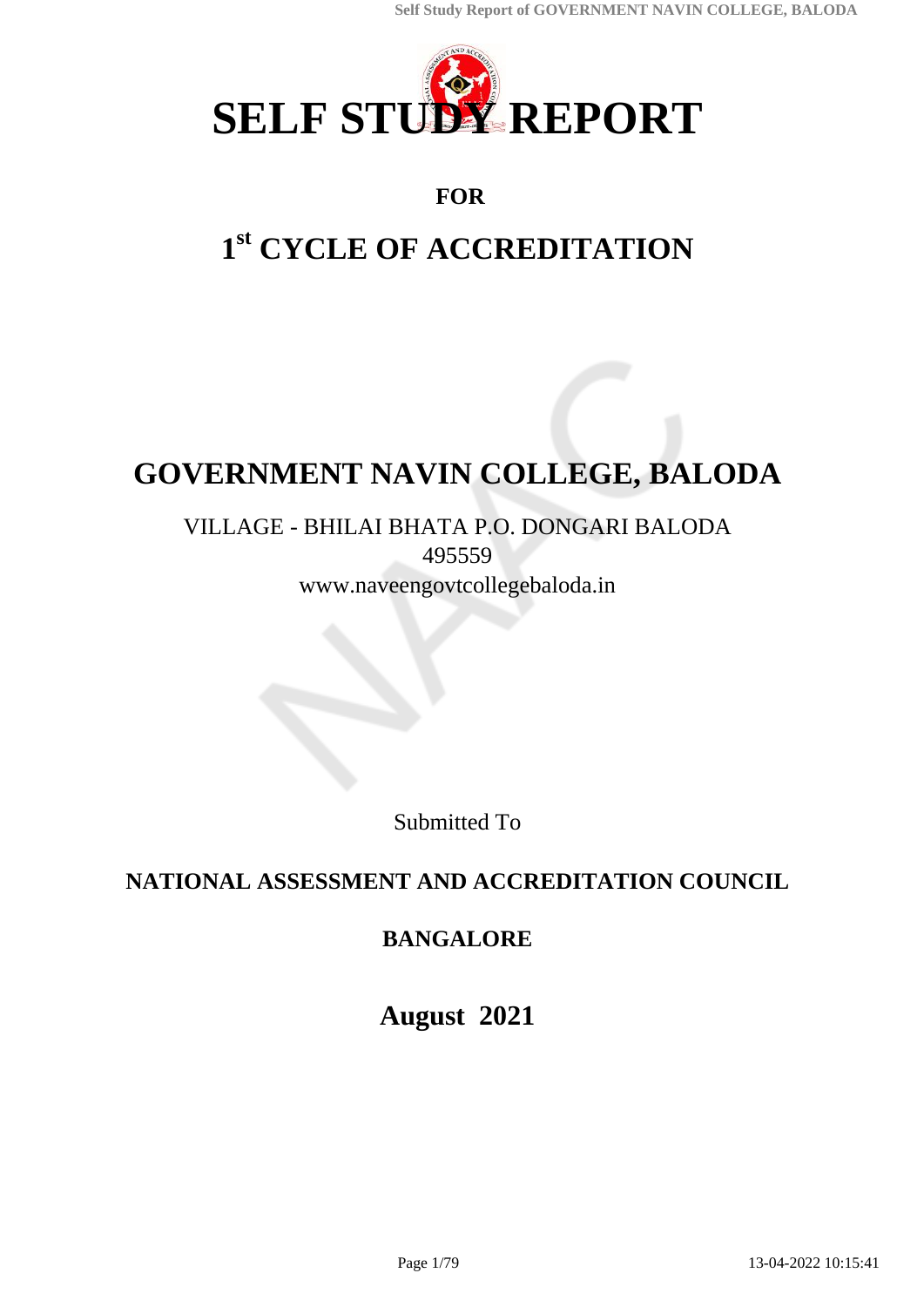# **1. EXECUTIVE SUMMARY**

# **1.1 INTRODUCTION**

 Government Naveen College Baloda was established in July 2008., by Government of Chhattisgarh as an affiliated college of Guru Ghasidas University, Bilaspur , later its affiliation was shifted to Atal Bihari Vajpayee Vishwavidyalaya, Bilaspur. The college was accorded recognition by UGC under section 2 (f) and 12(b) in May 2015 and April 2016 respectively.

 The college has an extensive campus of 10 acres with boundary wall . The building has 11 class rooms ,5 laboratories ,1- sports room, 1-library , study area , girls common room and washroom .Three program are offered at undergraduate level B.A , B.Sc (Maths & Bio) , B.com , and four postgraduate programs are offered M.Sc-Chemistry ,M.A Hindi since 2012-13 , M.A Sociology , M.A Political Science introduced in 2013-14 , two diploma course PGDCA & DCA is also available in the institute . Presently , apart from Principal , there is 11 regular faculties and 7 guest faculties are recruited during the session, to facilitate effective curriculum delivery to students. There are 4 non-teaching staff and 4 technical staff .There is a library with approximately 12600 books and the campus has internet connectivity through wi-fi system .

 The college has an NSS wing , RUSA cell and college committees , which conduct various activities in interest of society and students . The students have excelled not only in university exams by being gold medalist but has also , got selected in wresting competition at national level . The college has an engulfed set-up facilities for games like Badminton , judo , table tennis ,gym equipment and enclosed space for cultural activities. The campus of the college is developed as playground , for games like cricket , football , volley ball and other outdoor activities.

 The college is situated in a rural area , which gives an opportunity to students to explore their potential not only in rural activities but also in academic and extensional activities , institution takes initiatives to explore and enhance their academic and professional skills so that ,they can carve their niche in this dynamic world.

#### **Vision**

The institution endeavor to foster , value based education and explore their potential to optimum , in interest of society and humanity .

#### **Mission**

The institution aims to inculcate self confidence ,evolve personality ,infuse analytical perspective among students .It also aims to instill the sense of equality , patriotism and groom the students ,so that ,they can lead the society while achieving their academic goal .

# **1.2 Strength, Weakness, Opportunity and Challenges(SWOC)**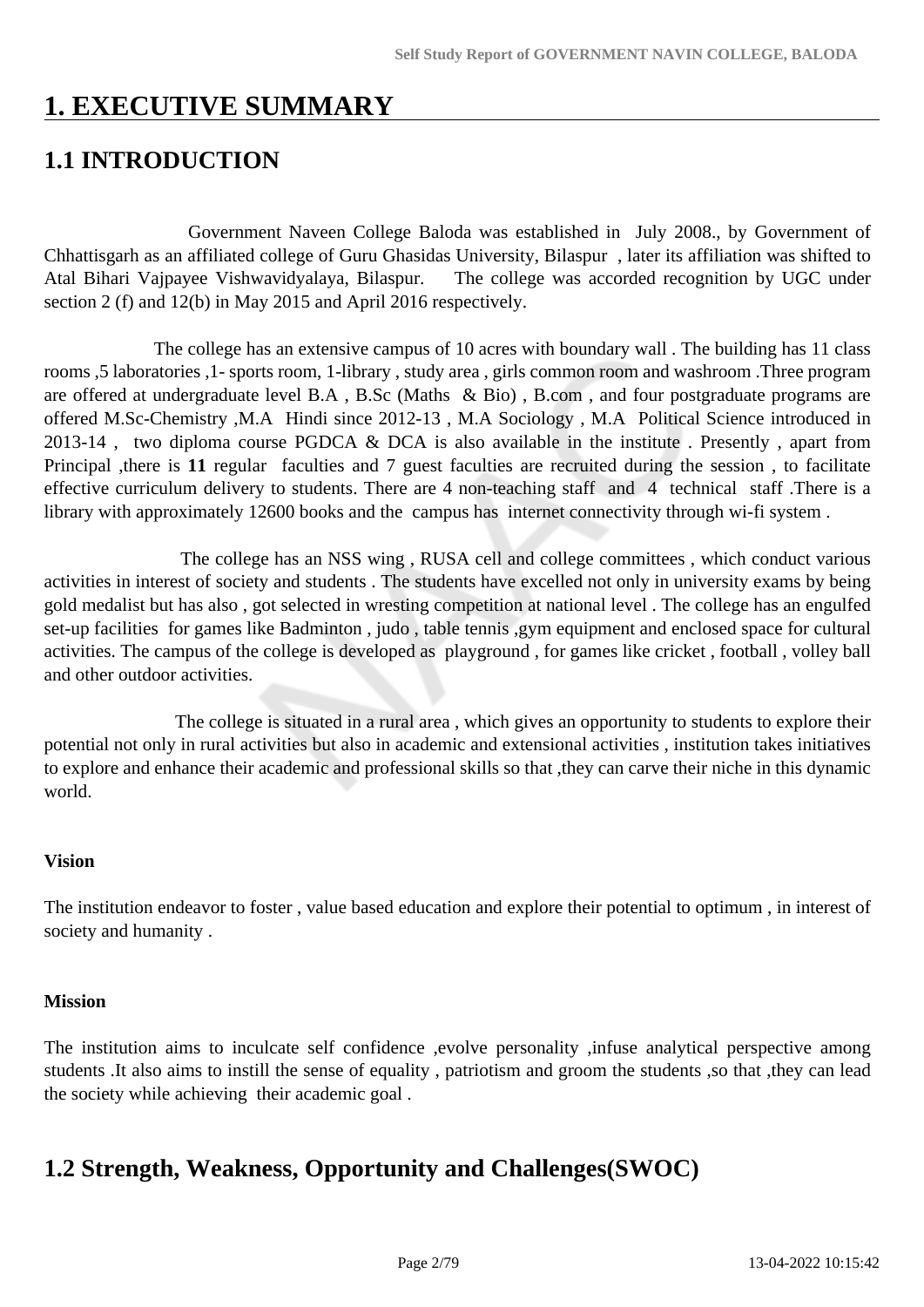#### **Institutional Strength**

- Large campus Of 10 acre land covered with Boundary with Its Own Building
- Attract large number Of Students Belonging to ST/SC/OBC From Completely Rural Background
- Multi-faculty Co-educational Government College in Remote Rural Area
- Huge pool Of Higher Secondary students are studying near by School
- Functional and active sports department, large play ground for students
- National Service Scheme for students
- Library having more than ten thousand books
- Well Qualified , experienced and dedicated faculty member having NET,SET ,M.Phill and Ph.D degrees
- Career Guidance session
- Wi-Fi Campus

.

Team work, co-operation and harmony among faculty member

#### **Institutional Weakness**

- Requirements of regular faculties for post graduate classes
- Courses could be managed better with additional classrooms
- Further scope for development of laboratories for Science Subjects
- Lack of Auditorium, conference hall, hostel facility for boys and girls and staff quarter
- Issue of interruption in power supply.

#### **Institutional Opportunity**

- Large pool of unskilled students having potential to excel by increasing their employability and personality skill
- Scope of enhancing infrastructure like class-Room, auditorium , conference hall etc.
- Scope to conduct research in humanities , social-science and natural Science
- Scope of various extension activities for society

#### **Institutional Challenge**

- To teach Students belonging to completely rural and underprivileged area .
- Requirement of infra-structure to accommodate increasing number of students each year
- To attract industries for campus placements
- Issue of employability of students passing out from traditional courses
- To motivate Local people about allowing their children to pursue higher education

# **1.3 CRITERIA WISE SUMMARY**

#### **Curricular Aspects**

The Institution was established in 2008 .Presently it is offering three undergraduate program B.A, B.Sc,B.Com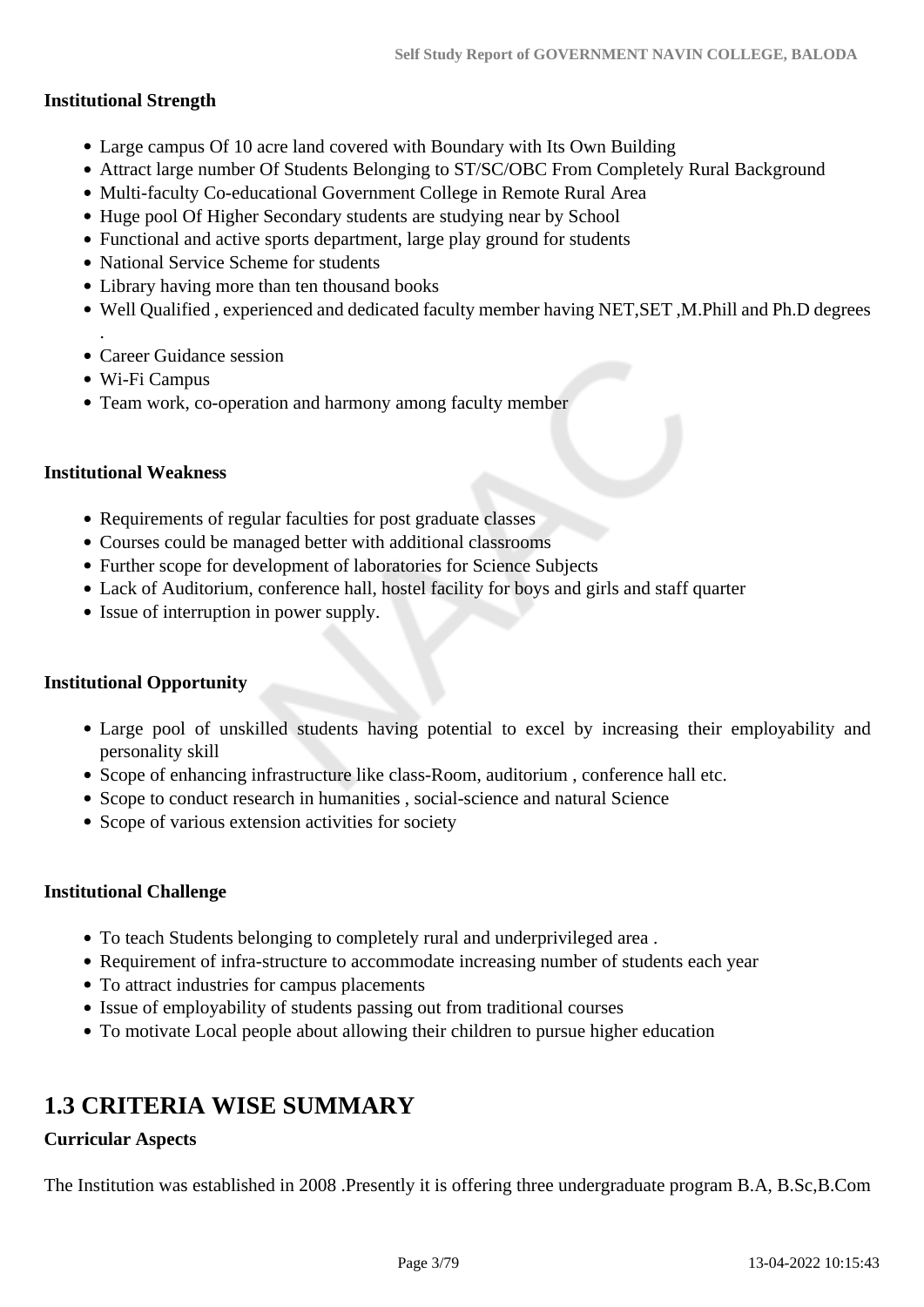four postgraduate program M.A (Hindi, Political Science, Sociology), M.Sc-Chemistry ,PGDCA and DCA. It abides by the academic calendar notified by Department of Higher Education Chhattisgarh . In addition the Head of the Institution also take initiative to deliver the curriculum efficiently through IQAC and various committees .The Institution takes initiatives to simplify the learning process by adapting different modes of teaching like use of projector , online sites, you tube links further organize debates ,seminars etc .The curriculum deals about environment , human values , ethics ,rights and obligations to ensure wholistic development of students .

#### **Teaching-learning and Evaluation**

The Institution takes initiatives in accordance with the skill or intellectual level of students so that all the students get sufficient opportunity to improve their performance, thus special attention is given to slow learners and guidance to advanced learners .

 The Institution takes initiatives in order to make students expressive and pro-active to achieve this it conduct various interactive activities like quiz , debates , social service and also provide additional platforms for learning like classroom presentation , seminar , guest lectures , ICT based learning , you tube links etc.

The performance of students are judged by unit test and internal test ,in addition vital suggestions are given to improve their performance .The university follows a transparent procedure for valuation of answer sheet .All the stakeholders are made aware of outcomes of program .

#### **Research, Innovations and Extension**

The college deliver the knowledge to students with the objective of generating innovativeness among them. for this we have arranged a set-up for LCD projector equipped two classroom , too give them live experience of learning . The faculty members are encouraged to contribute in research related activities like paper, book publishing etc. .

 To give live experience to students of relevant field professional or resource persons also invited to share their knowledge and experience .

Institution also conduct activities to instill a sense of social responsibilities and in the process create awareness nearby community about health , hygiene , environment and about their duties and obligation , to achieve this goal NSS unit has been instrumental .

#### **Infrastructure and Learning Resources**

The institute adequately utilizes its available resources to achieve its vision and mission of efficient delivery of knowledge and skill development of student.

Starting with undergraduate program in 2008 shortly afterwards in 2012 and 2013 it also started Post Graduate program in four subjects. The available room is utilized in judicious way to fulfill the demand of all the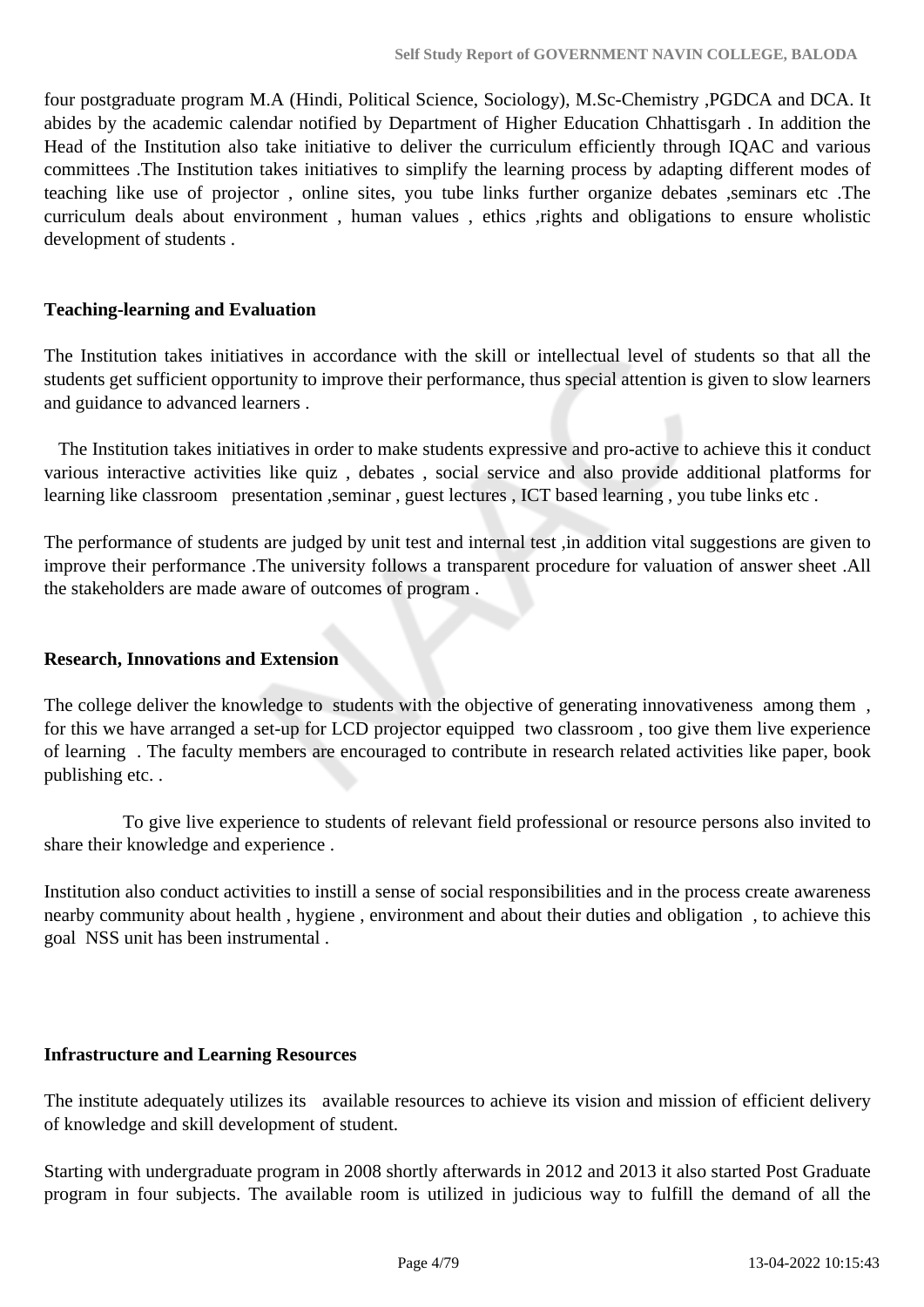programs running in the college. The college has a library with 12600 books which act as a knowledge center for students. Each year new book is being purchased as per allocation and available budget.

 The college building is Wi-Fi enabled which give access to online study mode to student and teacher to enrich they are learning and teaching experiences respectively. The institute has varied facility for students and teacher which are managed by dedicated committees constituted by head of institution. The Institution also provides adequate facility for different type of indoor and outdoor sports activities in its vast ten acre engulfed campus.

#### **Student Support and Progression**

As per the guidelines of Department of Higher Education Chhattisgarh, ensures representation of students in various activities and management of the Institution. This is achieved through class representative of each class and student council (elected or nominated) at college level.

 The student council communicates to the professor in charge of student council about their suggestions and grievances, which are sought out through meeting with concerned committee and head of the Institution.

The Institute aim to guide and motivate students through immediate and live examples for which we have constituted Alumni association in session 2019-2020. The registration of association is in process .The institution is trying to achieve sound alumni base in short span of time .

#### **Governance, Leadership and Management**

The institution being a Government College, most of the strategic decisions are taken by the department of Higher Education CG. The Principal is the decision making authority at the college. The Principal along with the IQAC coordinator and members of the different committee take decisions about various matter concerning the Institution. In order to ensure efficient execution of duties and responsibilities different committee are formed and entrusted with diverse responsibilities.

 The staff of the college being Government employee , all the benefits , perks and other facilities of government like health , medical , CPS, GPS etc. , are available for them .Teachers undergo faculty development program like refresher and orientation course to enhance their teaching skills .

The performance of teaching and non-teaching staff is analyzed annually by the principal and conveyed to Department of Higher Education through Annual Confidential Report .In order to maintain transparency in functioning; financial audits are being conducted by the Institute annually and intermittently by Directorate of audit, Chhattisgarh. IQAC plays a vital role in maintain the standard of Education and its deliverance to students.

#### **Institutional Values and Best Practices**

The Institute take initiative to create awareness among masses through various activities .It infuse knowledge among girl students about various aspects concerned to them .It constantly monitor safety and hygiene in college campus .It adopt practice of saving electricity , waste disposal . It celebrate National and International days which enrich students with new information .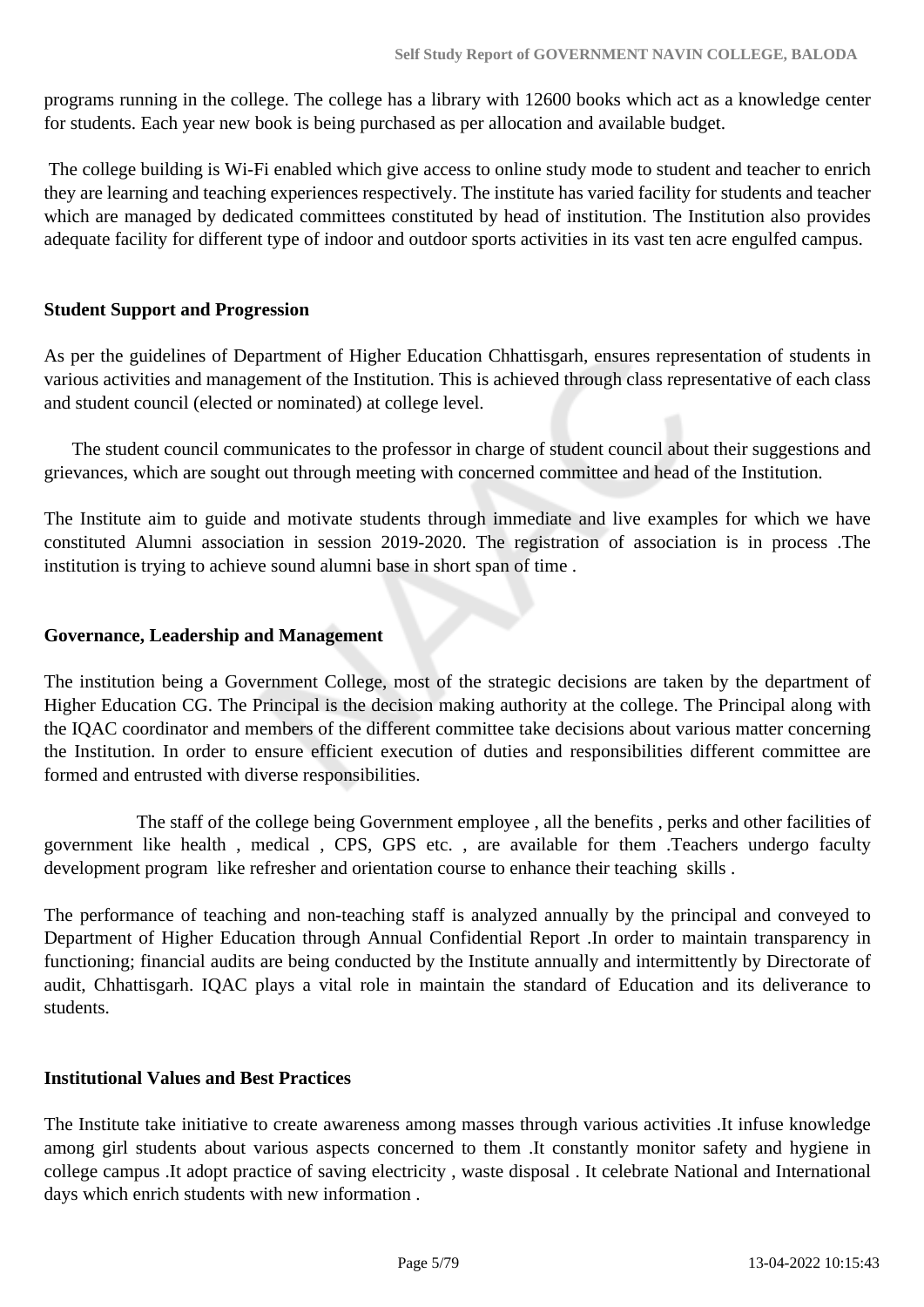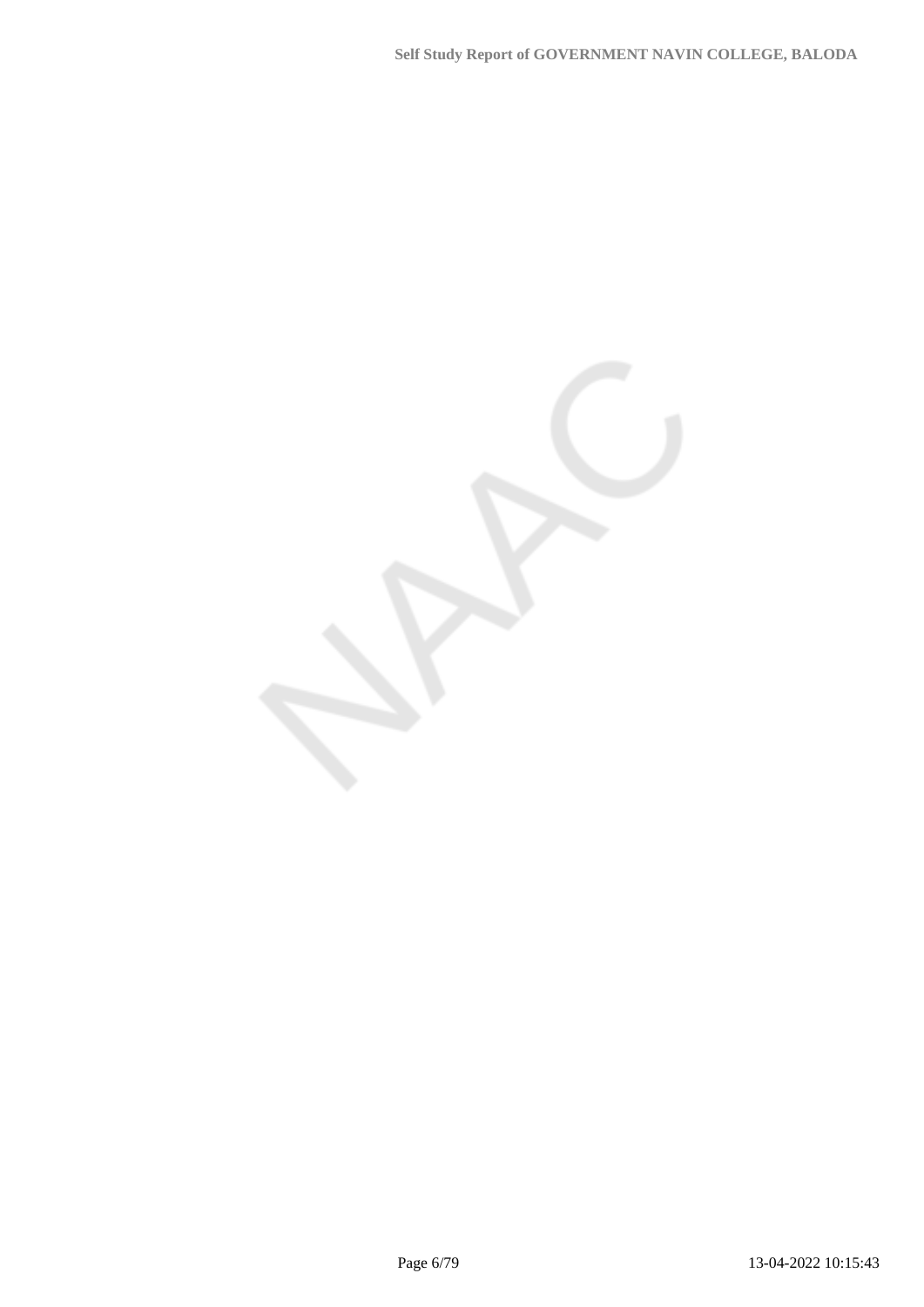# **2. PROFILE**

# **2.1 BASIC INFORMATION**

| Name and Address of the College |                                            |  |
|---------------------------------|--------------------------------------------|--|
| Name                            | GOVERNMENT NAVIN COLLEGE, BALODA           |  |
| Address                         | Village - Bhilai Bhata P.O. Dongari Baloda |  |
| City                            | Baloda                                     |  |
| <b>State</b>                    | Chhattisgarh                               |  |
| Pin                             | 495559                                     |  |
| Website                         | www.naveengovtcollegebaloda.in             |  |

| <b>Contacts for Communication</b> |                         |                                          |               |                          |                                       |
|-----------------------------------|-------------------------|------------------------------------------|---------------|--------------------------|---------------------------------------|
| <b>Designation</b>                | <b>Name</b>             | <b>Telephone with</b><br><b>STD Code</b> | <b>Mobile</b> | Fax                      | <b>Email</b>                          |
| Principal                         | L.k.jaiswal             | 07817-296289                             | 9753647298    | 07817-29628<br>9         | naveengovtcollege<br>baloda@gmail.com |
| IQAC / CIQA<br>coordinator        | <b>Bhushan</b><br>Kumar | $\overline{\phantom{0}}$                 | 7222935149    | $\overline{\phantom{0}}$ | bk688204@gmail.<br>com                |

| <b>Status of the Institution</b> |            |
|----------------------------------|------------|
| <b>Institution Status</b>        | Government |

| <b>Type of Institution</b> |                |
|----------------------------|----------------|
| By Gender                  | Co-education   |
| By Shift                   | Regular<br>Day |

| <b>Recognized Minority institution</b> |  |
|----------------------------------------|--|
| No                                     |  |
|                                        |  |

| <b>Establishment Details</b>         |            |
|--------------------------------------|------------|
| Date of establishment of the college | 01-07-2008 |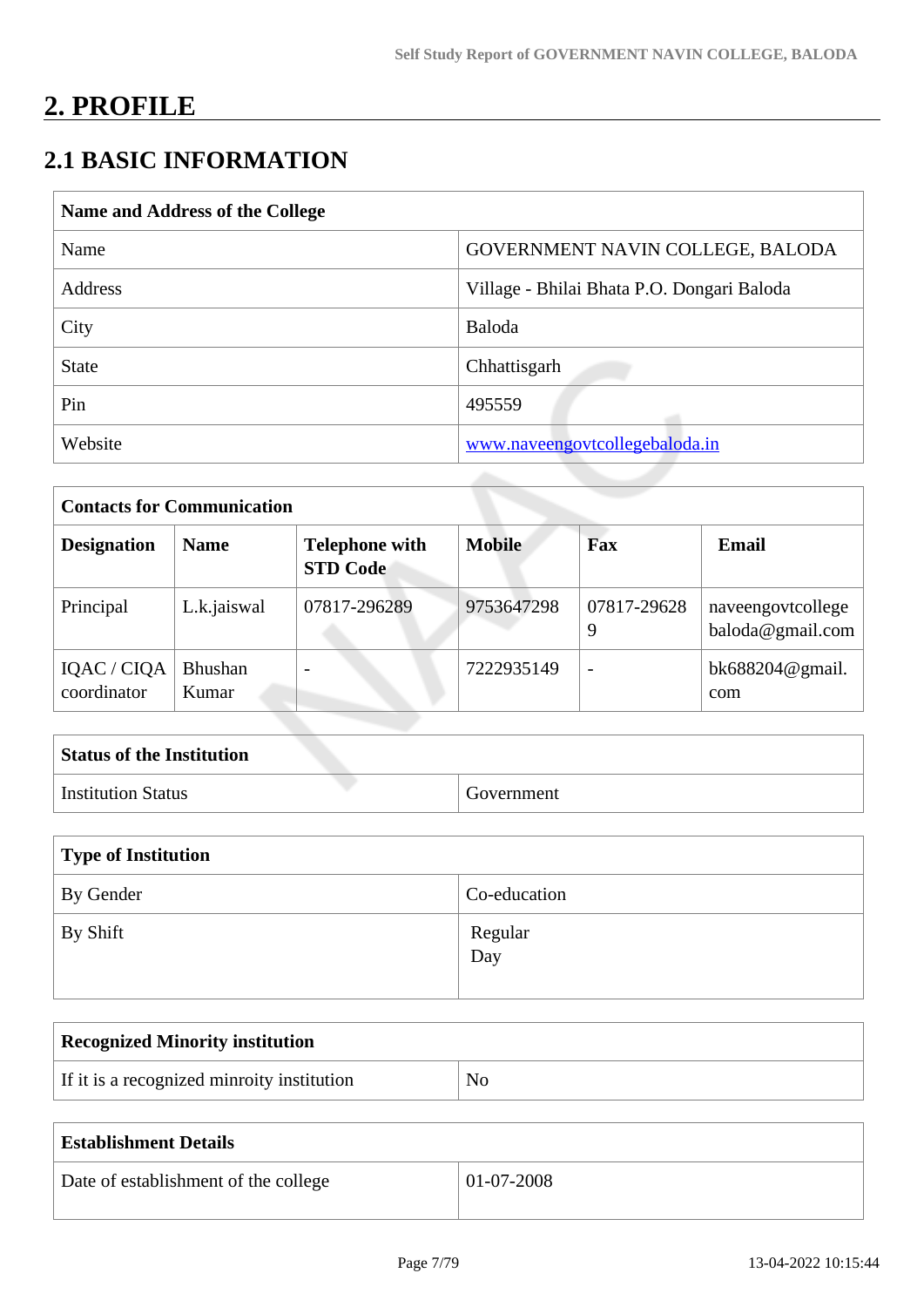| University to which the college is affiliated/ or which governs the college (if it is a constituent |
|-----------------------------------------------------------------------------------------------------|
| $\vert$ college)                                                                                    |

| <b>State</b> | University name                         | <b>Document</b>      |
|--------------|-----------------------------------------|----------------------|
| Chhattisgarh | Atal Bihari Vajpayee<br>Vishwavidyalaya | <b>View Document</b> |

# **Details of UGC recognition**

| <b>Under Section</b><br>Date |            | <b>View Document</b> |
|------------------------------|------------|----------------------|
| 2f of UGC                    | 27-05-2015 | <b>View Document</b> |
| 12B of UGC                   | 27-04-2016 | <b>View Document</b> |

|                                                           | Details of recognition/approval by stationary/regulatory bodies like<br>AICTE, NCTE, MCI, DCI, PCI, RCI etc(other than UGC) |                                        |                              |                |
|-----------------------------------------------------------|-----------------------------------------------------------------------------------------------------------------------------|----------------------------------------|------------------------------|----------------|
| <b>Statutory</b><br><b>Regulatory</b><br><b>Authority</b> | <b>Recognition/App</b><br>roval details Inst<br>itution/Departme<br>nt programme                                            | Day, Month and<br>year(dd-mm-<br>yyyy) | <b>Validity in</b><br>months | <b>Remarks</b> |
| No contents                                               |                                                                                                                             |                                        |                              |                |

| Details of autonomy                                                                                                                  |    |
|--------------------------------------------------------------------------------------------------------------------------------------|----|
| Does the affiliating university Act provide for<br>conferment of autonomy (as recognized by the<br>UGC), on its affiliated colleges? | No |

| <b>Recognitions</b>                                                                  |     |
|--------------------------------------------------------------------------------------|-----|
| Is the College recognized by UGC as a College<br>with Potential for Excellence(CPE)? | No  |
| Is the College recognized for its performance by<br>any other governmental agency?   | No. |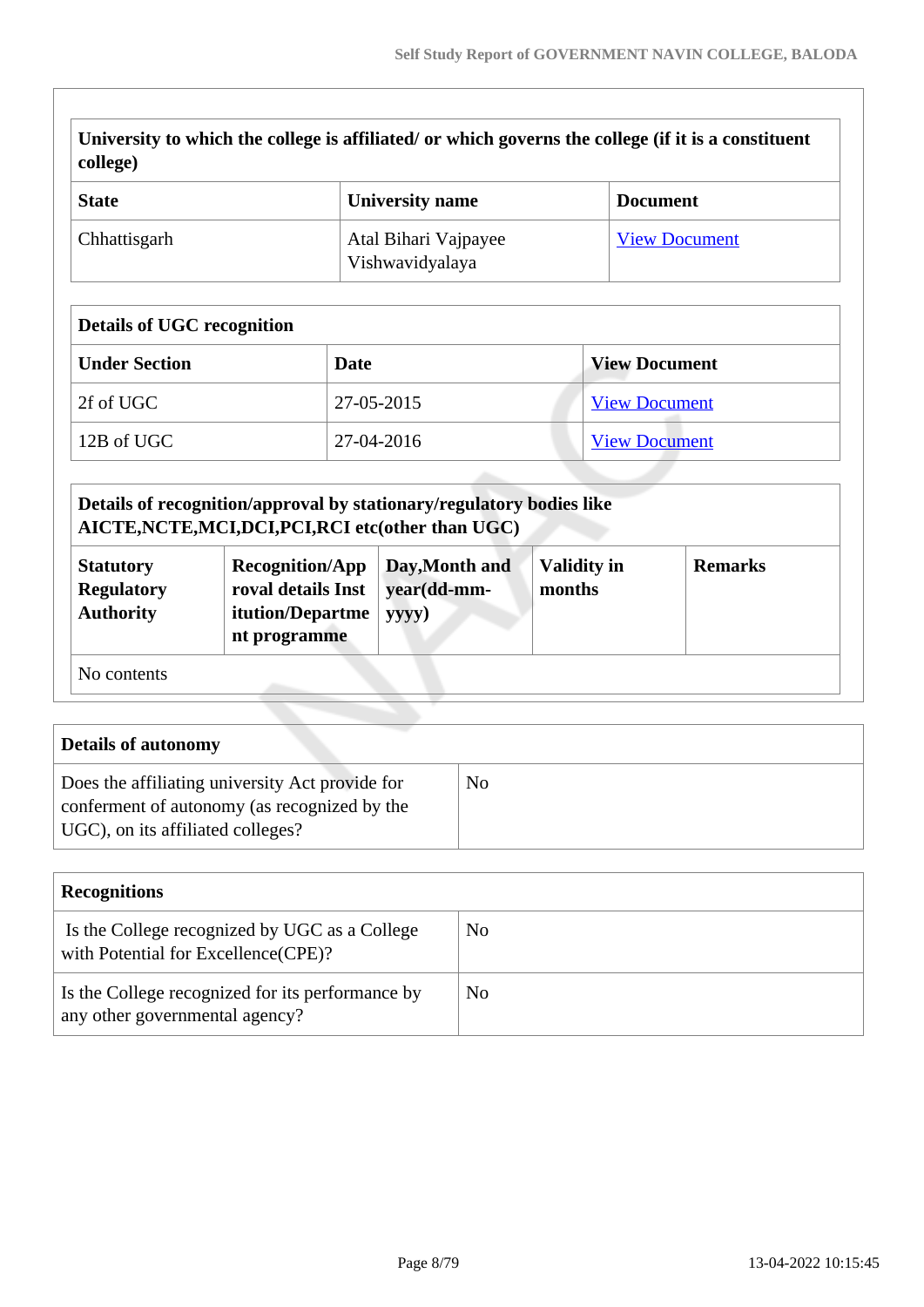| <b>Location and Area of Campus</b> |                                               |           |                                |                             |  |  |  |  |  |
|------------------------------------|-----------------------------------------------|-----------|--------------------------------|-----------------------------|--|--|--|--|--|
| <b>Campus Type</b>                 | <b>Address</b>                                | Location* | <b>Campus Area</b><br>in Acres | Built up Area in<br>sq.mts. |  |  |  |  |  |
| Main campus<br>area                | Village - Bhilai Bhata P.O.<br>Dongari Baloda | Rural     | 10                             | 996                         |  |  |  |  |  |

# **2.2 ACADEMIC INFORMATION**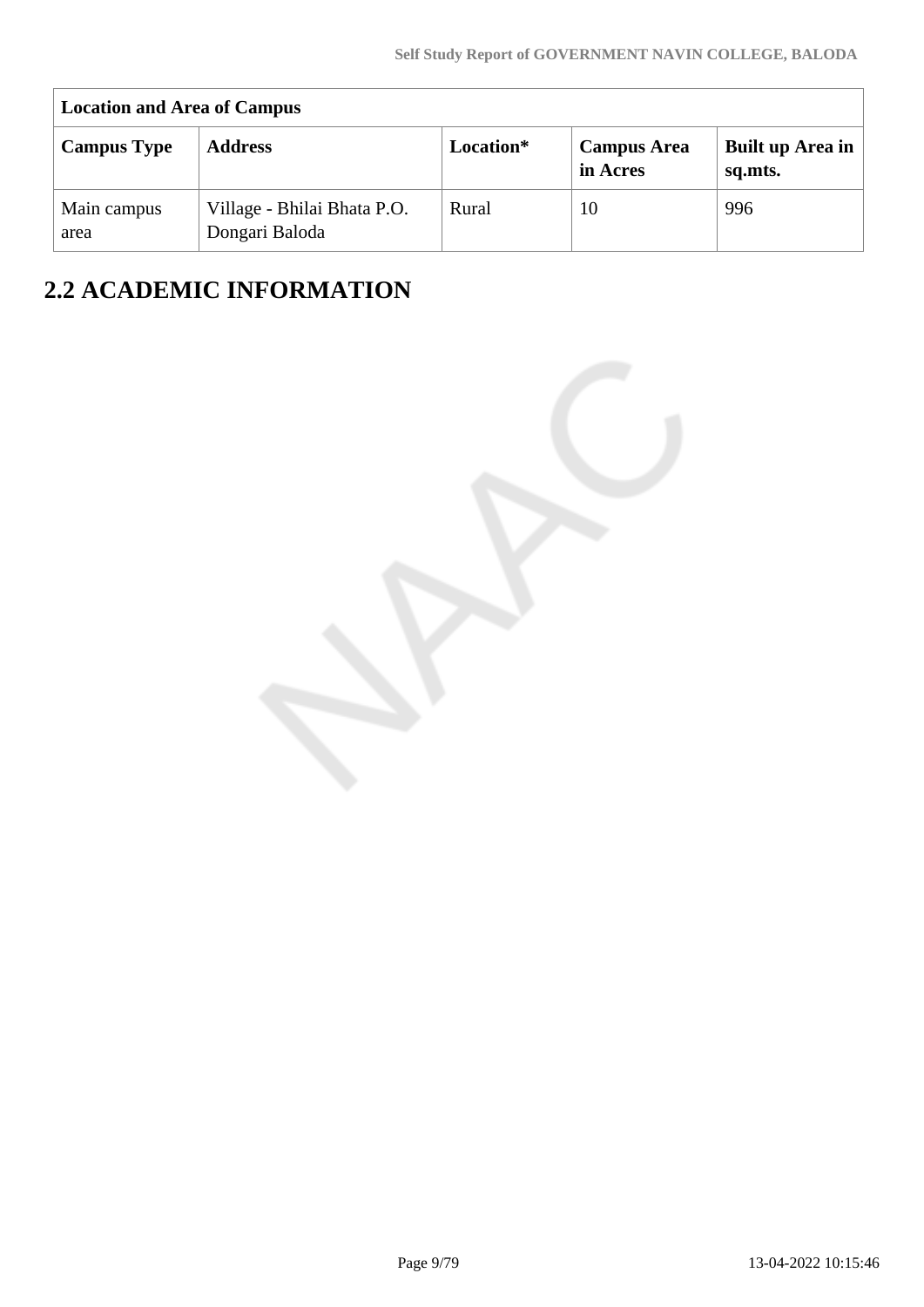|                                                                                  |                                                                                                      |                                     |                                             | Details of Programmes Offered by the College (Give Data for Current Academic year) |                                      |                                             |
|----------------------------------------------------------------------------------|------------------------------------------------------------------------------------------------------|-------------------------------------|---------------------------------------------|------------------------------------------------------------------------------------|--------------------------------------|---------------------------------------------|
| Programme<br><b>Level</b>                                                        | <b>Name of Pr</b><br>ogramme/C<br>ourse                                                              | <b>Duration</b> in<br><b>Months</b> | <b>Entry</b><br>Qualificatio<br>$\mathbf n$ | <b>Medium</b> of<br><b>Instruction</b>                                             | <b>Sanctioned</b><br><b>Strength</b> | No.of<br><b>Students</b><br><b>Admitted</b> |
| <b>UG</b>                                                                        | <b>BSc, Evs</b> Fc<br>Mathematics<br>Physics<br>Chemistry                                            | 36                                  | Higher<br>Secondary                         | Hindi                                                                              | 40                                   | 29                                          |
| <b>UG</b>                                                                        | <b>BSc, Evs</b> Fc<br>Chemistry<br><b>Botany</b><br>Zoology                                          | 36                                  | Higher<br>Secondary                         | Hindi                                                                              | 70                                   | 70                                          |
| <b>UG</b>                                                                        | <b>BA, Evs Fc</b><br>Hindi<br>English<br>Political<br>Science<br>Sociology<br>Economics<br>Geography | 36                                  | Higher<br>Secondary                         | Hindi                                                                              | 95                                   | 95                                          |
| <b>UG</b>                                                                        | BCom,Com<br>merce Evs<br>Fc                                                                          | 36                                  | Higher<br>Secondary                         | Hindi                                                                              | 40                                   | 36                                          |
| PG                                                                               | MA, Sociolo<br>gy                                                                                    | 24                                  | Graduation                                  | Hindi                                                                              | 20                                   | 14                                          |
| PG                                                                               | MA, Political<br>Science                                                                             | 24                                  | Graduation                                  | Hindi                                                                              | 20                                   | 5                                           |
| PG                                                                               | MA, Hindi                                                                                            | 24                                  | Graduation                                  | Hindi                                                                              | 20                                   | 15                                          |
| PG                                                                               | MSc, Chemis<br>try                                                                                   | 24                                  | B.Sc.                                       | English, Hind<br>$\mathbf{i}$                                                      | 20                                   | 18                                          |
| PG Diploma<br>recognised<br>by statutory<br>authority<br>including<br>university | PGDCA,Co<br>mputer                                                                                   | 12                                  | Graduation                                  | English, Hind<br>$\mathbf{i}$                                                      | 30                                   | 30                                          |

**Position Details of Faculty & Staff in the College**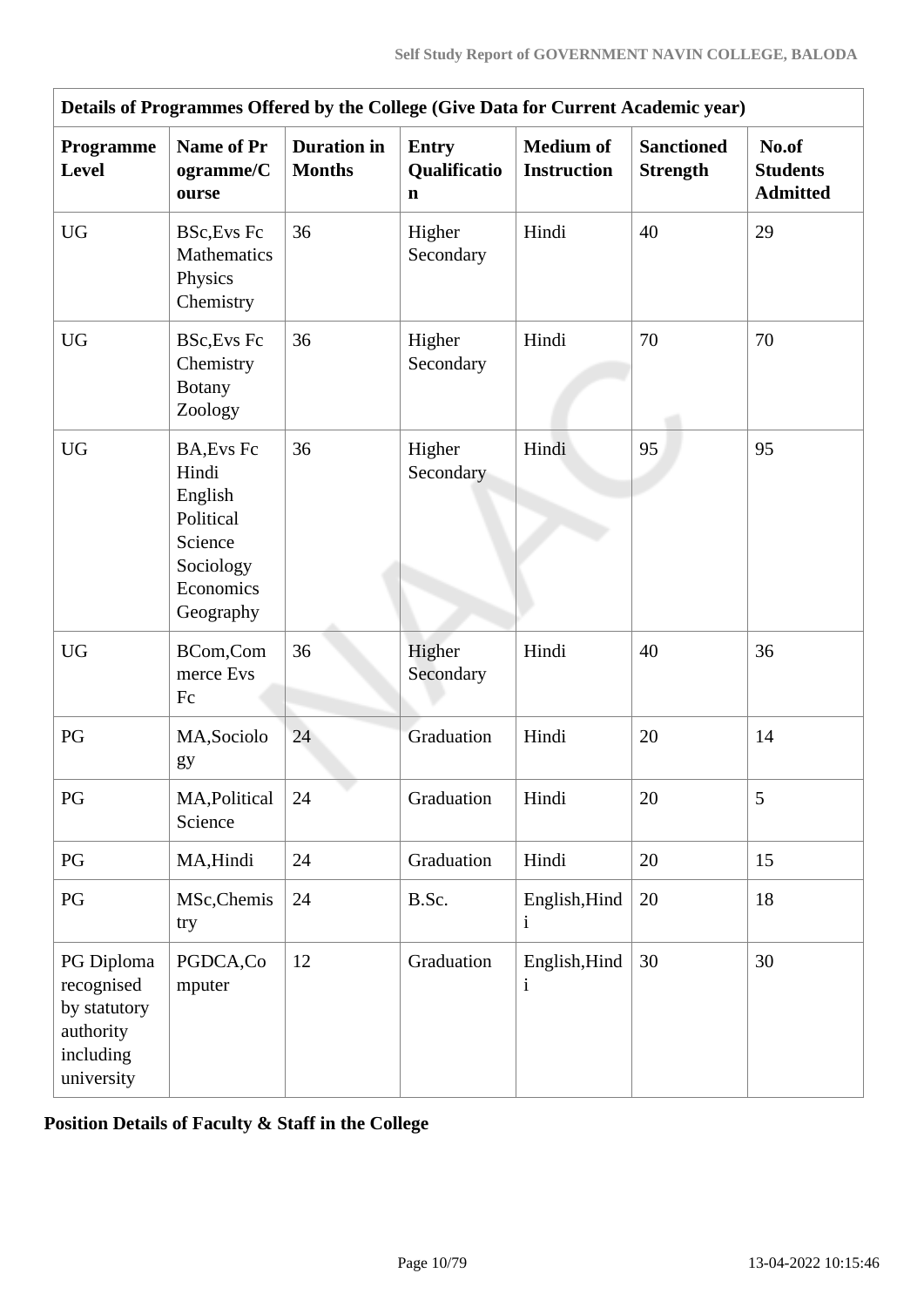|                                                                                     | <b>Teaching Faculty</b> |                |                |                  |                  |                            |                |                  |                            |                |                |                |
|-------------------------------------------------------------------------------------|-------------------------|----------------|----------------|------------------|------------------|----------------------------|----------------|------------------|----------------------------|----------------|----------------|----------------|
|                                                                                     | <b>Professor</b>        |                |                |                  |                  | <b>Associate Professor</b> |                |                  | <b>Assistant Professor</b> |                |                |                |
|                                                                                     | Male                    | Female         | Others         | Total            | Male             | Female                     | Others         | Total            | Male                       | Female         | Others         | Total          |
| Sanctioned by the<br>UGC /University<br><b>State</b><br>Government                  |                         |                |                | $\overline{0}$   |                  |                            |                | $\boldsymbol{0}$ |                            |                |                | 11             |
| Recruited                                                                           | $\boldsymbol{0}$        | $\overline{0}$ | $\overline{0}$ | $\theta$         | $\boldsymbol{0}$ | $\overline{0}$             | $\overline{0}$ | $\overline{0}$   | 8                          | 3              | $\overline{0}$ | 11             |
| Yet to Recruit                                                                      |                         |                |                | $\overline{0}$   |                  |                            |                | $\boldsymbol{0}$ |                            |                |                | $\theta$       |
| Sanctioned by the<br>Management/Soci<br>ety or Other<br>Authorized<br><b>Bodies</b> |                         |                |                | $\boldsymbol{0}$ |                  |                            |                | $\boldsymbol{0}$ |                            |                |                | $\Omega$       |
| Recruited                                                                           | $\boldsymbol{0}$        | $\overline{0}$ | $\overline{0}$ | $\mathbf{0}$     | $\boldsymbol{0}$ | $\overline{0}$             | $\overline{0}$ | $\overline{0}$   | $\overline{0}$             | $\overline{0}$ | $\overline{0}$ | $\overline{0}$ |
| Yet to Recruit                                                                      |                         |                |                | $\overline{0}$   |                  |                            |                | $\theta$         |                            |                |                | $\theta$       |

|                                                                                 |                | <b>Non-Teaching Staff</b> |                  |                  |
|---------------------------------------------------------------------------------|----------------|---------------------------|------------------|------------------|
|                                                                                 | <b>Male</b>    | <b>Female</b>             | <b>Others</b>    | <b>Total</b>     |
| Sanctioned by the<br><b>UGC</b> / University State<br>Government                |                |                           |                  | 8                |
| Recruited                                                                       | $\overline{4}$ | $\overline{0}$            | $\boldsymbol{0}$ | $\overline{4}$   |
| <b>Yet to Recruit</b>                                                           |                |                           |                  | $\overline{4}$   |
| Sanctioned by the<br>Management/Society<br>or Other Authorized<br><b>Bodies</b> |                |                           |                  | $\boldsymbol{0}$ |
| Recruited                                                                       | $\overline{0}$ | $\mathbf{0}$              | $\boldsymbol{0}$ | $\overline{0}$   |
| Yet to Recruit                                                                  |                |                           |                  | $\overline{0}$   |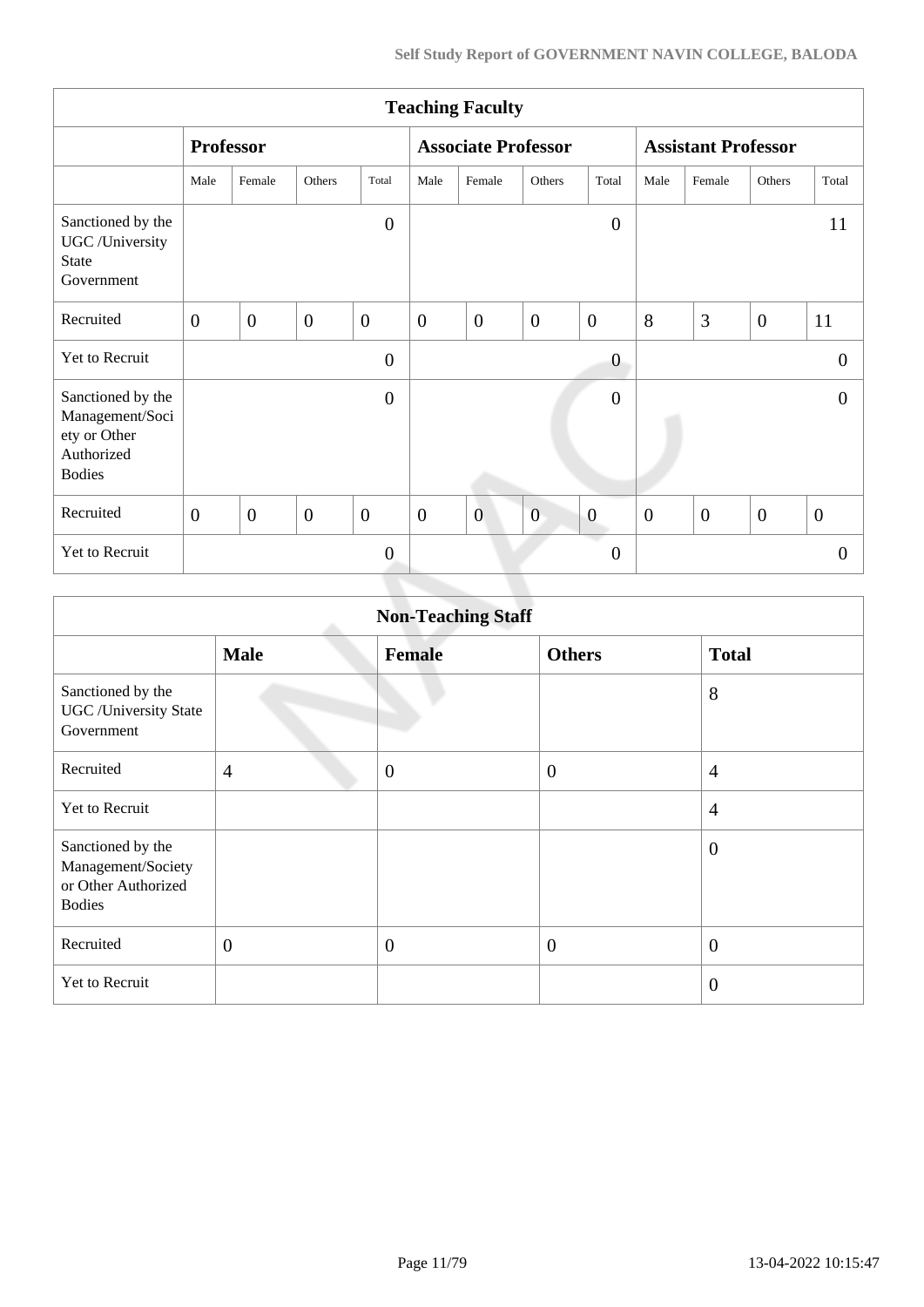|                                                                                 | <b>Technical Staff</b> |              |                |                |  |  |  |  |  |  |  |
|---------------------------------------------------------------------------------|------------------------|--------------|----------------|----------------|--|--|--|--|--|--|--|
|                                                                                 | <b>Male</b>            | Female       | <b>Others</b>  | <b>Total</b>   |  |  |  |  |  |  |  |
| Sanctioned by the<br><b>UGC</b> /University State<br>Government                 |                        |              |                | $\overline{4}$ |  |  |  |  |  |  |  |
| Recruited                                                                       | $\overline{4}$         | $\theta$     | $\overline{0}$ | $\overline{4}$ |  |  |  |  |  |  |  |
| Yet to Recruit                                                                  |                        |              |                | $\overline{0}$ |  |  |  |  |  |  |  |
| Sanctioned by the<br>Management/Society<br>or Other Authorized<br><b>Bodies</b> |                        |              |                | $\overline{0}$ |  |  |  |  |  |  |  |
| Recruited                                                                       | $\mathbf{0}$           | $\mathbf{0}$ | $\overline{0}$ | $\overline{0}$ |  |  |  |  |  |  |  |
| Yet to Recruit                                                                  |                        |              |                | $\overline{0}$ |  |  |  |  |  |  |  |

# **Qualification Details of the Teaching Staff**

|                                     | <b>Permanent Teachers</b> |                  |                |                |                            |                |                |                            |                |                |  |  |
|-------------------------------------|---------------------------|------------------|----------------|----------------|----------------------------|----------------|----------------|----------------------------|----------------|----------------|--|--|
| <b>Highest</b><br>Qualificatio<br>n | <b>Professor</b>          |                  |                |                | <b>Associate Professor</b> |                |                | <b>Assistant Professor</b> |                |                |  |  |
|                                     | Male                      | Female           | <b>Others</b>  | Male           | Female                     | Others         | Male           | Female                     | <b>Others</b>  | Total          |  |  |
| D.sc/D.Litt/<br><b>LLD</b>          | $\overline{0}$            | $\boldsymbol{0}$ | $\overline{0}$ | $\mathbf{0}$   | $\boldsymbol{0}$           | $\overline{0}$ | $\theta$       | $\overline{0}$             | $\overline{0}$ | $\mathbf{0}$   |  |  |
| Ph.D.                               | $\overline{0}$            | $\overline{0}$   | $\overline{0}$ | $\overline{0}$ | $\overline{0}$             | $\overline{0}$ | 3              | $\mathbf{1}$               | $\overline{0}$ | $\overline{4}$ |  |  |
| M.Phil.                             | $\overline{0}$            | $\overline{0}$   | $\overline{0}$ | $\overline{0}$ | $\overline{0}$             | $\overline{0}$ | 5              | $\overline{0}$             | $\overline{0}$ | 5              |  |  |
| PG                                  | $\overline{0}$            | $\overline{0}$   | $\overline{0}$ | $\overline{0}$ | $\overline{0}$             | $\overline{0}$ | $\overline{2}$ | $\overline{0}$             | $\overline{0}$ | $\overline{2}$ |  |  |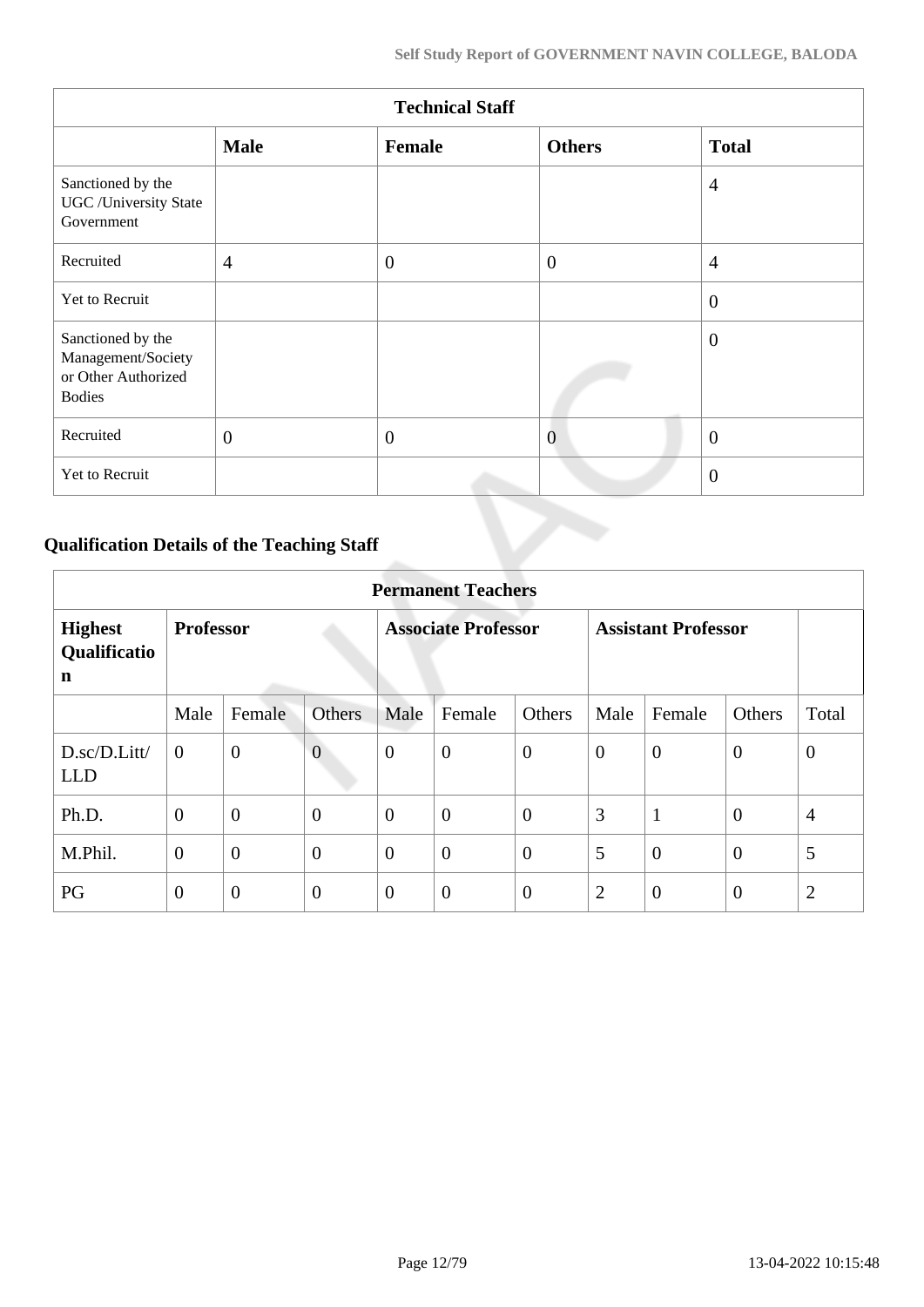| <b>Temporary Teachers</b>                     |                  |                |                |                            |                  |                  |                            |                  |                |                |  |  |
|-----------------------------------------------|------------------|----------------|----------------|----------------------------|------------------|------------------|----------------------------|------------------|----------------|----------------|--|--|
| <b>Highest</b><br>Qualificatio<br>$\mathbf n$ | <b>Professor</b> |                |                | <b>Associate Professor</b> |                  |                  | <b>Assistant Professor</b> |                  |                |                |  |  |
|                                               | Male             | Female         | Others         | Male                       | Female           | Others           | Male                       | Female           | Others         | Total          |  |  |
| D.sc/D.Litt/<br><b>LLD</b>                    | $\theta$         | $\overline{0}$ | $\overline{0}$ | $\overline{0}$             | $\overline{0}$   | $\overline{0}$   | $\boldsymbol{0}$           | $\theta$         | $\mathbf{0}$   | $\overline{0}$ |  |  |
| Ph.D.                                         | $\overline{0}$   | $\overline{0}$ | $\overline{0}$ | $\overline{0}$             | $\overline{0}$   | $\overline{0}$   | $\overline{0}$             | $\mathbf{1}$     | $\overline{0}$ | $\mathbf{1}$   |  |  |
| M.Phil.                                       | $\boldsymbol{0}$ | $\overline{0}$ | $\overline{0}$ | $\mathbf{0}$               | $\overline{0}$   | $\overline{0}$   | $\boldsymbol{0}$           | $\boldsymbol{0}$ | $\mathbf{0}$   | $\overline{0}$ |  |  |
| PG                                            | $\overline{0}$   | $\overline{0}$ | $\overline{0}$ | $\mathbf{0}$               | $\boldsymbol{0}$ | $\boldsymbol{0}$ | 5                          | $\boldsymbol{0}$ | $\overline{0}$ | 5              |  |  |
|                                               |                  |                |                |                            |                  |                  |                            |                  |                |                |  |  |

|                                     | <b>Part Time Teachers</b> |                |                  |                |                            |                  |                |                            |                  |                |  |  |
|-------------------------------------|---------------------------|----------------|------------------|----------------|----------------------------|------------------|----------------|----------------------------|------------------|----------------|--|--|
| <b>Highest</b><br>Qualificatio<br>n | <b>Professor</b>          |                |                  |                | <b>Associate Professor</b> |                  |                | <b>Assistant Professor</b> |                  |                |  |  |
|                                     | Male                      | Female         | Others           | Male           | Female                     | <b>Others</b>    | Male           | Female                     | Others           | Total          |  |  |
| D.sc/D.Litt/<br><b>LLD</b>          | $\theta$                  | $\mathbf{0}$   | $\overline{0}$   | $\overline{0}$ | $\overline{0}$             | $\overline{0}$   | $\overline{0}$ | $\overline{0}$             | $\theta$         | $\mathbf{0}$   |  |  |
| Ph.D.                               | $\mathbf{0}$              | $\mathbf{0}$   | $\overline{0}$   | $\overline{0}$ | $\boldsymbol{0}$           | $\overline{0}$   | $\theta$       | $\overline{0}$             | $\overline{0}$   | $\overline{0}$ |  |  |
| M.Phil.                             | $\mathbf{0}$              | $\overline{0}$ | $\overline{0}$   | $\overline{0}$ | $\overline{0}$             | $\boldsymbol{0}$ | $\overline{0}$ | $\boldsymbol{0}$           | $\theta$         | $\theta$       |  |  |
| PG                                  | $\mathbf{0}$              | $\overline{0}$ | $\boldsymbol{0}$ | $\overline{0}$ | $\boldsymbol{0}$           | $\theta$         | $\overline{0}$ | $\overline{0}$             | $\boldsymbol{0}$ | $\theta$       |  |  |

| <b>Details of Visting/Guest Faculties</b> |             |               |               |              |  |  |  |
|-------------------------------------------|-------------|---------------|---------------|--------------|--|--|--|
| <b>Number of Visiting/Guest Faculty</b>   | <b>Male</b> | <b>Female</b> | <b>Others</b> | <b>Total</b> |  |  |  |
| engaged with the college?                 |             |               |               |              |  |  |  |

**Provide the Following Details of Students Enrolled in the College During the Current Academic Year**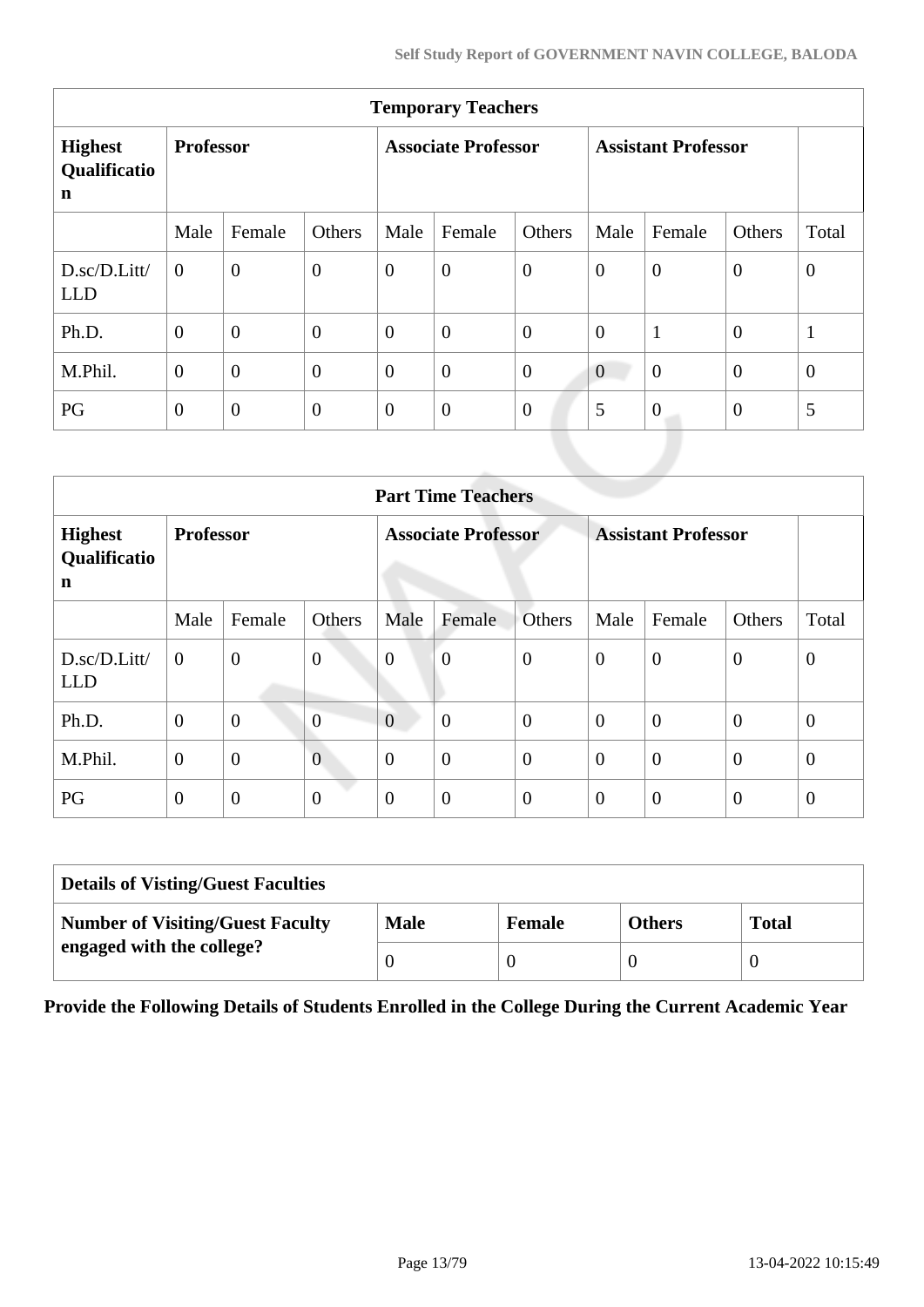| Programme                            |        | <b>From the State</b><br><b>Where College</b><br>is Located | <b>From Other</b><br><b>States of India</b> | <b>NRI Students</b> | Foreign<br><b>Students</b> | <b>Total</b>     |
|--------------------------------------|--------|-------------------------------------------------------------|---------------------------------------------|---------------------|----------------------------|------------------|
| <b>UG</b>                            | Male   | 274                                                         | $\overline{0}$                              | $\boldsymbol{0}$    | $\overline{0}$             | 274              |
|                                      | Female | 371                                                         | $\boldsymbol{0}$                            | $\boldsymbol{0}$    | $\overline{0}$             | 371              |
|                                      | Others | $\overline{0}$                                              | $\overline{0}$                              | $\boldsymbol{0}$    | $\overline{0}$             | $\mathbf{0}$     |
| PG                                   | Male   | 63                                                          | $\boldsymbol{0}$                            | $\boldsymbol{0}$    | $\overline{0}$             | 63               |
|                                      | Female | 63                                                          | $\mathbf{0}$                                | $\mathbf{0}$        | $\overline{0}$             | 63               |
|                                      | Others | $\mathbf{1}$                                                | $\overline{0}$                              | $\overline{0}$      | $\overline{0}$             | $\mathbf{1}$     |
| PG Diploma                           | Male   | 17                                                          | $\boldsymbol{0}$                            | $\boldsymbol{0}$    | $\boldsymbol{0}$           | 17               |
| recognised by<br>statutory           | Female | 13                                                          | $\overline{0}$                              | $\overline{0}$      | $\overline{0}$             | 13               |
| authority<br>including<br>university | Others | $\mathbf{0}$                                                | $\theta$                                    | $\overline{0}$      | $\overline{0}$             | $\boldsymbol{0}$ |
| Diploma                              | Male   | $\overline{4}$                                              | $\overline{0}$                              | $\mathbf{0}$        | $\overline{0}$             | $\overline{4}$   |
|                                      | Female | $\overline{7}$                                              | $\boldsymbol{0}$                            | $\boldsymbol{0}$    | $\overline{0}$             | $\tau$           |
|                                      | Others | $\mathbf{0}$                                                | $\overline{0}$                              | $\mathbf{0}$        | $\overline{0}$             | $\mathbf{0}$     |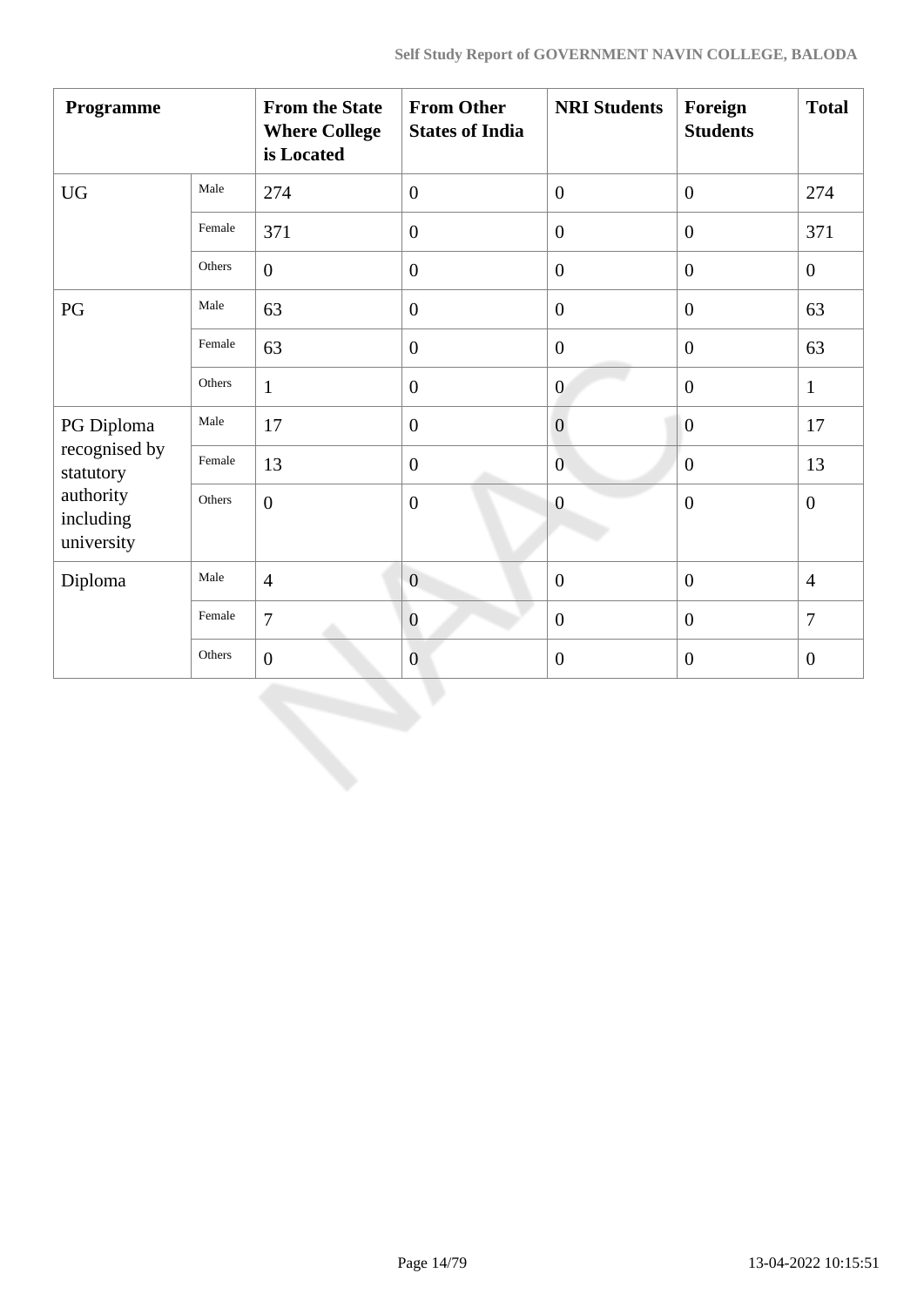| r ears    |        |                  |                  |                  |                  |
|-----------|--------|------------------|------------------|------------------|------------------|
| Programme |        | Year 1           | Year 2           | Year 3           | Year 4           |
| SC        | Male   | 156              | 160              | 162              | 172              |
|           | Female | 156              | 149              | 173              | 181              |
|           | Others | $\boldsymbol{0}$ | $\boldsymbol{0}$ | $\mathbf{1}$     | $\mathbf{1}$     |
| <b>ST</b> | Male   | 43               | 34               | 36               | 35               |
|           | Female | 34               | 25               | 25               | 36               |
|           | Others | $\overline{0}$   | $\boldsymbol{0}$ | $\mathbf{0}$     | $\overline{0}$   |
| OBC       | Male   | 160              | 167              | 148              | 139              |
|           | Female | 166              | 160              | 198              | 230              |
|           | Others | $\overline{0}$   | $\boldsymbol{0}$ | $\boldsymbol{0}$ | $\overline{0}$   |
| General   | Male   | 10               | 9                | $\overline{7}$   | 12               |
|           | Female | 15               | 9                | 14               | $\overline{7}$   |
|           | Others | $\overline{0}$   | $\overline{0}$   | $\mathbf{0}$     | $\overline{0}$   |
| Others    | Male   | $\boldsymbol{0}$ | $\boldsymbol{0}$ | $\overline{0}$   | $\boldsymbol{0}$ |
|           | Female | $\overline{0}$   | $\overline{0}$   | $\overline{0}$   | $\mathbf{0}$     |
|           | Others | $\boldsymbol{0}$ | $\mathbf{1}$     | $\overline{0}$   | $\overline{0}$   |
| Total     |        | 740              | 714              | 764              | 813              |

**Provide the Following Details of Students admitted to the College During the last four Academic Years**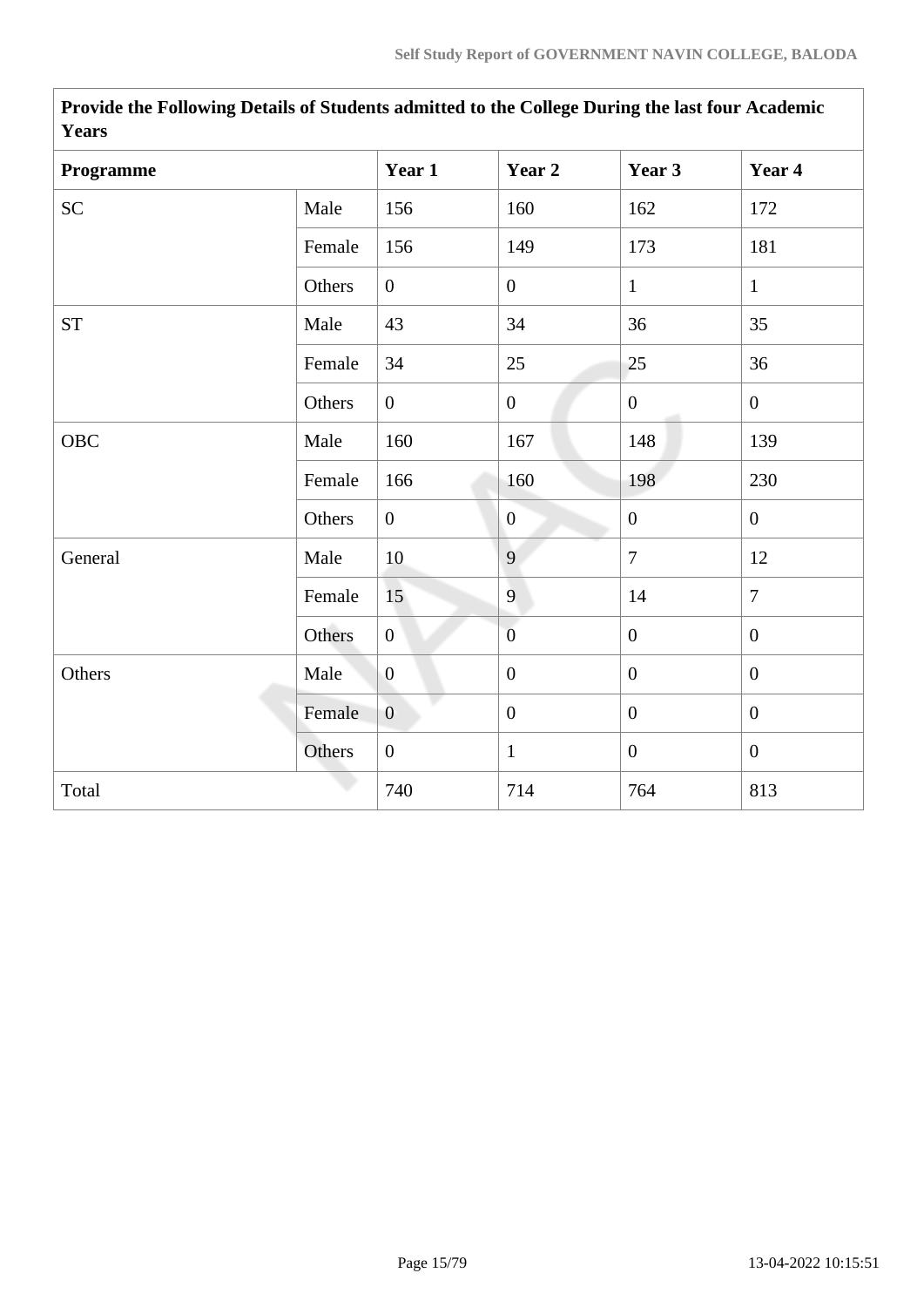# **Extended Profile**

# **1 Program**

# **1.1**

## **Number of courses offered by the Institution across all programs during the last five years**

| 2019-20                              | 2018-19 | 2017-18 |  | 2016-17              | 2015-16 |  |
|--------------------------------------|---------|---------|--|----------------------|---------|--|
| 194                                  | 194     | 194     |  | 194                  | 186     |  |
| <b>File Description</b>              |         |         |  | Document             |         |  |
| Institutional data prescribed format |         |         |  | <b>View Document</b> |         |  |

# **1.2**

#### **Number of programs offered year-wise for last five years**

| 2019-20 | 2018-19 | 2017-18 | $ 2016-17$ | 2015-16 |
|---------|---------|---------|------------|---------|
| $\circ$ | ັ       | $\circ$ | ◡          | v       |

# **2 Students**

**2.1**

## **Number of students year-wise during last five years**

| 2019-20                                 | 2018-19 | 2017-18 |                      | 2016-17 | 2015-16 |  |
|-----------------------------------------|---------|---------|----------------------|---------|---------|--|
| 810                                     | 760     | 712     |                      | 739     | 671     |  |
| <b>File Description</b>                 |         |         | Document             |         |         |  |
| Institutional data in prescribed format |         |         | <b>View Document</b> |         |         |  |

#### **2.2**

# **Number of seats earmarked for reserved category as per GOI/State Govt rule year-wise during last five years**

| 2019-20 | 2018-19    | 2017-18 | 2016-17 | 2015-16 |
|---------|------------|---------|---------|---------|
| 555     | 555<br>JJJ | 555     | 555     | 503     |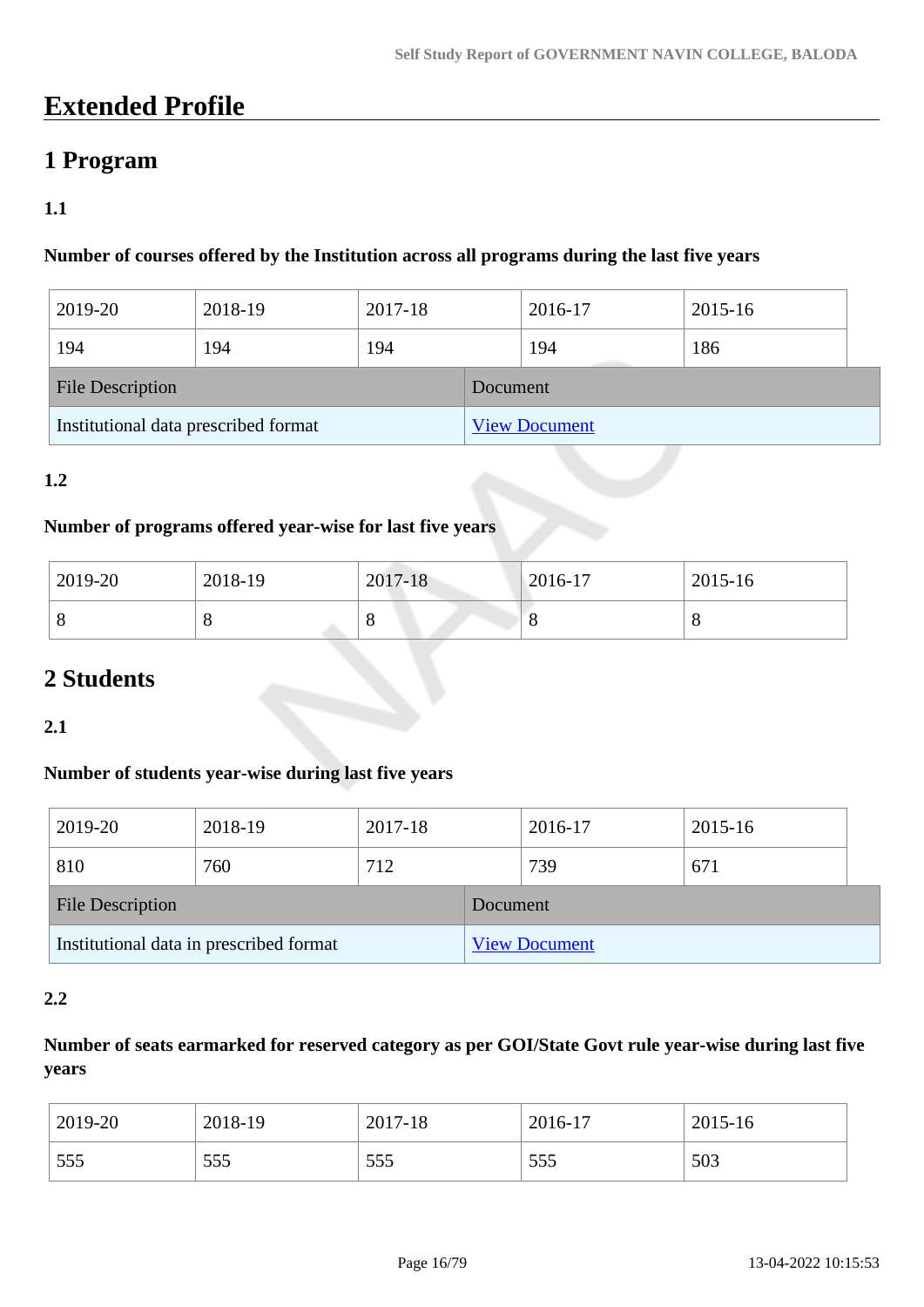| <b>File Description</b>                 | Document             |
|-----------------------------------------|----------------------|
| Institutional data in prescribed format | <b>View Document</b> |

# **2.3**

### **Number of outgoing / final year students year-wise during last five years**

| 2019-20                                 | 2018-19 | 2017-18 |                      | 2016-17 | 2015-16 |  |
|-----------------------------------------|---------|---------|----------------------|---------|---------|--|
| 262                                     | 217     | 195     |                      | 170     | 185     |  |
| <b>File Description</b>                 |         |         | Document             |         |         |  |
| Institutional data in prescribed format |         |         | <b>View Document</b> |         |         |  |

# **3 Teachers**

# **3.1**

# **Number of full time teachers year-wise during the last five years**

| 2019-20                                 | 2018-19 | 2017-18 |                      | 2016-17 | 2015-16 |  |
|-----------------------------------------|---------|---------|----------------------|---------|---------|--|
|                                         |         | 10      |                      |         | ر       |  |
| <b>File Description</b>                 |         |         | Document             |         |         |  |
| Institutional data in prescribed format |         |         | <b>View Document</b> |         |         |  |

#### **3.2**

# **Number of sanctioned posts year-wise during last five years**

| 2019-20                                 | 2018-19 | 2017-18  |                      | 2016-17 | 2015-16 |
|-----------------------------------------|---------|----------|----------------------|---------|---------|
|                                         | 1 I     |          |                      |         |         |
| <b>File Description</b>                 |         | Document |                      |         |         |
| Institutional data in prescribed format |         |          | <b>View Document</b> |         |         |

# **4 Institution**

# **4.1**

**Total number of classrooms and seminar halls**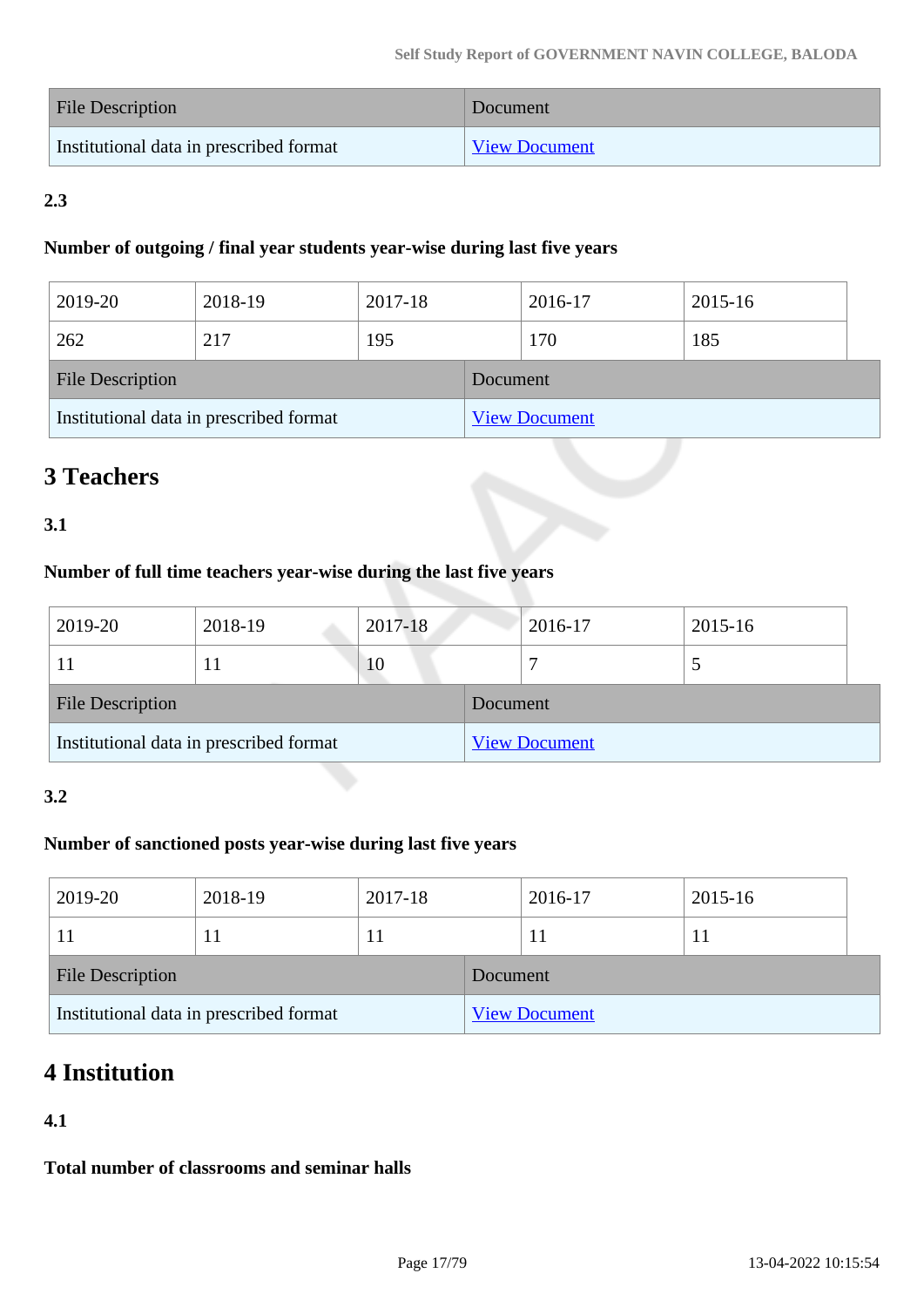# **Response: 13**

## **4.2**

# **Total Expenditure excluding salary year-wise during last five years ( INR in Lakhs)**

| 2019-20 | 2018-19 | 2017-18 | 2016-17 | 2015-16                 |
|---------|---------|---------|---------|-------------------------|
| 3.55    | 6.59    | 8.65    | 24.73   | $\cap \subset$<br>ن∠د ب |

**4.3**

# **Number of Computers**

**Response: 20**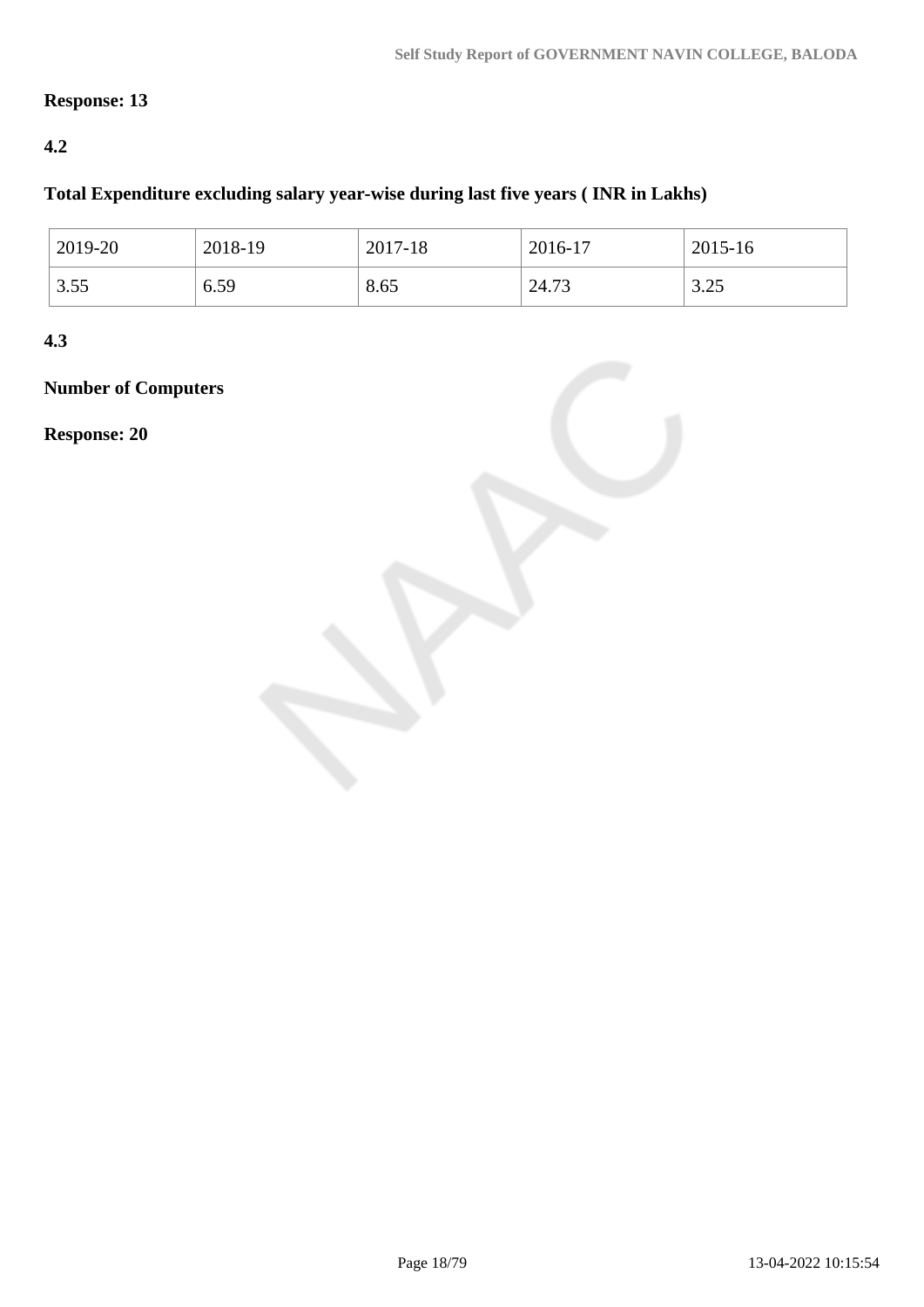# **4. Quality Indicator Framework(QIF)**

# **Criterion 1 - Curricular Aspects**

# **1.1 Curricular Planning and Implementation**

 **1.1.1 The Institution ensures effective curriculum delivery through a well planned and documented process**

#### **Response:**

Government Navin College Baloda , is affliated to Atal Bihari Vajpayee University , Bilaspur .C.G. It follows the curriculum framed by the university as per the guidelines of Department of Higher education chhatisgarh . Since its inception in 2008 , it was offering three program B.Sc , B.Com , B.A and subsequently in 2012 M.Sc chemistry. and M.A hindi and then 2013 M.A political science and sociology was introduced .Through active participation of college staff , as per the guidelines of university , well planned timetable is prepared by IQAC so that the curriculum could be delivered to students efficiently , in stipulated time frame.

 All the departments of the college further chalk out their plan , mode of delivery and their own action plan in conformity with the institution. In addition to regular classes , tutorials , extra classes are organized further special attention is given to weaker students .

 Effective delivery of content is ensured by additional ways like power point presentation, video lectures , you tube upload links by our faculty members apart from regular classroom teaching .The departments and the institution also plans activities like educational tour , field visits , hand made wall posters ,quiz , debates , seminars and group discussions on relevant topics .To evaluate the progress of students unit test and internal test is also conducted as per university regulations .

 All the departments regularly review the student progress ,and seek their feedback , further provide additional study materials like notes , relevant online sites internet links for their better understanding of the syllabus *.*

| <b>File Description</b>              | <b>Document</b>      |
|--------------------------------------|----------------------|
| <b>Upload Additional information</b> | <b>View Document</b> |

# **1.1.2 The institution adheres to the academic calendar including for the conduct of CIE**

# **Response:**

The college adheres to the academic calendar of Atal Bihari Vajpayee Vishwavidyalaya ,Bilaspur ,in accordance with that of Department of Higher Education Chhattisgarh ,for conduction of continuous internal evaluation system . The academic calendar includes information about the duration of session ,schedules of internal exam , annual examination etc .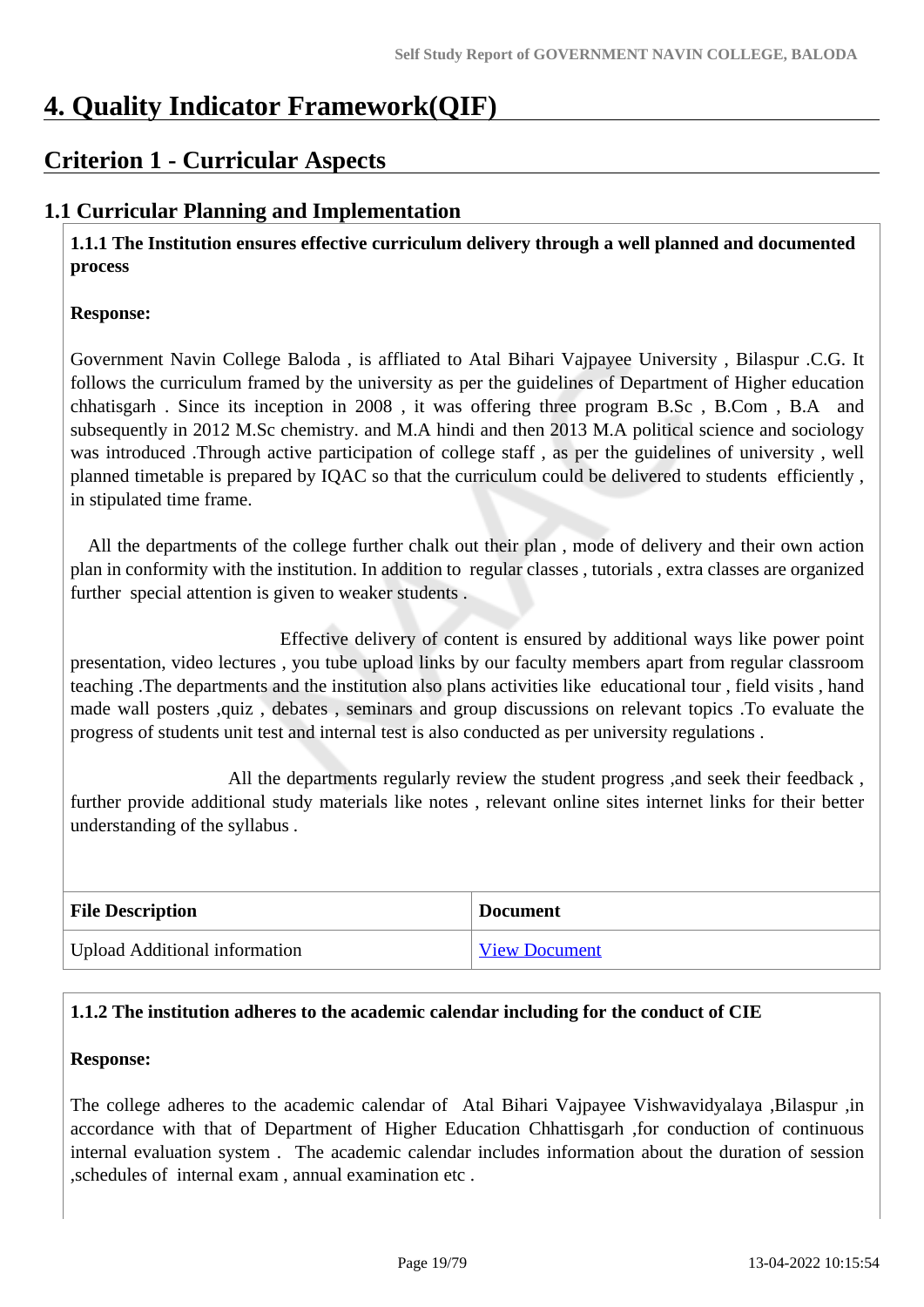The dates of internal exams and practical's are notified well in advance by the college and also that of annual exams by the university as per academic calendar .The teachers prepare their teaching plan as per the academic calendar and ensure completion of syllabus , revisions and doubt clearance before exams .

 University notifies the dates of internal exam which is conducted by the institute prior to main exam . The institute conduct unit tests. Further university notifies the dates of annual exam for undergraduate students in the month of march –may and semester exam for postgraduate students in June and December , in each session. The second year and third year students of B.Sc & third year students of B.A undertake project work or field work as part of their practical exam .

The postgraduate students prepare projects and present seminars , The final exam for 1st and 3rd semester is held in the month of December and final exam for 2nd and 4th semester is held in the month of May for PG program .The project paper is guided by the teachers of the department, where the respective departments select topics from their syllabus the objective of it is their evaluation , enhance their thinking process , presentation skills and collaborative learning skills . Some of the departments also organize study tours and field visits .These activities are continuously monitored for evaluation and up gradation of students.

| <b>File Description</b>              | <b>Document</b>      |
|--------------------------------------|----------------------|
| <b>Upload Additional information</b> | <b>View Document</b> |

 **1.1.3 Teachers of the Institution participate in following activities related to curriculum development and assessment of the affiliating University and/are represented on the following academic bodies during the last five years** 

- **1.Academic council/BoS of Affiliating university**
- **2.Setting of question papers for UG/PG programs**
- **3.Design and Development of Curriculum for Add on/ certificate/ Diploma Courses**
- **4.Assessment /evaluation process of the affiliating University**

**Response:** B. Any 3 of the above

| <b>File Description</b>                                                                                      | <b>Document</b>      |
|--------------------------------------------------------------------------------------------------------------|----------------------|
| Institutional data in prescribed format                                                                      | <b>View Document</b> |
| Details of participation of teachers in various<br>bodies/activities provided as a response to the<br>metric | <b>View Document</b> |

# **1.2 Academic Flexibility**

 **1.2.1 Percentage of Programmes in which Choice Based Credit System (CBCS)/ elective course system has been implemented**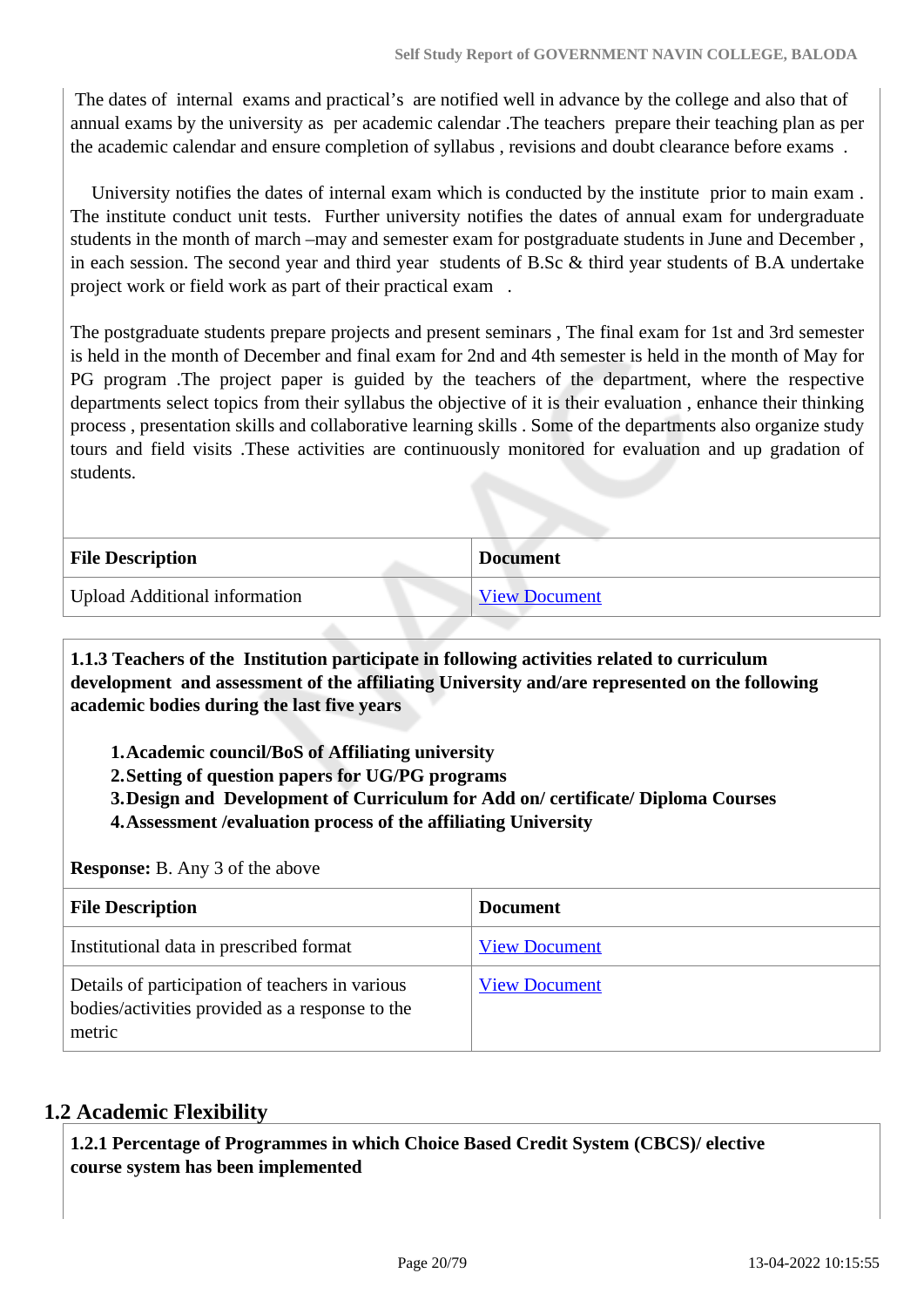| <b>Response: 100</b> |  |
|----------------------|--|
|----------------------|--|

#### 1.2.1.1 **Number of Programmes in which CBCS / Elective course system implemented.**

Response: 8

| <b>File Description</b>                 | Document             |
|-----------------------------------------|----------------------|
| Institutional data in prescribed format | <b>View Document</b> |

| <b>Response:</b> 0      |                                      |                |                                                                                    |          |
|-------------------------|--------------------------------------|----------------|------------------------------------------------------------------------------------|----------|
|                         |                                      |                | 1.2.2.1 How many Add on /Certificate programs are offered within the last 5 years. |          |
| 2019-20                 | 2018-19                              | 2017-18        | 2016-17                                                                            | 2015-16  |
| $\theta$                | $\overline{0}$                       | $\overline{0}$ | $\theta$                                                                           | $\theta$ |
|                         |                                      |                |                                                                                    |          |
| <b>File Description</b> |                                      |                | <b>Document</b>                                                                    |          |
|                         | List of Add on /Certificate programs |                | <b>View Document</b>                                                               |          |

### **1.2.3 Average percentage of students enrolled in Certificate/ Add-on programs as against the total number of students during the last five years**

**Response:** 0

1.2.3.1 **Number of students enrolled in subject related Certificate or Add-on programs year wise during last five years**

| 2019-20                                                                                | 2018-19  | 2017-18  |                      | 2016-17  | 2015-16 |
|----------------------------------------------------------------------------------------|----------|----------|----------------------|----------|---------|
| O                                                                                      | $\theta$ | $\theta$ |                      | $\theta$ | 0       |
|                                                                                        |          |          |                      |          |         |
| <b>File Description</b>                                                                |          |          | <b>Document</b>      |          |         |
| Details of the students enrolled in Subjects related<br>to certificate/Add-on programs |          |          | <b>View Document</b> |          |         |

# **1.3 Curriculum Enrichment**

**1.3.1 Institution integrates crosscutting issues relevant to Professional Ethics ,Gender, Human**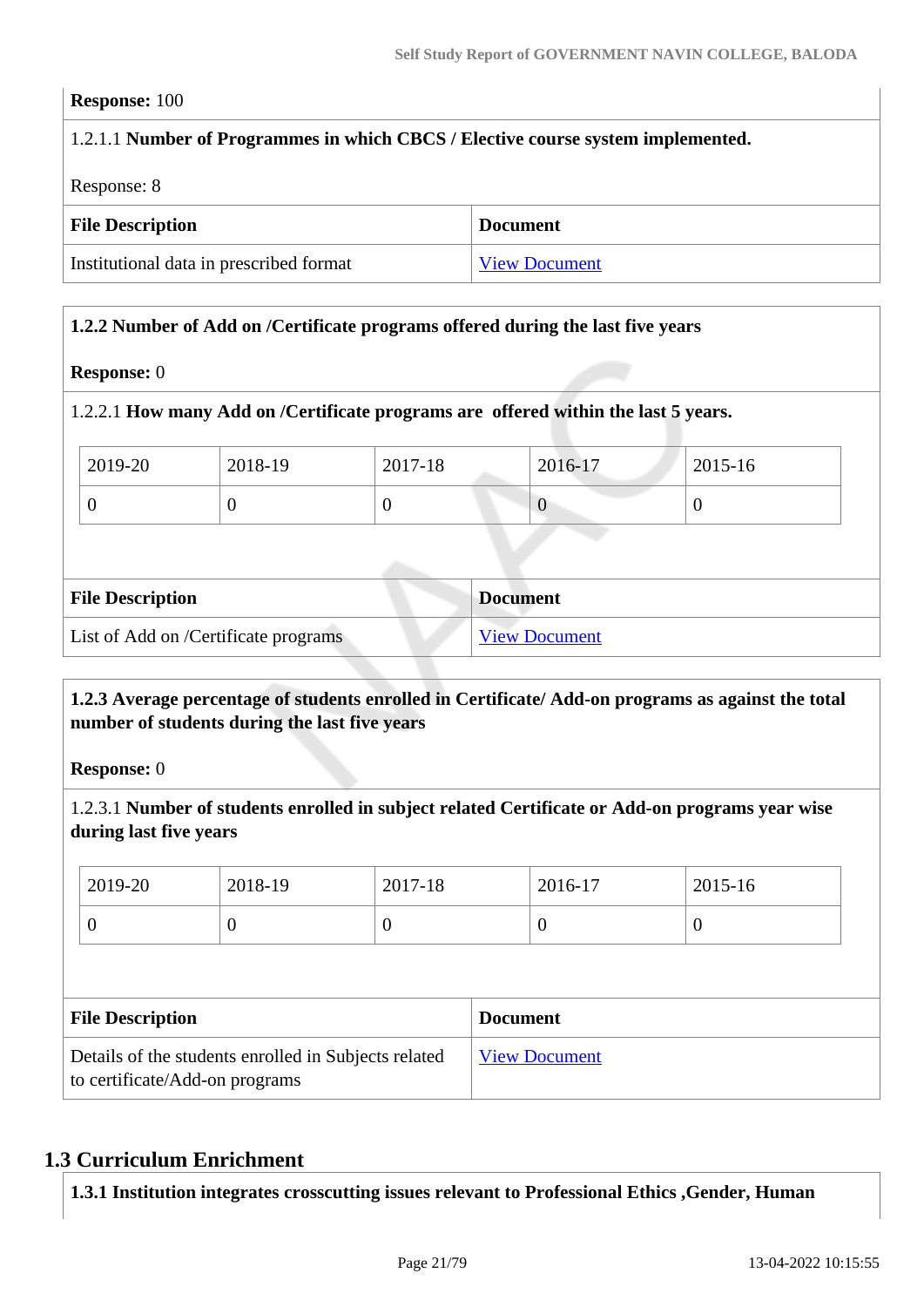#### **Values ,Environment and Sustainability into the Curriculum**

### **Response:**

The curriculum of Atal Bihari Vajpayee University includes various topics on Ethics , gender , human values and environmental issues and their management .

At undergraduate level , "Environmental studies and Human rights" is a compulsory paper for all the First year students , which deals with various dimensions related to environment , like natural resources , ecosystem , biodiversity, threats and its conservation ,types of pollution, and sustainable management of environmental resources , in addition it also imparts students with the knowledge of human rights as declared in global convention and imprinted in constitution of India , this also sensitize students about discriminations against women etc . Student of specified programs like B.Sc-3rd ,B.Sc 2nd Botany, B.Sc-3rd Zoology ,B.A 3rd Geography and M.Sc chemistry 4th semester are further educated about different aspects of environment like resources , various phenomenon , energy flow in ecosystem , adaption by organisms .The objective is to develop an insight among students about the critical balance of resources in nature and the importance of their sustainable management .

The students of B.A 1st year are imbibed with the knowledge of human values.Syllabus of B.A 2nd ,M.A 3rd semester , deals with gender related topics, vital for creating awareness among students on gender related issues.

| <b>File Description</b>                                                                                                                                              | <b>Document</b>      |
|----------------------------------------------------------------------------------------------------------------------------------------------------------------------|----------------------|
| Upload the list and description of courses which<br>address the Professional Ethics, Gender, Human<br>Values, Environment and Sustainability into the<br>Curriculum. | <b>View Document</b> |

# **1.3.2 Average percentage of courses that include experiential learning through project work/field work/internship during last five years**

**Response:** 0.52

# 1.3.2.1 **Number of courses that include experiential learning through project work/field work/internship year-wise during last five years**

| $2019-20$ | 2018-19 | 2017-18 | 2016-17 | $2015 - 16$ |
|-----------|---------|---------|---------|-------------|
| 01        | 01      | 01      | 01      | 01          |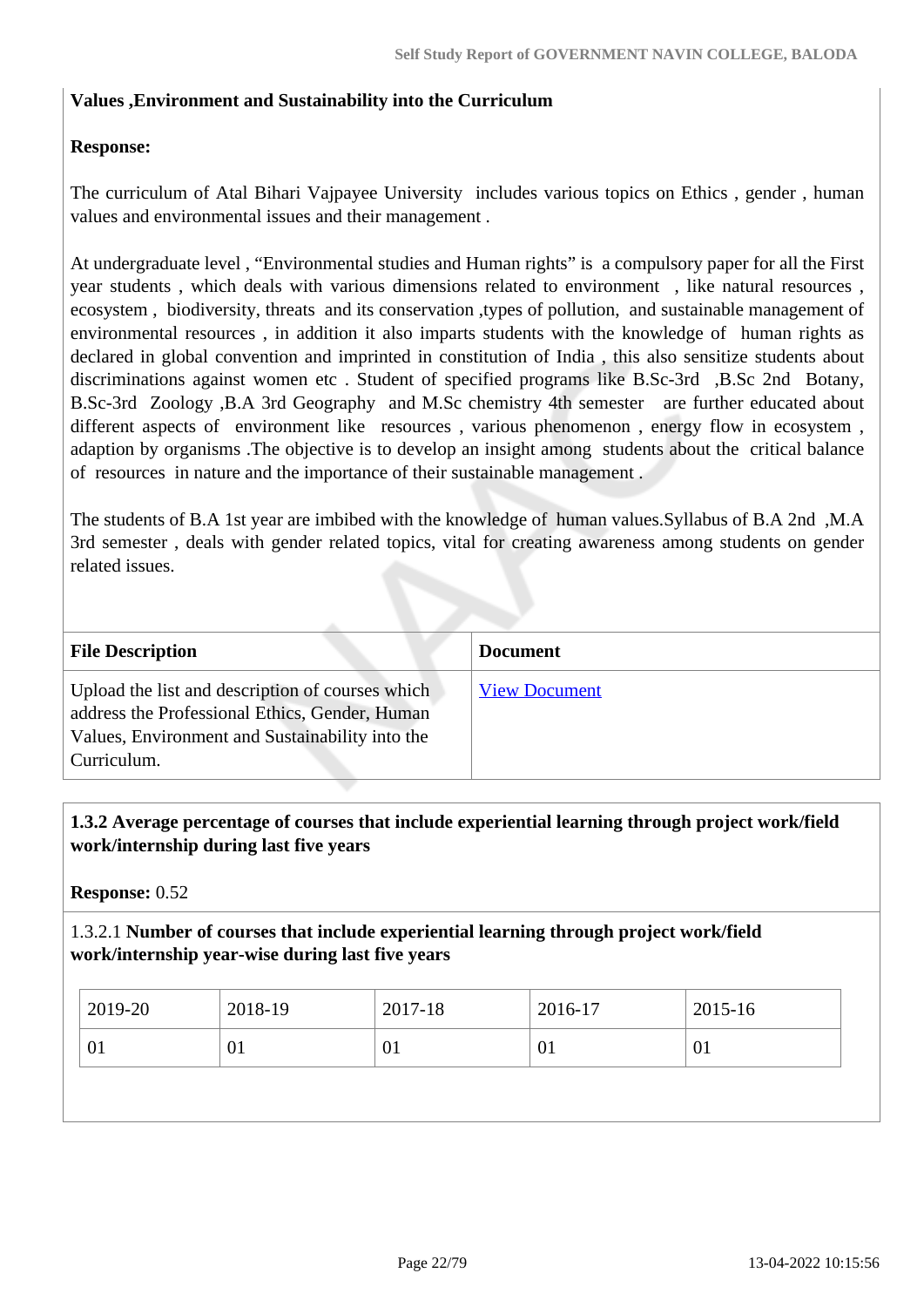| <b>File Description</b>                                                                                                                                                          | <b>Document</b>      |
|----------------------------------------------------------------------------------------------------------------------------------------------------------------------------------|----------------------|
| Programme / Curriculum/ Syllabus of the courses                                                                                                                                  | <b>View Document</b> |
| MoU's with relevant organizations for these courses,<br>if any Average percentage of courses that include<br>experiential learning through project work/field<br>work/internship | <b>View Document</b> |
| Minutes of the Boards of Studies/Academic<br>Council meetings with approvals for these courses                                                                                   | <b>View Document</b> |
| Any additional information                                                                                                                                                       | <b>View Document</b> |

### **1.3.3 Percentage of students undertaking project work/field work/ internships (Data for the latest completed academic year**

**Response:** 27.16

1.3.3.1 **Number of students undertaking project work/field work / internships**

Response: 220

| <b>File Description</b>                                                                       | <b>Document</b>      |
|-----------------------------------------------------------------------------------------------|----------------------|
| List of programmes and number of students<br>undertaking project work/field work//internships | <b>View Document</b> |

# **1.4 Feedback System**

 **1.4.1** *Institution obtains feedback on the syllabus and its transaction at the institution from the following stakeholders 1) Students 2)Teachers 3)Employers 4)Alumni* 

**Response:** D. Any 1 of the above

| <b>File Description</b>             | <b>Document</b>      |
|-------------------------------------|----------------------|
| Any additional information (Upload) | <b>View Document</b> |

#### **1.4.2 Feedback process of the Institution may be classified as follows: Options:**

**1.Feedback collected, analysed and action taken and feedback available on website**

- **2.Feedback collected, analysed and action has been taken**
- **3.Feedback collected and analysed**
- **4.Feedback collected**
- **5. Feedback not collected**

**Response:** B. Feedback collected, analysed and action has been taken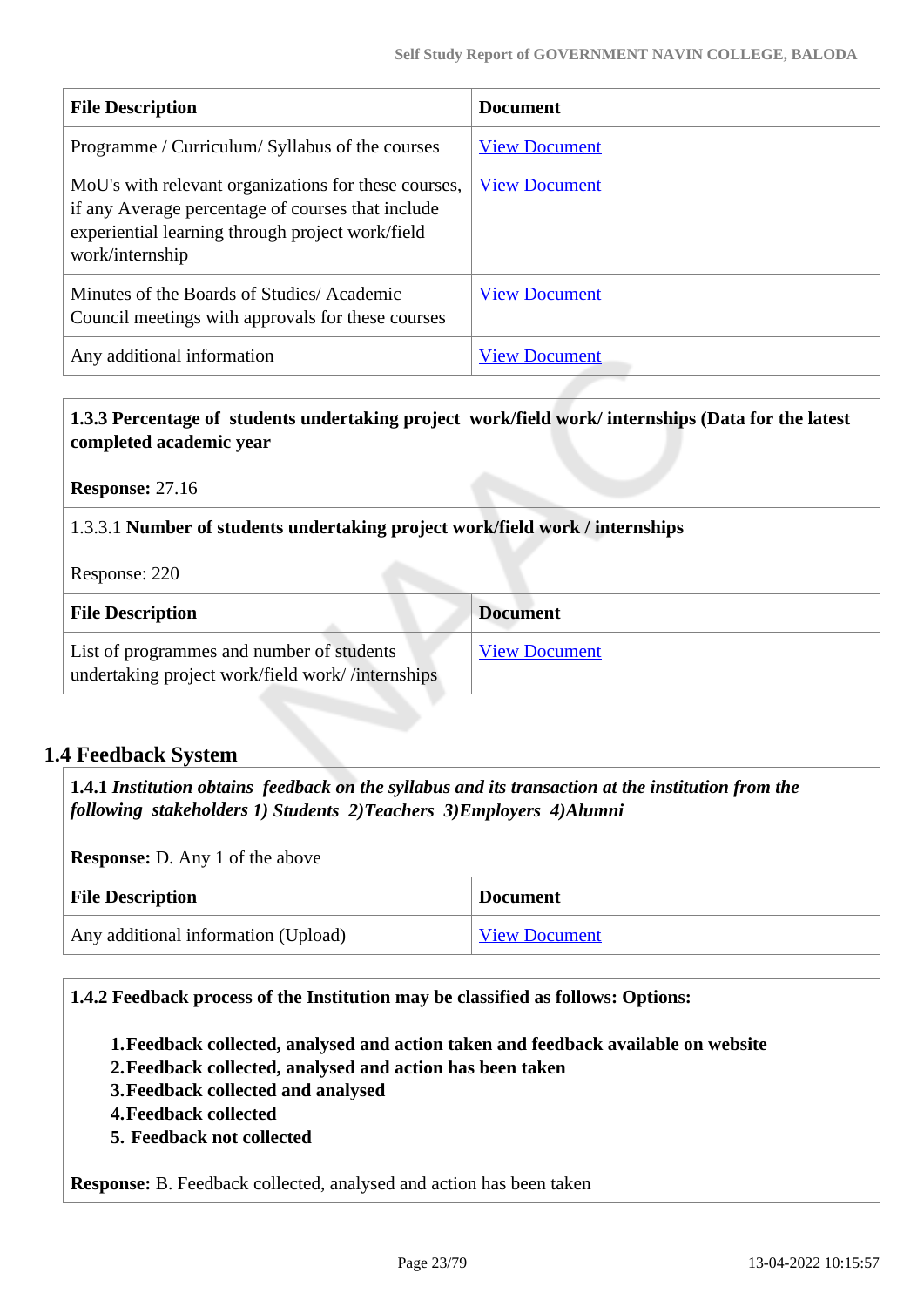| <b>File Description</b>           | <b>Document</b>      |
|-----------------------------------|----------------------|
| Upload any additional information | <b>View Document</b> |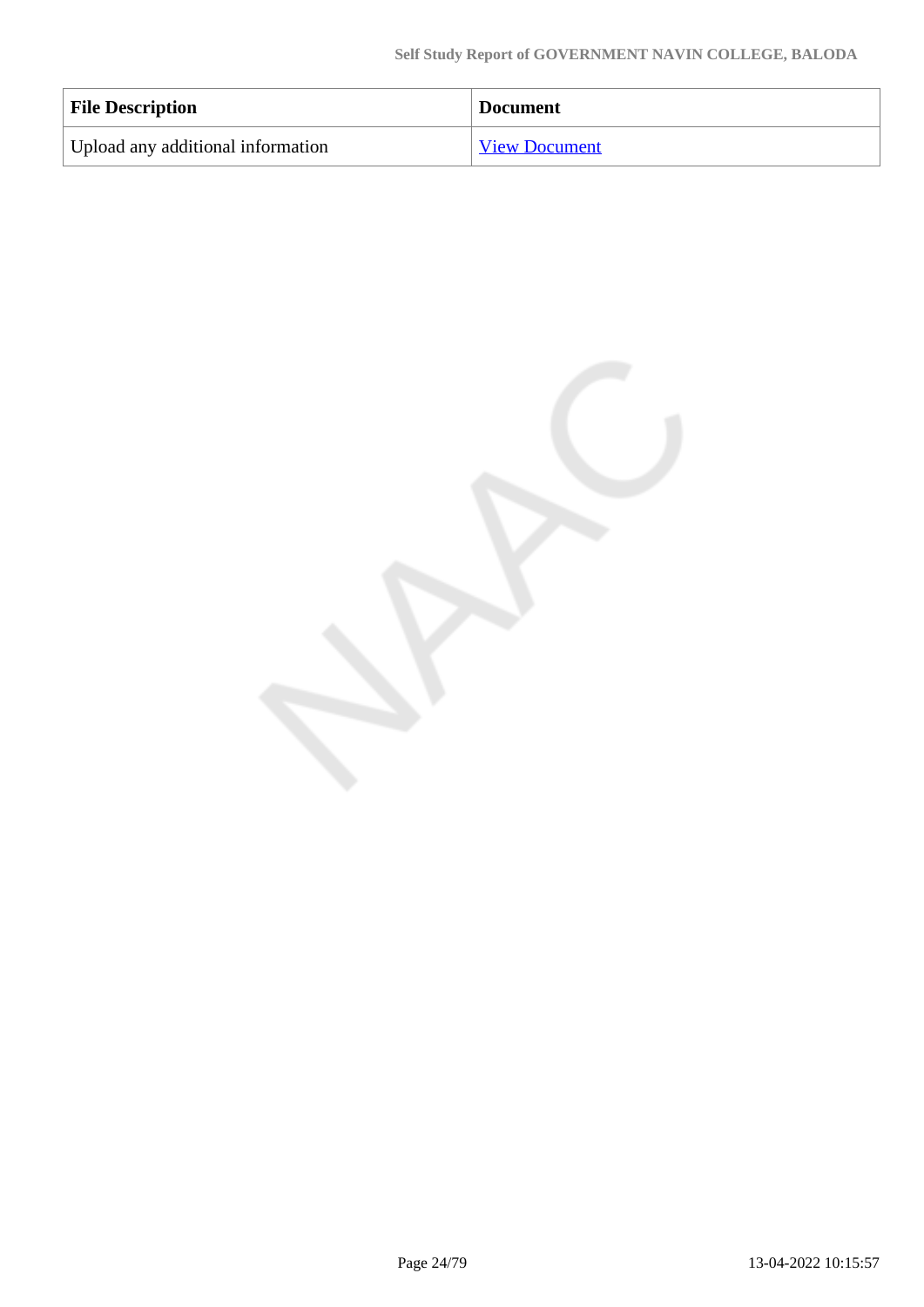# **Criterion 2 - Teaching-learning and Evaluation**

# **2.1 Student Enrollment and Profile**

|         | 2.1.1.1 Number of students admitted year-wise during last five years |         |         |
|---------|----------------------------------------------------------------------|---------|---------|
| 2018-19 | 2017-18                                                              | 2016-17 | 2015-16 |
| 714     | 564                                                                  | 690     | 606     |
|         | 2.1.1.2 Number of sanctioned seats year wise during last five years  |         |         |
| 2018-19 | 2017-18                                                              | 2016-17 | 2015-16 |
| 920     | 920                                                                  | 920     | 875     |
|         |                                                                      |         |         |
|         |                                                                      |         |         |

# **2.1.2 Average percentage of seats filled against reserved categories (SC, ST, OBC, Divyangjan, etc. as per applicable reservation policy ) during the last five years ( exclusive of supernumerary seats)**

**Response:** 100

2.1.2.1 Number of actual students admitted from the reserved categories year-wise during the last five years

| 2019-20 | 2018-19 | 2017-18    | 2016-17 | 2015-16 |
|---------|---------|------------|---------|---------|
| 555     | 555     | 555<br>JJJ | 555     | 503     |

| <b>File Description</b>                                      | <b>Document</b>      |
|--------------------------------------------------------------|----------------------|
| Average percentage of seats filled against seats<br>reserved | <b>View Document</b> |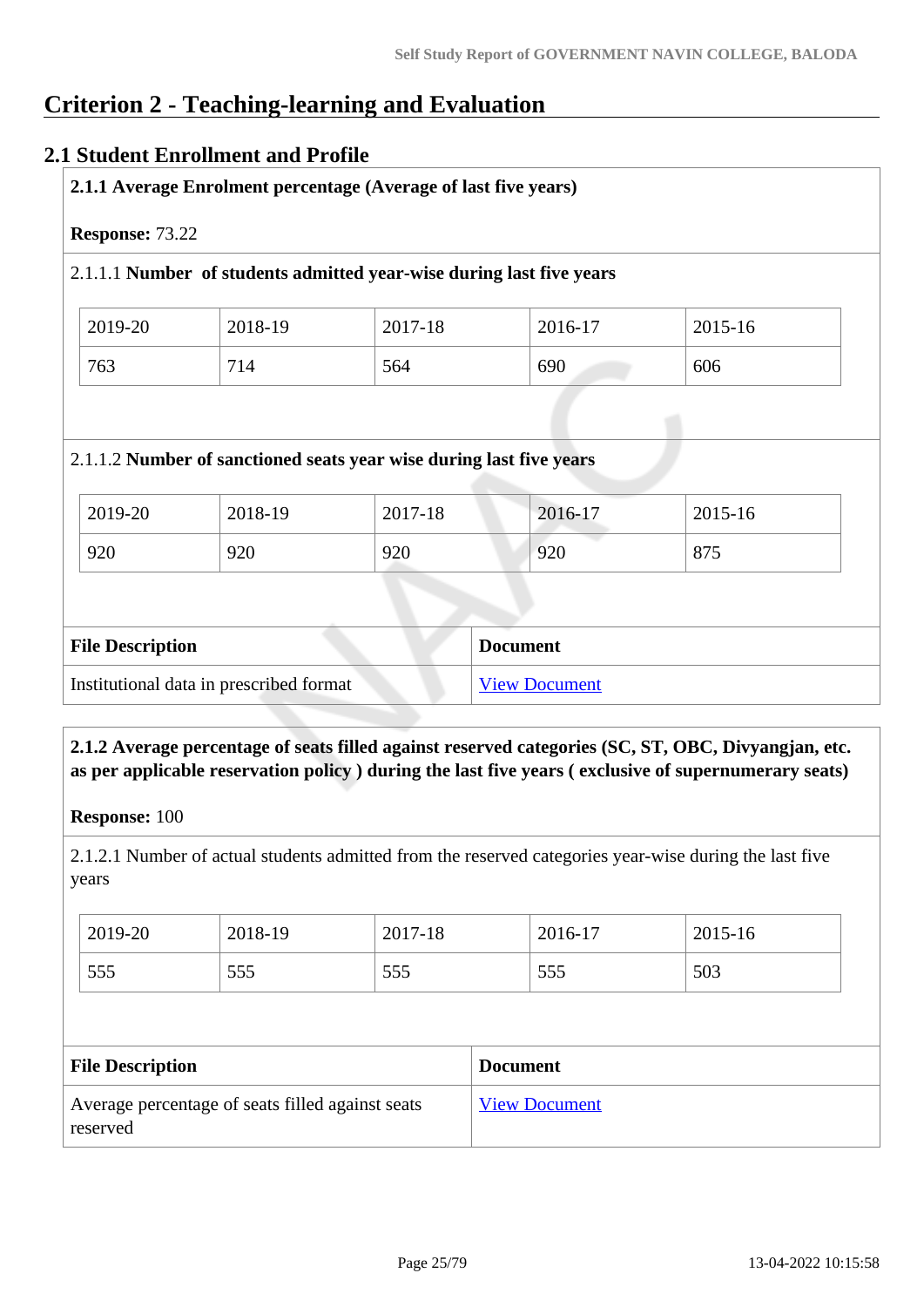# **2.2 Catering to Student Diversity**

#### **2.2.1 The institution assesses the learning levels of the students and organises special Programmes for advanced learners and slow learners**

#### **Response:**

Most of the students admitted to the college come from the vernacular medium, they initially hesitate to open up and interact with the teachers. As the classes start, the department takes every initiative to identify the slow learners and this is detected by the teachers during their lectures in the classroom. Students are also identified as slow learners and advanced learners based on their performance in their class. As it is observed that slow learners often fail to understand the class lecture they are asked to prepare their lesson and show it to their teacher and the teacher then makes necessary corrections and inspires such slow learners to work hard to improve their quality of education. Slow learners are also groomed regularly in their class hours by asking them questions on the topic which has been discussed in the class. In this way, the slow learners are guided to improve their performance in the university examination. Further faculty members revise the critical topics as per student's requisitions, provide additional learning material such as textbooks and solved question papers The students are also guided for answering the questions to the point for scoring good marks in the sessional examination and in the University examination. Extra classes, revision classes are arranged for completing the syllabus and for clarifying the doubt of the students regarding various topics as per their syllabus.

The advanced learners are given assignments and encouraged to take part in active items like debate, quiz, essay writing, presenting a paper in the seminars. They are encouraged to acquire new and advanced information through the internet to bring out their full potential. Their creative abilities are expected through their writing wall magazine, college magazine and in various programmes conducted by the department. A friendly environment is created to improve the communication skills of advanced learners. Sometimes the advanced learners are encouraged to become proctors and help weak students to learn and understand certain topics easily. The advanced learners are also motivated for higher goals and are encouraged to appear for various competitive examinations.

The advanced learners as well as slow learners are encouraged to take part in group discussions on a particular topic assigned to them so that they are able to shed off their inhibitions and participate in it with enthusiasm. Besides lecture classes, ICT enabled classes are taken to make difficult topics more understandable to the students. Both the advanced learners as well as slow learners students are encouraged to do good results in their final/ semester examination. To motivate them every year during the Freshers' Welcome the students of each department are awarded prizes who has won a gold medal or stood first in the University examination. Thus the college takes every initiative to enhance the quality of students and support them in their quest for knowledge.

#### **2.2.2 Student- Full time teacher ratio (Data for the latest completed academic year)**

**Response:** 73.64

#### **2.3 Teaching- Learning Process**

**2.3.1 Student centric methods, such as experiential learning, participative learning and problem**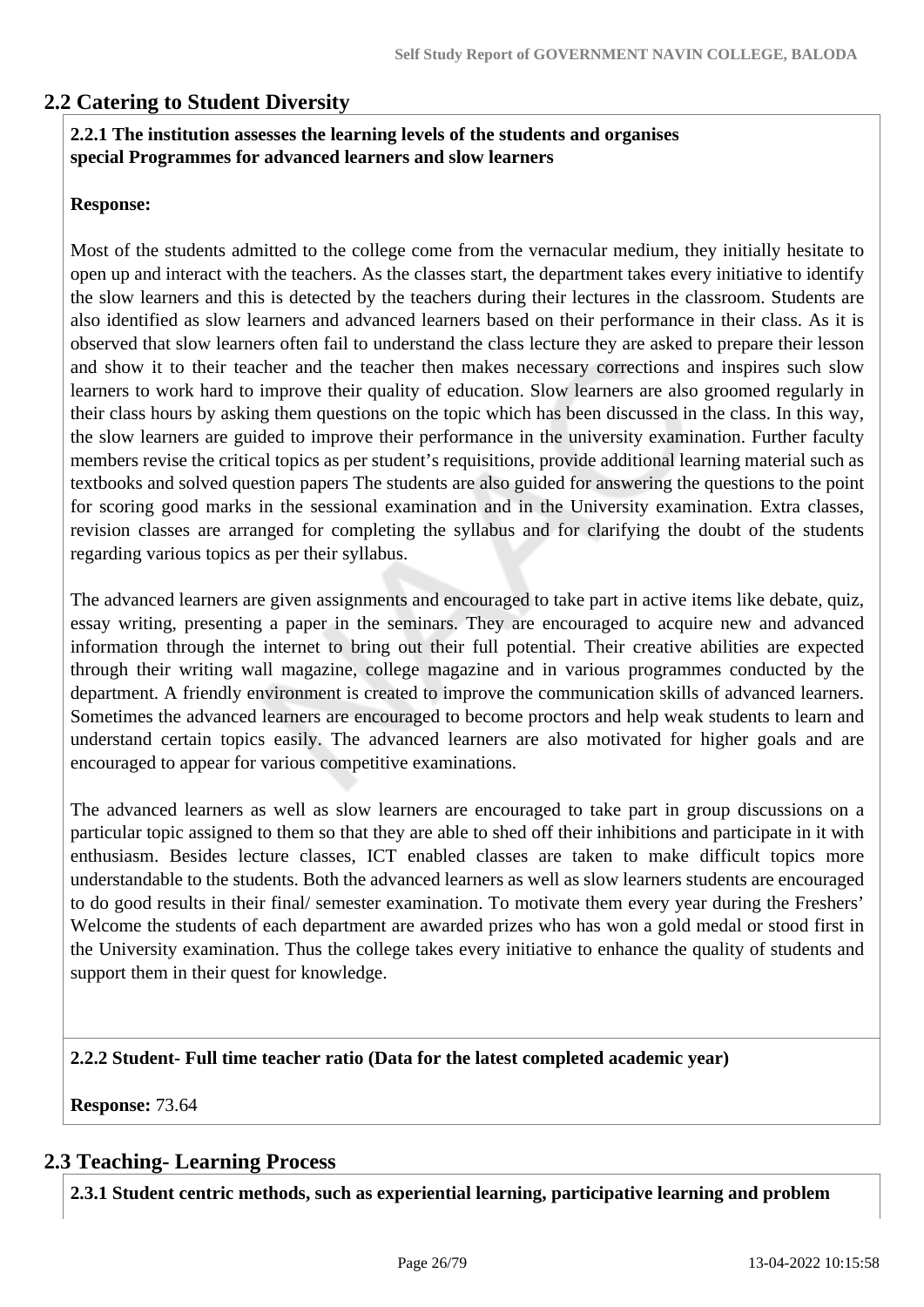#### **solving methodologies are used for enhancing learning experiences**

#### **Response:**

The college follows the academic calendar issued by the Department of Higher Education Chhattisgarh. The college is striving to provide conducive environment for holistic development to its student. Therefore plausible steps are implemented under the guidance of Principal and IQAC committee for effective teaching learning process. Every faculty member put the effort to make their lecture session interactive, encouraging students to ask questions to ensure whether they have understood the subject issue. Besides this many other learner-centric methods followed such as:

**Practicals:** In science stream the mode of teaching is both theory and practicals. Teachers demonstrate and students perform practicals in the laboratory under observation. Experimental learning creates laboratory awareness, handling of instruments, glass wares and chemicals. The summative assessment ensures the end outcome of performance.

**Project Writing:** First year students of all the streams undertake projects in Environmental Science. This facilitates experiential as well as participative learning.

**Assignments**:- Students are assigned course related topics to work on. This helps them to unearth various learning sources and cultivate analytical and reasoning capabilities.

**Classroom Presentation:** - Before the submission of assignments students are asked to present their material in fronts of fellow students and share what they have learned from it. In this process they are taking the other questions as a result understanding of the topic gone to deep root.

**Quizzing and Debates:-** Time to time debate, quiz,seminar are held on the relevant topics which helpful for all round development of students**.**

**Engaging students in community based activities and service: –L**earning Projects: With the help of NSS volunteers and Swatch Bharat Mission, AIDS awareness campaign, planting of sapling, Benefits of Yoga, Curse of Dowry and addiction and vaccination programs etc. are propagated to the villages. So they are getting the chance to learn how valuable and fulfilling it can be given back to others.

**Guest Lectures, Seminar and Workshops**:-As part of the academic development the college administration and department arrange guest lecture on core subjects and career oriented lectures.

**Leadership skill**:- To inculcate leadership quality in students every year students of UG/PG classes are nominated as Presidents, Vice-Presidents, Secretaries and Joint-Secretaries of various councils of the college.

Problem solving methodologies are intended to make the students take responsibilities, solve problems, resolve conflicts and find alternatives. It promotes critical thinking, creativity and scientific temperament.

Participation in inter-college events and competitions such as debating, elocution, research competition like Youth Parliament, etc.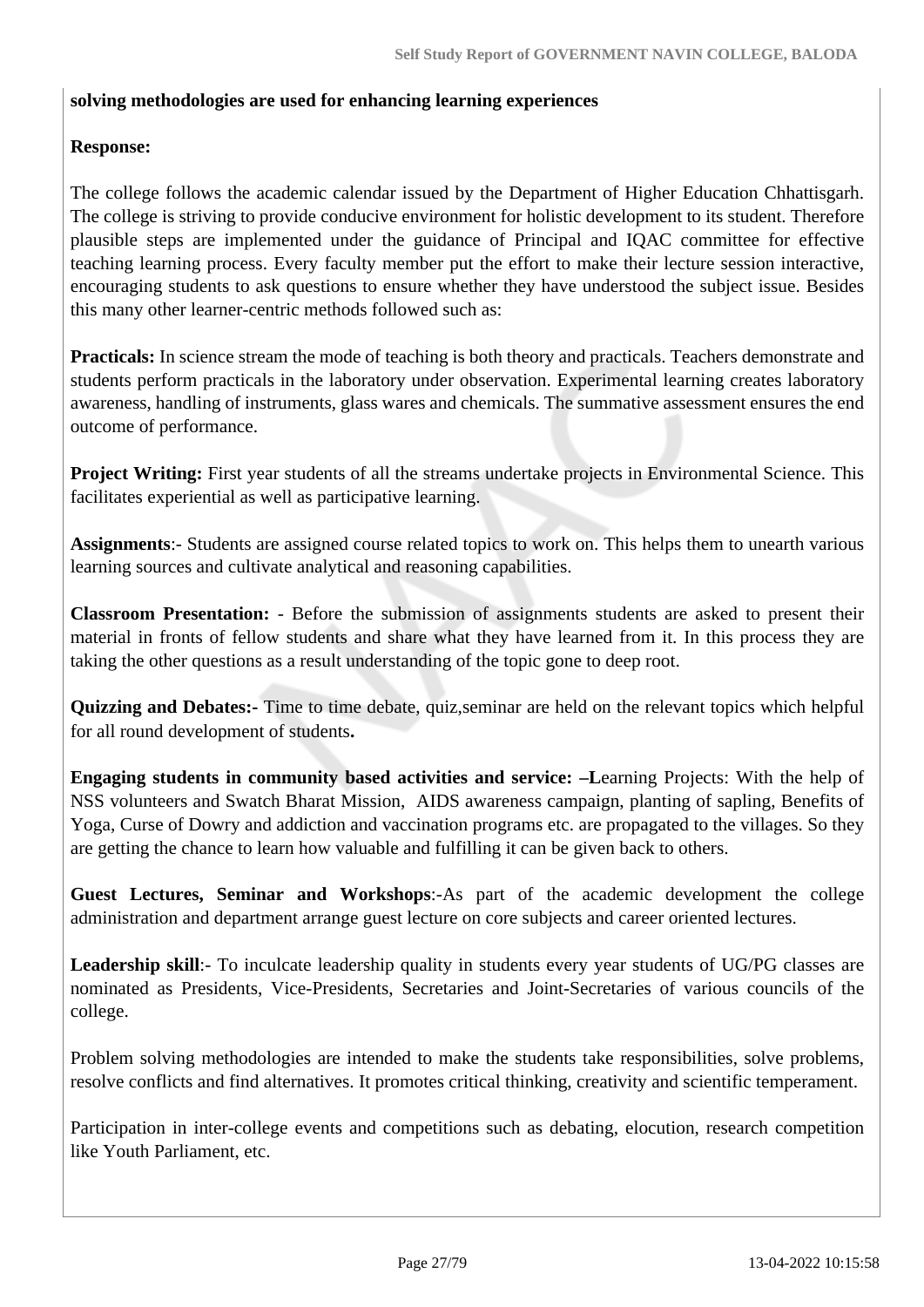| <b>File Description</b>           | <b>Document</b>      |
|-----------------------------------|----------------------|
| Upload any additional information | <b>View Document</b> |

### **2.3.2 Teachers use ICT enabled tools for effective teaching-learning process.**

#### **Response:**

As the present age is the age of technology, whereby technology plays a key role in the education system, there are endless possibilities with the integration of ICT in the education system. ICT helps tremendously developing in quality education and personality of students. So, there can be a strong move towards ICT by motivating all individuals connected with education. Once the teacher uses innovative ways to arouse interest and enthusiasm in the class, then it helps the slow learners to optimize their abilities, to meet the highest realistic expectation with the help of ICT. There are endless possibilities with the integration of ICT in the education system. The ICT is developing in quality education and personality of students. Almost all teachers use ICT, which arouses interest and enthusiasm in the class. This helps slow learners to optimize their abilities, to meet the highest realistic expectation with the help of ICT.

ICT helps in — Flexible education, learner autonomy, access and success for all, more practicable teaching learning, reduces students indiscipline and unrest problem. It is a more planned and organized system of education.

ICT can enhance the quality of education in several ways: by increasing learner motivation and engagement, by facilitating the acquisition of basic skills.

Audio tools — like Whatsapp etc. are used by faculties of this institution. The tools depend mainly upon the student's access to different network availability.

Video tools— like WhatsApp, video, different online class apps like Google meet, zoom, etc. are used for the purpose.

ICT has the potential for increasing access to and improving the relevance and quality of education.

ICT is a potentially powerful tool for extending educational opportunities. ICT provides "Effective learning for all at anytime and anywhere like by providing online course materials. It is access to remote learning resources.

| <b>File Description</b>           | <b>Document</b>      |
|-----------------------------------|----------------------|
| Upload any additional information | <b>View Document</b> |

 **2.3.3 Ratio of students to mentor for academic and other related issues (Data for the latest completed academic year )**

**Response:** 73.64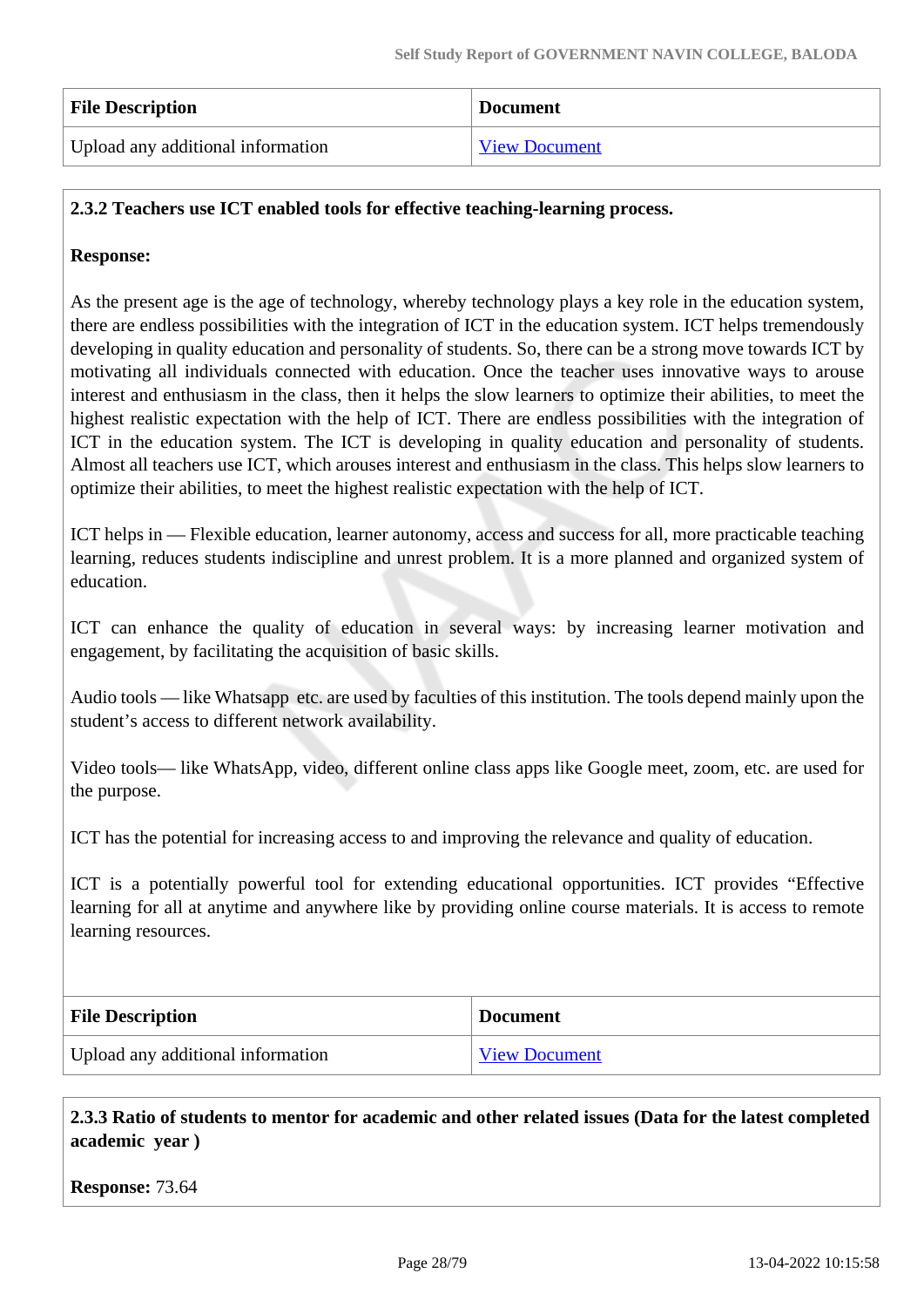| 2.3.3.1 Number of mentors                                                        |                      |
|----------------------------------------------------------------------------------|----------------------|
| Response: 11                                                                     |                      |
| <b>File Description</b>                                                          | <b>Document</b>      |
| Upload year wise, number of students enrolled and<br>full time teachers on roll. | <b>View Document</b> |
| mentor/mentee ratio                                                              | <b>View Document</b> |
| Circulars pertaining to assigning mentors to mentees                             | <b>View Document</b> |

# **2.4 Teacher Profile and Quality**

| <b>Response: 80</b>                                                              |                      |
|----------------------------------------------------------------------------------|----------------------|
| <b>File Description</b>                                                          | <b>Document</b>      |
| Year wise full time teachers and sanctioned posts<br>for 5 years (Data Template) | <b>View Document</b> |
| List of the faculty members authenticated by the<br>Head of HEI                  | <b>View Document</b> |

# **2.4.2 Average percentage of full time teachers with Ph. D. / D.M. / M.Ch. / D.N.B Superspeciality / D.Sc. / D.Litt. during the last five years (consider only highest degree for count)**

**Response:** 36.26

2.4.2.1 **Number of full time teachers with** *Ph. D. / D.M. / M.Ch. / D.N.B Superspeciality / D.Sc. / D.Litt.* **year wise during the last five years**

|                                                                                                                                                                                  | 2019-20 | 2018-19              | 2017-18              |  | 2016-17 | 2015-16 |
|----------------------------------------------------------------------------------------------------------------------------------------------------------------------------------|---------|----------------------|----------------------|--|---------|---------|
|                                                                                                                                                                                  | 04      | 04                   | 04                   |  | 02      | 02      |
|                                                                                                                                                                                  |         |                      |                      |  |         |         |
| <b>File Description</b>                                                                                                                                                          |         |                      | <b>Document</b>      |  |         |         |
| List of number of full time teachers with Ph. D. /<br>D.M. / M.Ch. / D.N.B Superspeciality / D.Sc. /<br>D. Litt. and number of full time teachers for 5 years<br>(Data Template) |         | <b>View Document</b> |                      |  |         |         |
| Any additional information                                                                                                                                                       |         |                      | <b>View Document</b> |  |         |         |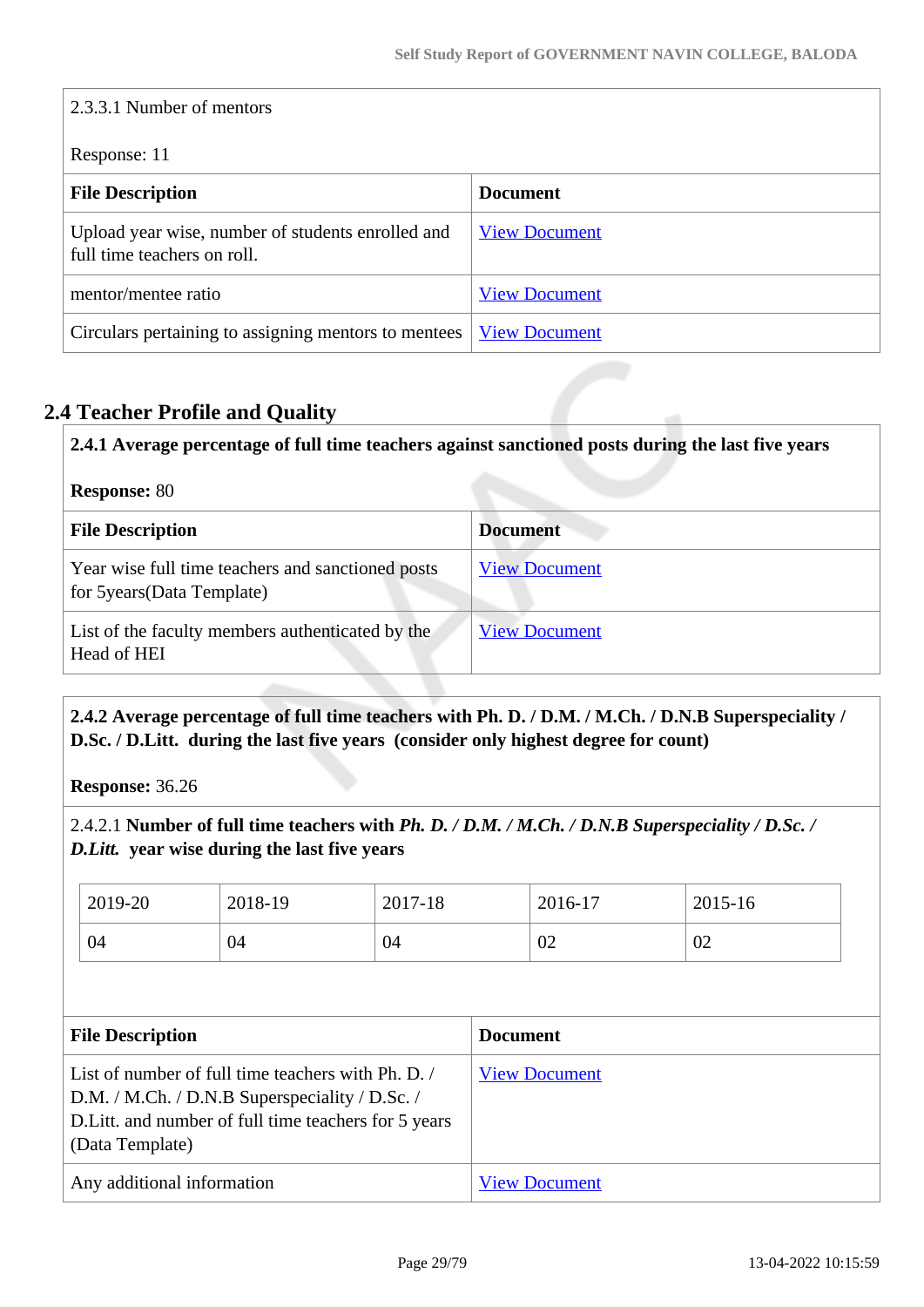| 2.4.3 Average teaching experience of full time teachers in the same institution (Data for the latest<br>completed academic year in number of years) |                      |  |
|-----------------------------------------------------------------------------------------------------------------------------------------------------|----------------------|--|
| <b>Response:</b> 6.82                                                                                                                               |                      |  |
| 2.4.3.1 Total experience of full-time teachers                                                                                                      |                      |  |
| Response: 75                                                                                                                                        |                      |  |
| <b>File Description</b>                                                                                                                             | <b>Document</b>      |  |
| List of Teachers including their PAN, designation,<br>dept and experience details (Data Template)                                                   | <b>View Document</b> |  |

# **2.5 Evaluation Process and Reforms**

**2.5.1 Mechanism of internal assessment is transparent and robust in terms of frequency and mode**

#### **Response:**

For internal assessment the college takes class tests, unit tests, and Internal exam of the students. The programme schedule of these internal exam is designed by the Higher Education Department of the state and affiliated university. All the departments accordingly conduct all these tests such as in UG/ PG programme each paper/course carries 10/20 % marks for internal assessment and rest 90/80 % marks by annual/ semester exam which is conducted by university. The method of internal assessment (class test, unit test) is communicated to students by faculty members to students. If students unsatisfied with the marks secured by them then he/she can discuss with faculty and can plead for rechecking, revaluation . However In addition to this, the departments organize departmental seminars workshops and paper presentation activities to assess the students' attainment and progression. Students are made aware of their progress. Their weaknesses are pointed out. Suggestions are given by faculty member how to improve their performance.

The students are assessed assigning them the tasks such as projects, home assignments, seminars, oral tests, practical examinations, etc. In order to maintain transparency, answer sheets are given to students and their doubts are cleared if any. The students with poor performance are informed for the improvement, and are motivated to work hard. The assessment of the students is done in the following ways –

- Communication skill
- Subject and practical knowledge
- Confidence level· Independent learning
- Competency
- Use of content
- Style of presentation
- Interactive ability
- Exploration ability
- Attendance in theory and practical classes
- Behaviors in the class and campus.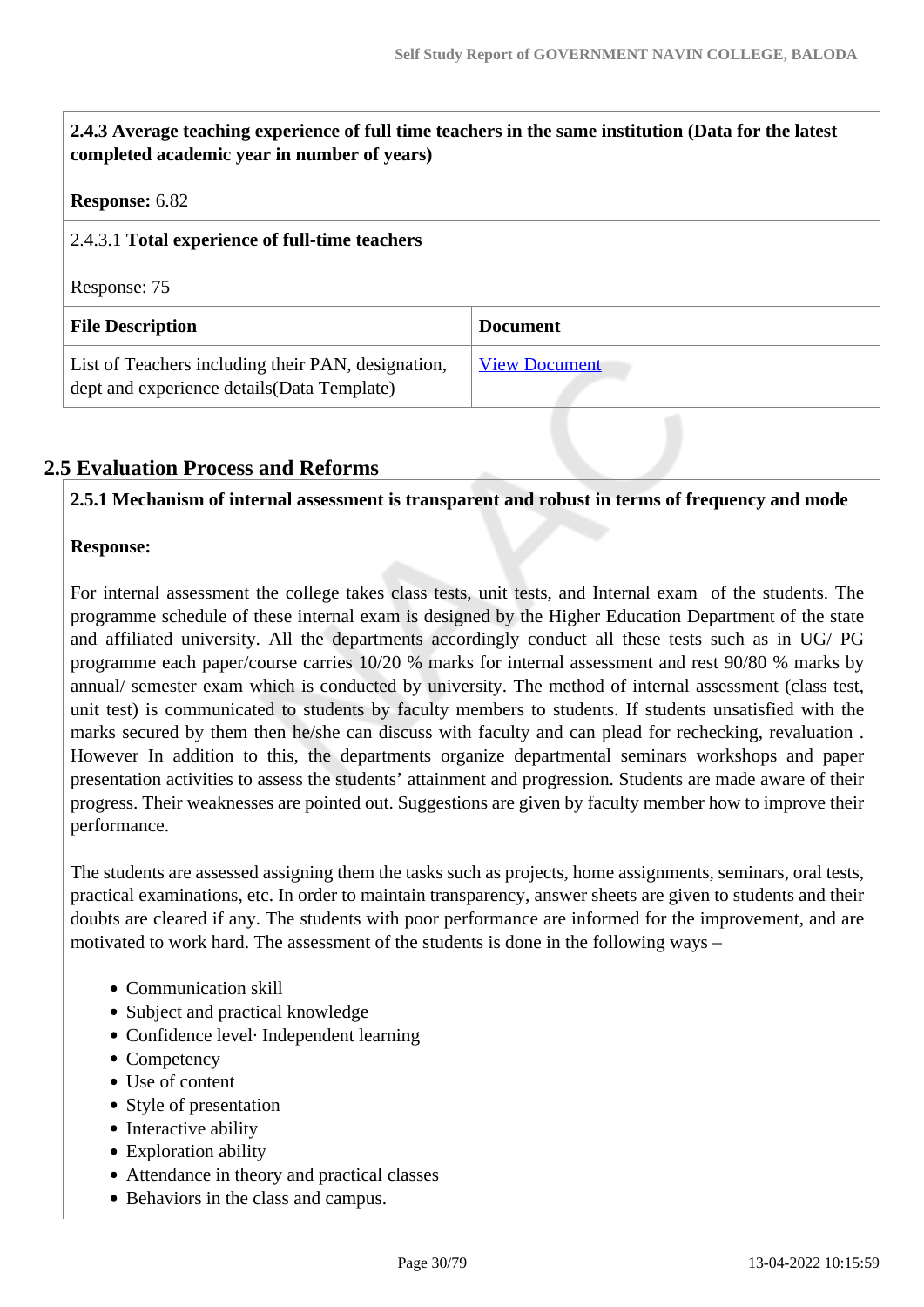### **2.5.2 Mechanism to deal with internal/external examination related grievances is transparent, timebound and efficient**

#### **Response:**

The annual and semester exam related grievances come under jurisdiction of university. Grievance redressal cell of the university examination is in accordance to the university regulations in time-bound manner. Discrepancies in the attendance in university examination are to be rectified by the university through the principal.

To avoid grievances, the college circulates and display notice regarding registration of exam form, hall ticket, dates of exams, etc. in classrooms and notice boards respectively.

All the faculty members also inform students in their classrooms.

The university sends exam schedule to the college and the same is brought to the notice of the students. After the declaration of results the university notifies the deadline of 15 days to apply for the verification, revaluation, photo copy of answer sheet, and re-verification of the answer sheets. Accordingly, the students can apply with their grievances to the university.

If the photo copy of the answer sheet is demanded, the same is provided to the students.

If the demand is to revaluate the answer sheet, the students get the paper reassessed.

If there is any change in marks, the same is conveyed to the students by the university and their mark sheets are amended.

The college takes measures to resolve grievances transparently and fairly. The students against whom U.F.M.(Unfair Mean) cases are registered in the final/semester examinations are dealt with justifiably. Materials of cheating are confiscated and their records are maintained.

The students are given opportunity to clarify their stand. The university constitutes a committee to look into the matter and appropriate measures are taken judicially, transparently and within the time limit.

If the internal grievances related to class tests/unit tests, presentation, assignments, practical and project work etc are resolved by IQAC committee in consultation with respective faculty members.

| <b>File Description</b>         | <b>Document</b>      |  |
|---------------------------------|----------------------|--|
| Any additional information      | <b>View Document</b> |  |
| Link for additional information | <b>View Document</b> |  |

# **2.6 Student Performance and Learning Outcomes**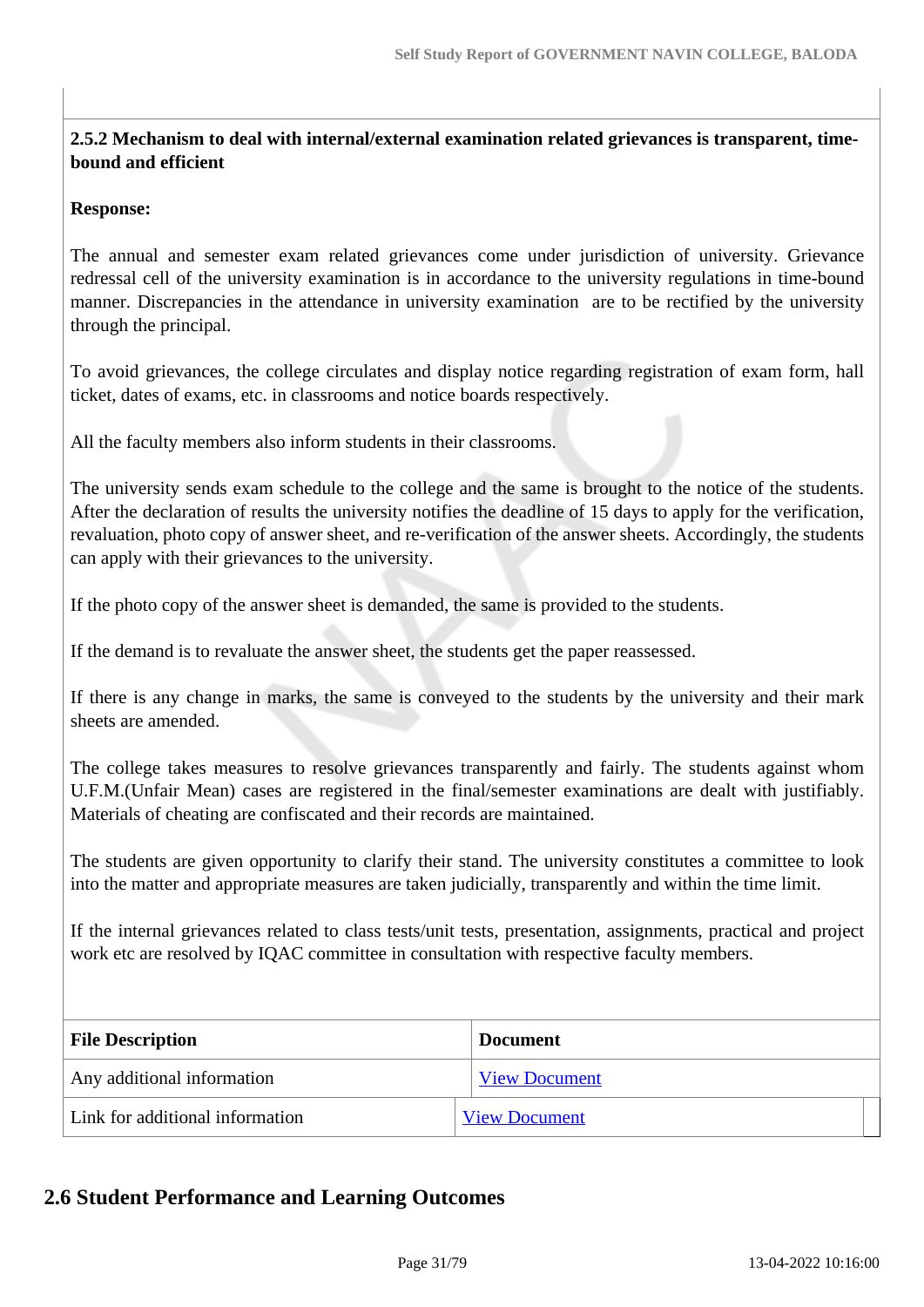**2.6.1 Programme and course outcomes for all Programmes offered by the institution are stated and displayed on website and communicated to teachers and students.**

#### **Response:**

The programmes offered by the college are uploaded on college website. The college, communicate the progamme specific and course specific objectives and outcome to students, parents, teachers and different stakeholders. For fresher (new entrants) the programme and course objective are communicated through the website and prospectus at the time of admission. Programme specific and course specific outcomes are displayed on website. The teacher also introduces the students to the specific areas of which they are going to gain knowledge. The teachers of every department instruct the student in the class room about programme and course outcome, what they are supposed to obtain. If any doubt still remains then it is clarified by teachers.

The subject teachers communicate the students about the Course Outcomes and Program Outcomes in the beginning of the session. Course outcomes are mentioned in the printed syllabus and also available on the college website. As an example the Program specific outcome of English is given below

1. The course enhances the skills of reading, writing, speaking and listening.

2. It encourages recognition and awareness of different genres like the short story, poetry, feature articles, etc.

3. Topical and social themes form an integral part of the course.

4. The course teaches the students speaking and listening skills in class and tests these skills for a constant monitoring of their proficiency.

5. The course broadens the horizons of the text by project work which is flexible, and enhances the creativity of the student.

#### **2.6.2 Attainment of programme outcomes and course outcomes are evaluated by the institution.**

#### **Response:**

The college analyzes all the academic result and displayed on website. As a result all stakeholders able to know program outcome and possible improvement are made.

The college uses class/unit test and semester/annual examination method to measure the attainment of program specific, course outcomes. Internal exam is taken according to the schedule set by the university/department of higher education. The answer books unit /class tests are shown to the students and they are made known of their shortcomings and irrelevant things in their answers. They are suggested how can improve their answers to any questions. The answer books of the students are valued and marks are given. Finally the year end / semester examination conducted by the affiliating university reflects the attainment gained by the students. Class/unit tests are arranged to gain confidence of the students in the relevant subject. The weaker areas are identified and the individual problems and shortcomings are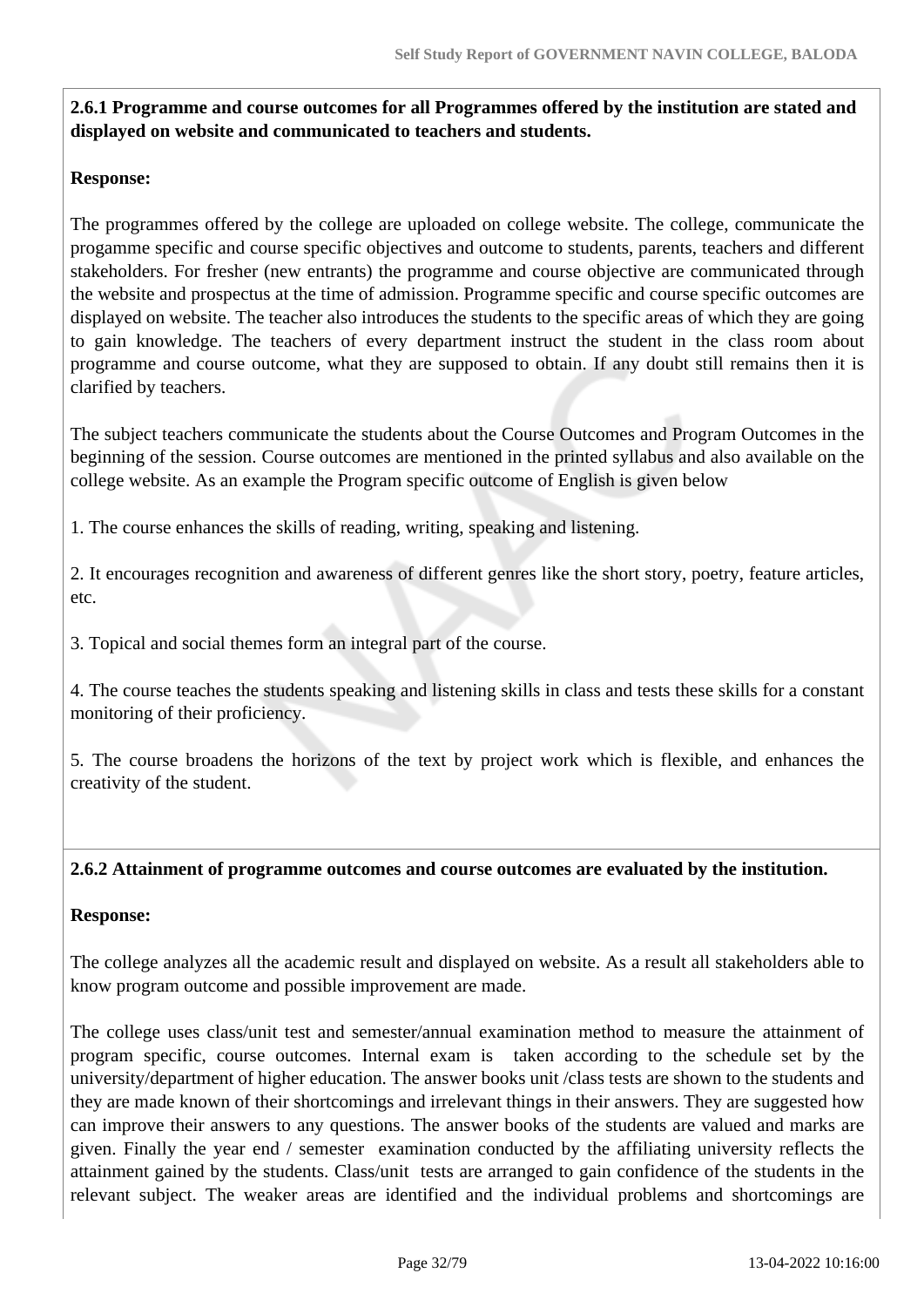discussed with the respective student. In some departments, faculty members take responsibility of particular students to support them in a continuous manner. The subjects in which the student seems to lag behind are taken for extra classes. If the student is from a socially or economically deprived class, they are given scholarships as per the government and institutional policies to enable them progress in studies.

| <b>File Description</b>               | <b>Document</b>      |
|---------------------------------------|----------------------|
| Upload any additional information     | <b>View Document</b> |
| Paste link for Additional information | <b>View Document</b> |

#### **2.6.3 Average pass percentage of Students during last five years**

**Response:** 81.06

### 2.6.3.1 **Number of final year students who passed the university examination year-wise during the last five years**

| 2019-20 | 2018-19 | 2017-18 | 2016-17 | 2015-16 |
|---------|---------|---------|---------|---------|
| 262     | 217     | 195     | 170     | 185     |

### 2.6.3.2 **Number of final year students who appeared for the university examination year-wise during the last five years**

| 2019-20 | 2018-19 | 2017-18 | 2016-17 | 2015-16 |
|---------|---------|---------|---------|---------|
| 285     | 266     | 254     | 254     | 210     |

| <b>File Description</b>                                                                                                  | <b>Document</b>      |
|--------------------------------------------------------------------------------------------------------------------------|----------------------|
| Upload list of Programmes and number of students<br>passed and appeared in the final year examination<br>(Data Template) | <b>View Document</b> |

# **2.7 Student Satisfaction Survey**

#### **2.7.1 Online student satisfaction survey regarding teaching learning process**

**Response:** 3.61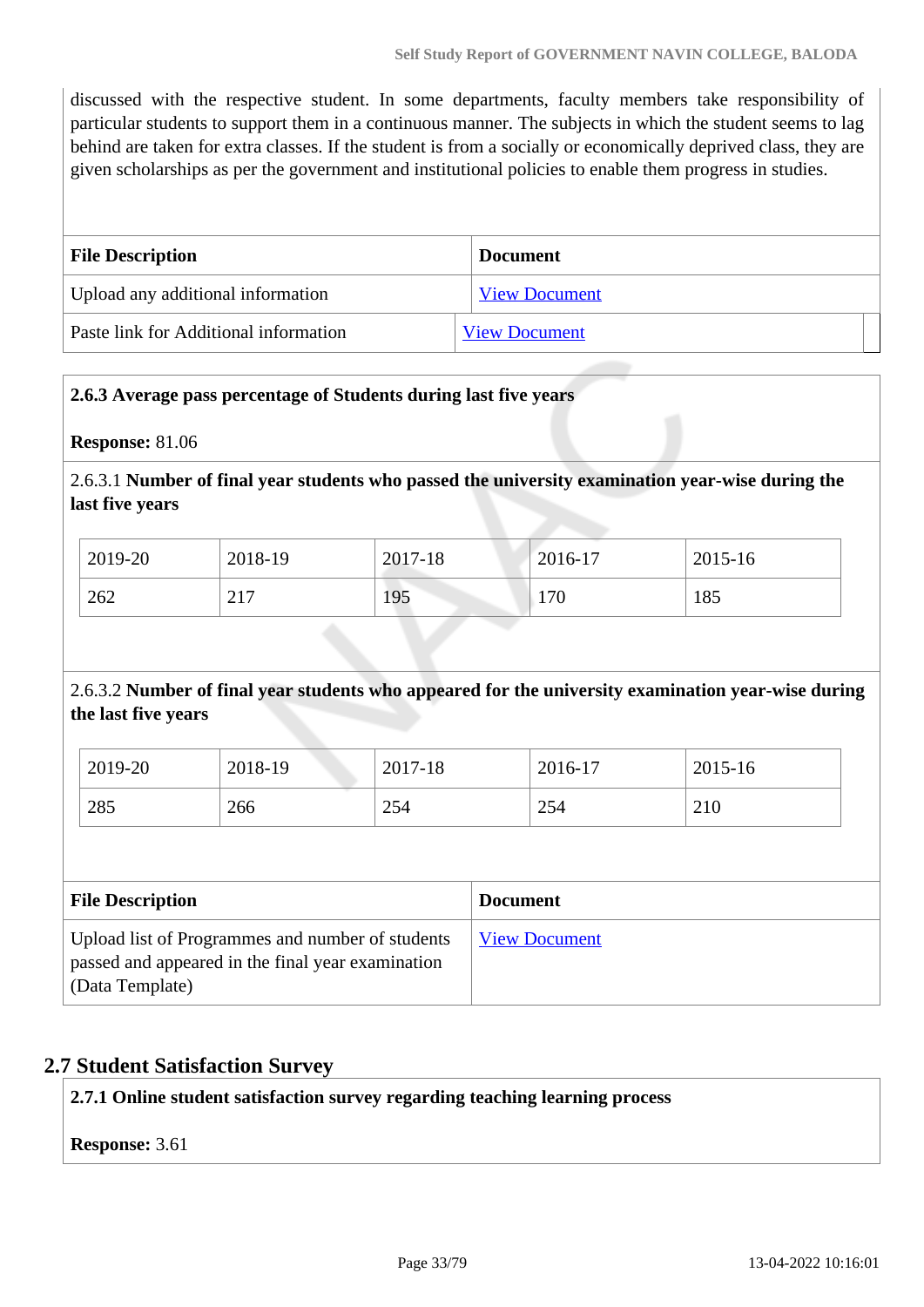| <b>File Description</b>                                               | <b>Document</b>      |
|-----------------------------------------------------------------------|----------------------|
| Upload database of all currently enrolled students<br>(Data Template) | <b>View Document</b> |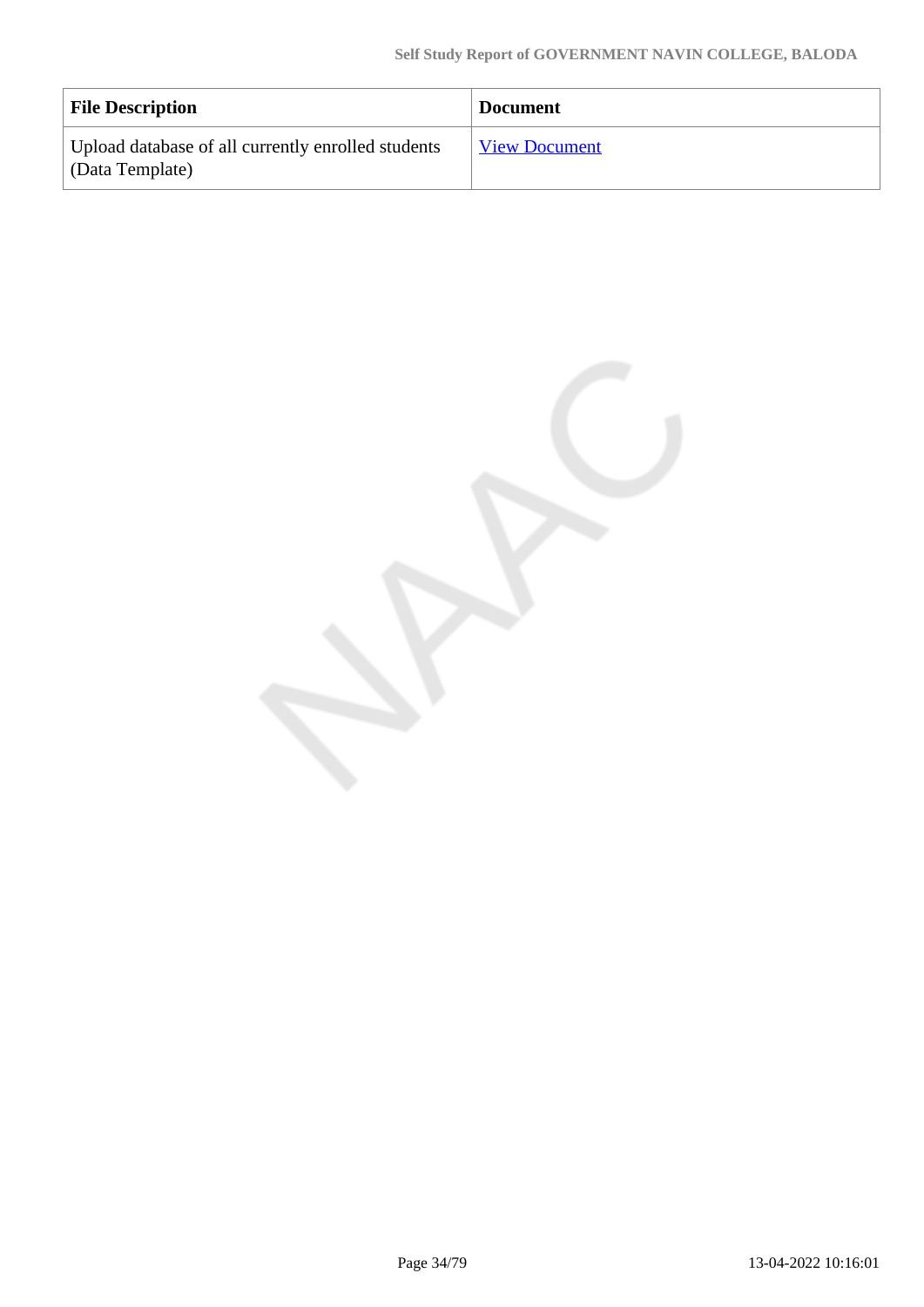# **Criterion 3 - Research, Innovations and Extension**

# **3.1 Resource Mobilization for Research**

 **3.1.1 Grants received from Government and non-governmental agencies for research projects, endowments, Chairs in the institution during the last five years (INR in Lakhs)** 

#### **Response:** 0

3.1.1.1 **Total Grants from Government and non-governmental agencies for research projects , endowments, Chairs in the institution during the last five years (INR in Lakhs)**

| 2019-20 | 2018-19 | 2017-18 | 2016-17 | $2015 - 16$ |
|---------|---------|---------|---------|-------------|
|         |         |         | ∪       |             |

| <b>File Description</b>                              | <b>Document</b>      |
|------------------------------------------------------|----------------------|
| List of endowments / projects with details of grants | <b>View Document</b> |

### **3.1.2 Percentage of teachers recognized as research guides (latest completed academic year)**

#### **Response:** 0

3.1.2.1 **Number of teachers recognized as research guides**

 **3.1.3 Percentage of departments having Research projects funded by government and non government agencies during the last five years**

#### **Response:** 0

# 3.1.3.1 **Number of departments having Research projects funded by government and nongovernment agencies during the last five years**

| 2019-20 | 2018-19 | 2017-18 | 2016-17 | 2015-16          |
|---------|---------|---------|---------|------------------|
|         |         | v       | ν       | $\boldsymbol{0}$ |

#### 3.1.3.2 **Number of departments offering academic programes**

| 2019-20           | 2018-19 | 2017-18      | 2016-17 | 2015-16        |
|-------------------|---------|--------------|---------|----------------|
| $1^{\circ}$<br>⊥◡ | ⊥◡      | $\sim$<br>⊥ັ | ⊥ັ      | $\overline{1}$ |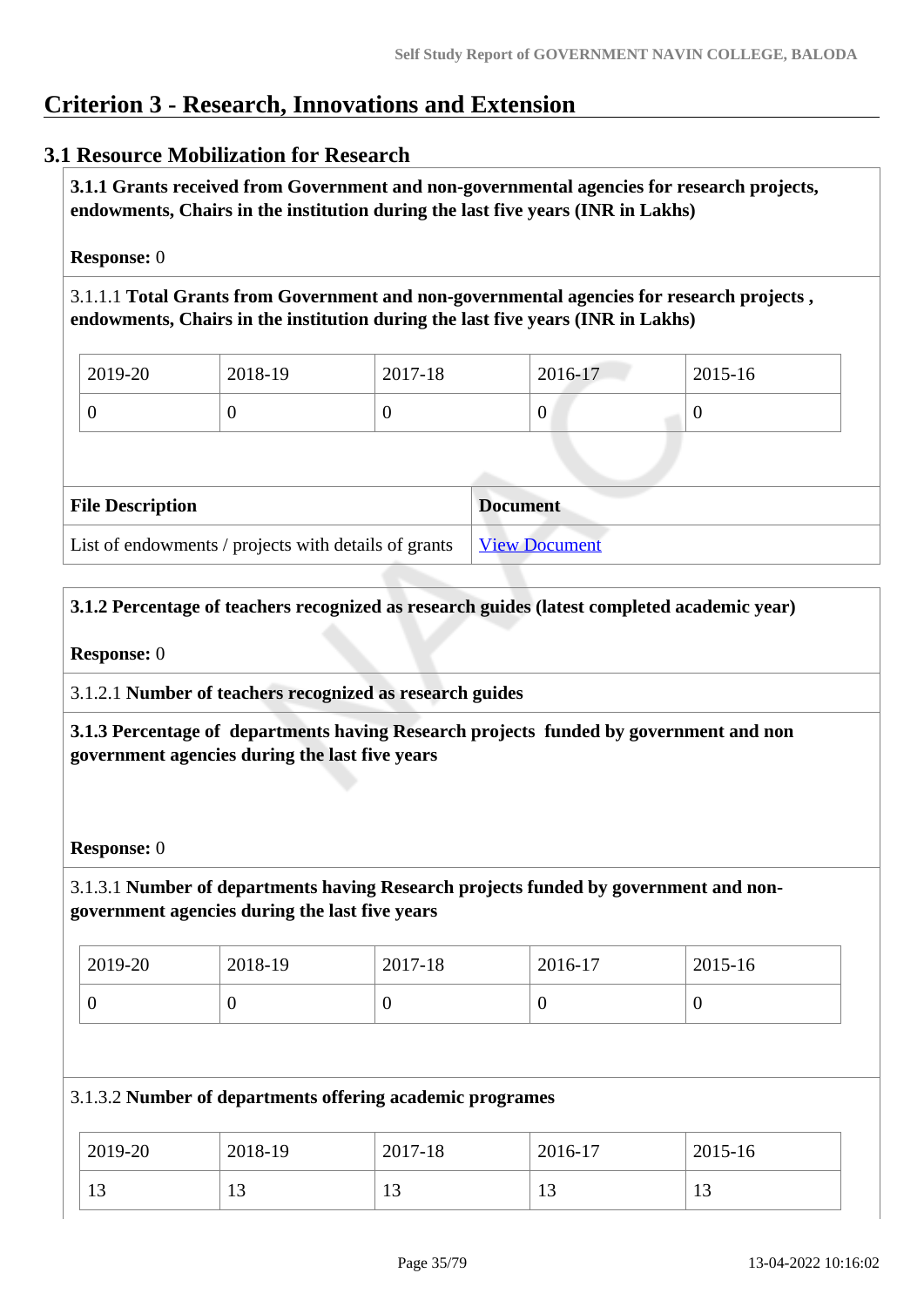| <b>File Description</b>                       | <b>Document</b>      |
|-----------------------------------------------|----------------------|
| List of research projects and funding details | <b>View Document</b> |

# **3.2 Innovation Ecosystem**

 **3.2.1 Institution has created an ecosystem for innovations and has initiatives for creation and transfer of knowledge**

### **Response:**

The college aims to develop the culture of innovativeness benefitting both the students and faculty members The Institution has utilized its available resources efficiently to deliver the knowledge to students and faculty members .Two classrooms are equipped with LCD projector to enhance learning experience and promote intriguing inclination of mind among them . The students of some classes undertake projects in accordance with their syllabus, under supervision of their teacher. The faculty members are encouraged to write research paper, chapters, books and journals with ISBN and ISSN number respectively.

The IQAC and college committee organize workshop and seminars for the students on relevant topics .At times' external resource person are also invited to share their knowledge and experience which infuse a sense of creativity among students. The laboratory provides hands-on experience and scope for validation of their innovativeness. Students are also encouraged to publish their creativity on different platforms

 **3.2.2 Number of workshops/seminars conducted on Research Methodology, Intellectual Property Rights (IPR) and entrepreneurship during the last five years**

**Response:** 0

3.2.2.1 **Total number of workshops/seminars conducted on Research Methodology, Intellectual Property Rights (IPR) and entrepreneurship year-wise during last five years** 

| 2019-20                 | 2018-19  | 2017-18 |                 | 2016-17  | 2015-16          |  |
|-------------------------|----------|---------|-----------------|----------|------------------|--|
| 00                      | $\theta$ | 0       |                 | $\theta$ | $\boldsymbol{0}$ |  |
|                         |          |         |                 |          |                  |  |
|                         |          |         |                 |          |                  |  |
| <b>File Description</b> |          |         | <b>Document</b> |          |                  |  |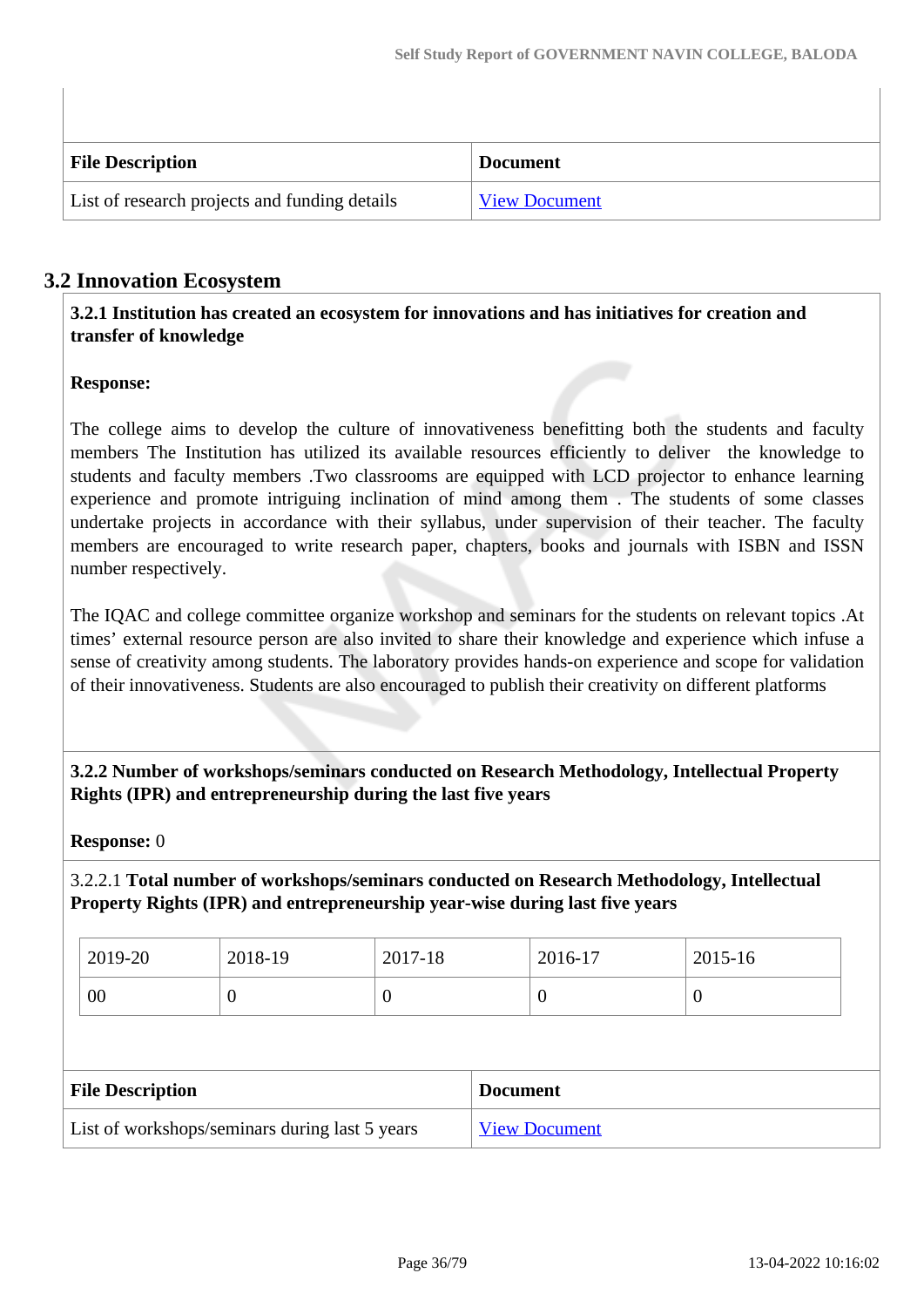#### **3.3 Research Publications and Awards**

#### **3.3.1 Number of Ph.Ds registered per eligible teacher during the last five years**

#### **Response:** 0

#### 3.3.1.1 **How many Ph.Ds registered per eligible teacher within last five years**

#### 3.3.1.2 **Number of teachers recognized as guides during the last five years**

| <b>File Description</b>                                                                              | <b>Document</b>      |
|------------------------------------------------------------------------------------------------------|----------------------|
| List of PhD scholars and their details like name of<br>the guide, title of thesis, year of award etc | <b>View Document</b> |

#### **3.3.2 Number of research papers per teachers in the Journals notified on UGC website during the last five years**

#### **Response:** 0

3.3.2.1 **Number of research papers in the Journals notified on UGC website during the last five years.**

| 2019-20 | 2018-19 | 2017-18 | $2016 - 17$ | 2015-16 |
|---------|---------|---------|-------------|---------|
|         | ິ       | ◡       | ◡           |         |

| <b>File Description</b>                                                               | <b>Document</b>      |
|---------------------------------------------------------------------------------------|----------------------|
| List of research papers by title, author, department,<br>name and year of publication | <b>View Document</b> |
| Any additional information                                                            | <b>View Document</b> |

#### **3.3.3 Number of books and chapters in edited volumes/books published and papers published in national/ international conference proceedings per teacher during last five years**

**Response:** 0.57

3.3.3.1 **Total number of books and chapters in edited volumes/books published and papers in national/ international conference proceedings year-wise during last five years**

| 2019-20 | 2018-19 | 2017-18 | 2016-17 | 2015-16 |
|---------|---------|---------|---------|---------|
|         | U       |         | ◡       |         |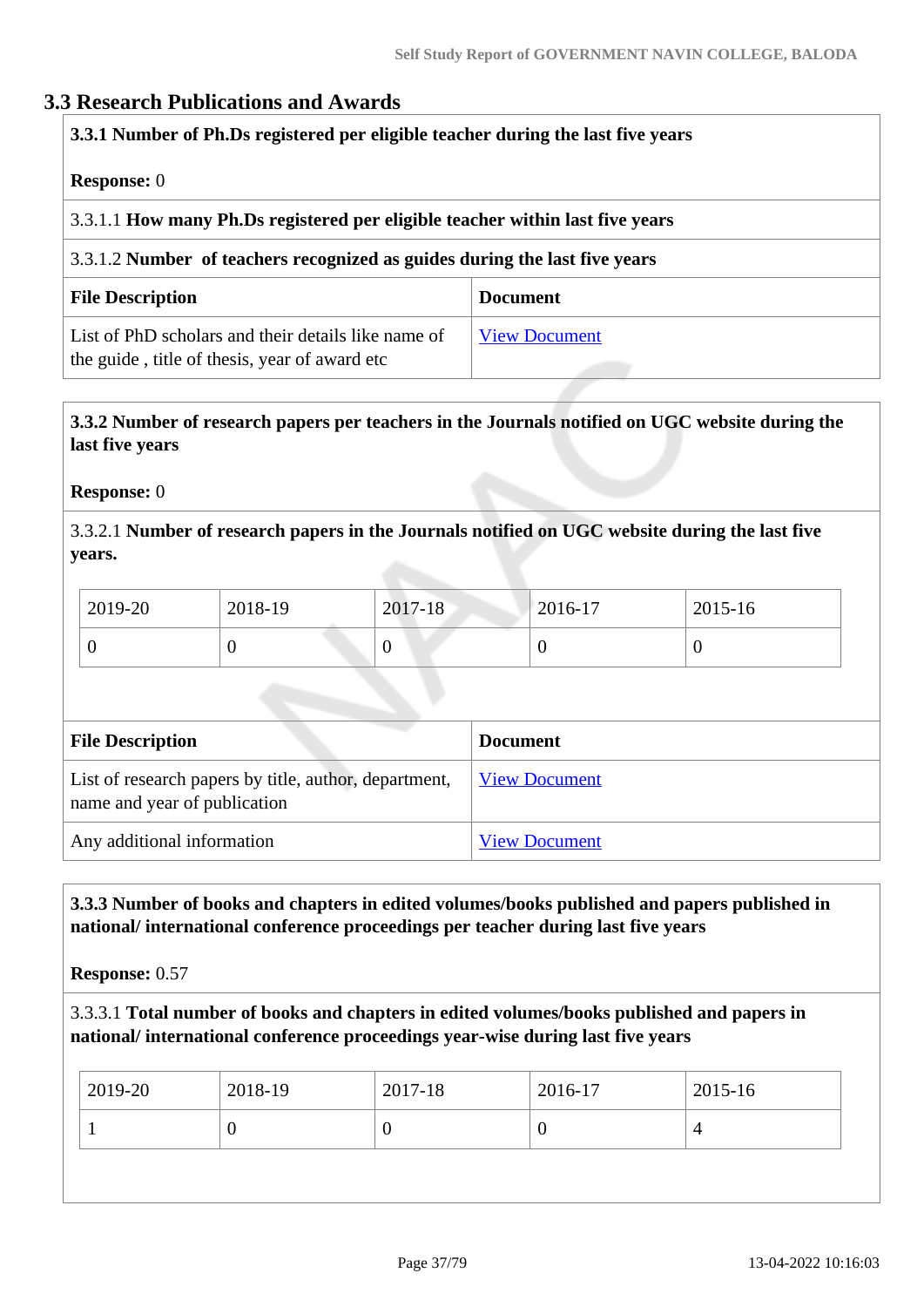| <b>File Description</b>                                   | <b>Document</b>      |
|-----------------------------------------------------------|----------------------|
| List books and chapters edited volumes/books<br>published | <b>View Document</b> |
| Any additional information                                | <b>View Document</b> |

## **3.4 Extension Activities**

 **3.4.1 Extension activities are carried out in the neighborhood community, sensitizing students to social issues, for their holistic development, and impact thereof during the last five years.**

#### **Response:**

Government Navin College Baloda maintains it social cohesiveness through extended activities in the neighborhood community to sensitize students about social issues. Through extension and outreach programs, we sensitize the students to develop social responsibilities and knowledge. College consistently promotes participation of students in socio-friendly extension activities, the guidance of faculty members. Departments undertake small activities that cause a significant change in society.

NSS unit of our college organize one day special camp along with annual seven day camp. Under the able guidance of NSS program officer Dr. R.R.Banarji sincere and dedicated volunteer undertake social awareness program to educate rural people for sanitation and hygiene etc. Except these Swakshata Abhiyan, Green Campus-Clean Campus Yuva-Diva Program, Matdata Jagrukta Abhiyan also sensitize students. Our students also participated in summer internship program and many more rural upliftment programs.

| <b>File Description</b>           | <b>Document</b>      |
|-----------------------------------|----------------------|
| Upload any additional information | <b>View Document</b> |

 **3.4.2 Number of awards and recognitions received for extension activities from government/ government recognised bodies during the last five years**

**Response:** 0

3.4.2.1 **Total number of awards and recognition received for extension activities from Government/ Government recognised bodies year-wise during the last five years.**

| $12019-20$<br>2018-19<br>2017-18<br>2016-17 | 2015-16 |
|---------------------------------------------|---------|
| U<br>U<br>υ<br>υ                            | 0       |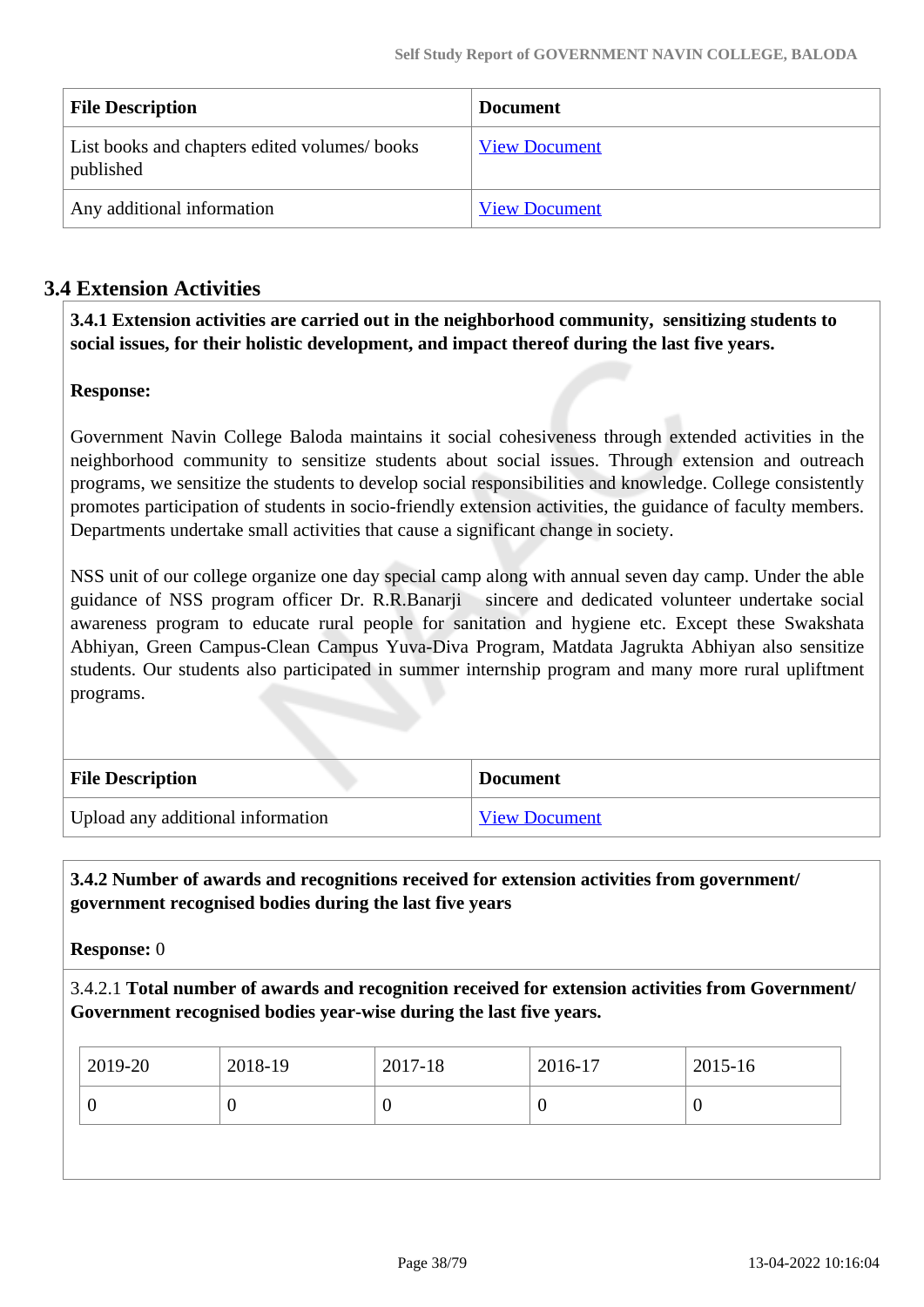| <b>File Description</b>                             | <b>Document</b> |
|-----------------------------------------------------|-----------------|
| Number of awards for extension activities in last 5 | View Document   |
| year                                                |                 |

 **3.4.3 Number of extension and outreach programs conducted by the institution through NSS/NCC, Government and Government recognised bodies during the last five years**

#### **Response:** 38

3.4.3.1 **Number of extension and outreached Programmes conducted in collaboration with industry, community and Non- Government Organizations through NSS/ NCC/ Red Cross/ YRC etc., yearwise during the last five years**

| 2019-20 | 2018-19  | 2017-18 | 2016-17 | 2015-16 |
|---------|----------|---------|---------|---------|
|         | <b>I</b> |         | -C      | v       |

| <b>File Description</b>                                                                                          | <b>Document</b>      |
|------------------------------------------------------------------------------------------------------------------|----------------------|
| Number of extension and outreach Programmes<br>conducted with industry, community etc for the last<br>five years | <b>View Document</b> |

 **3.4.4 Average percentage of students participating in extension activities at 3.4.3. above during last five years**

**Response:** 55.98

3.4.4.1 **Total number of Students participating in extension activities conducted in collaboration with industry, community and Non- Government Organizations such as Swachh Bharat, AIDs awareness, Gender issue etc. year-wise during last five years**

| 2019-20                 | 2018-19 | 2017-18 | 2016-17         | 2015-16 |
|-------------------------|---------|---------|-----------------|---------|
| 453                     | 468     | 354     | 370             | 420     |
|                         |         |         |                 |         |
| <b>File Description</b> |         |         |                 |         |
|                         |         |         | <b>Document</b> |         |

## **3.5 Collaboration**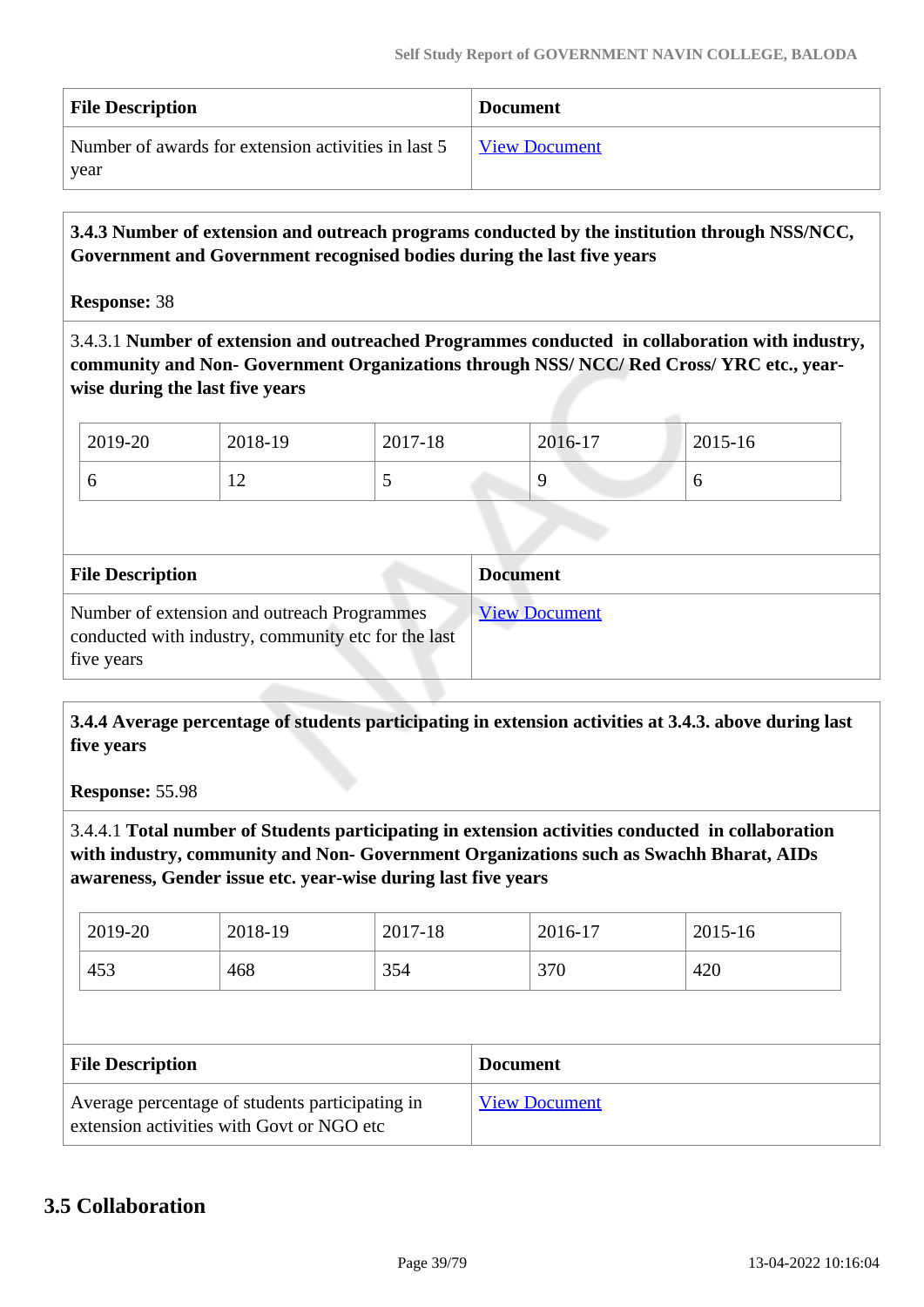#### **3.5.1 Number of Collaborative activities for research, Faculty exchange, Student exchange/ internship per year**

#### **Response:** 0

#### 3.5.1.1 **Number of Collaborative activities for research, Faculty exchange, Student exchange/ internship year-wise during the last five years**

| 2019-20 | 2018-19 | 2017-18 | 2016-17 | 2015-16 |
|---------|---------|---------|---------|---------|
|         | ν       |         | ν       |         |

| <b>File Description</b>                                                                                                            | <b>Document</b>      |
|------------------------------------------------------------------------------------------------------------------------------------|----------------------|
| Details of Collaborative activities with<br>institutions/industries for research, Faculty<br>exchange, Student exchange/internship | <b>View Document</b> |

#### **3.5.2 Number of functional MoUs with institutions, other universities, industries, corporate houses etc. during the last five years**

#### **Response:** 0

#### 3.5.2.1 **Number of functional MoUs with Institutions of national, international importance, other universities, industries, corporate houses etc. year-wise during the last five years**

| 2019-20 | 2018-19 | 2017-18 | 2016-17 | 2015-16 |
|---------|---------|---------|---------|---------|
|         | ◡       |         | U       |         |

| <b>File Description</b>                                                       | <b>Document</b>      |
|-------------------------------------------------------------------------------|----------------------|
| $\epsilon$ e-Copies of the MoUs with institution<br>industry/corporate houses | <b>View Document</b> |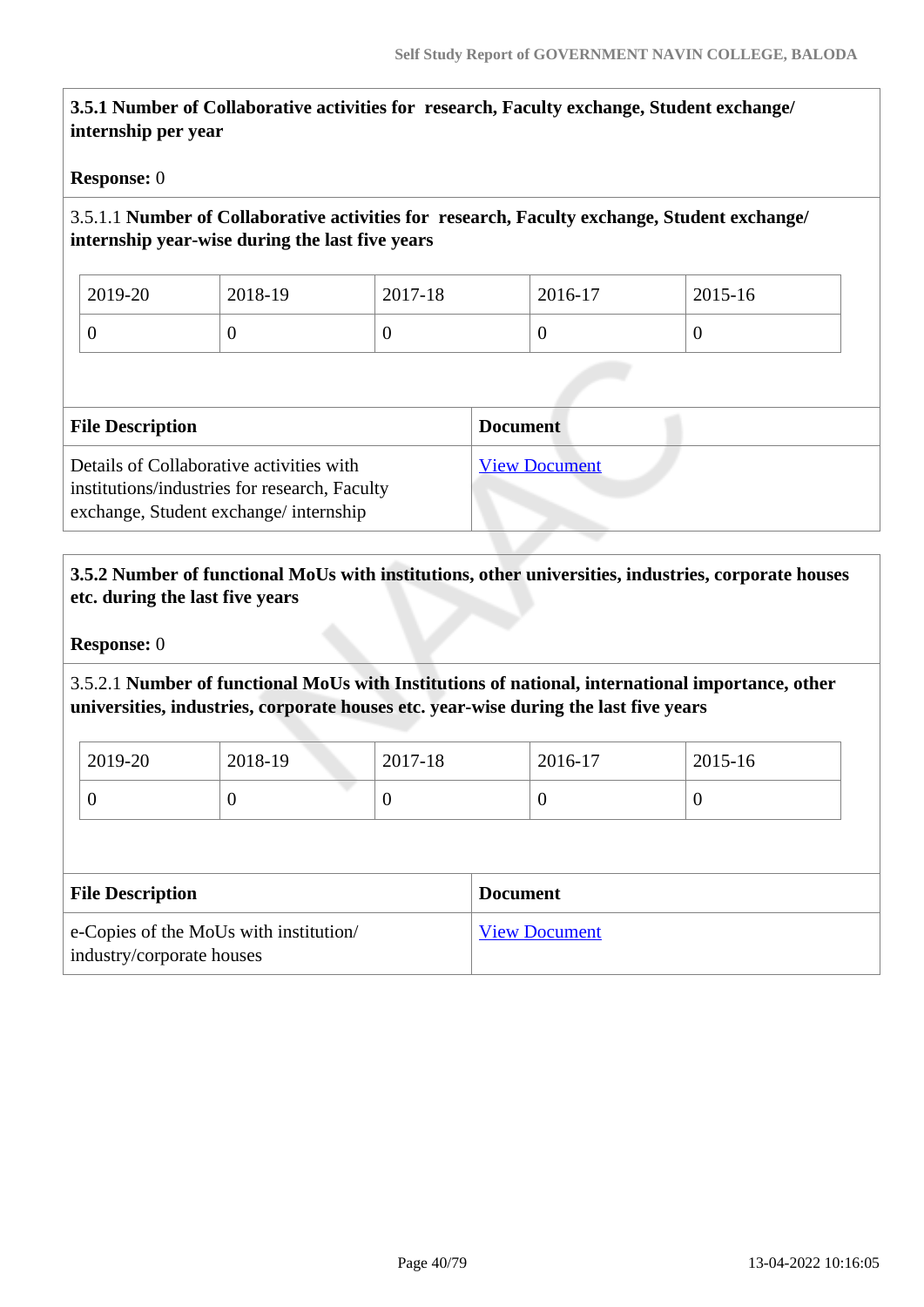## **Criterion 4 - Infrastructure and Learning Resources**

## **4.1 Physical Facilities**

 **4.1.1 The Institution has adequate infrastructure and physical facilities for teaching- learning. viz., classrooms, laboratories, computing equipment etc.** 

#### **Response:**

The college was established in the year 2008, its startet with just three pgrogram B.A. , B.Sc.and B.Com with strength of 211 students in its temporary building at school campus, later in 2012 and 2013 PG program in 4 subjects i.e; M.A.( Hindi,Political Science, Sociology) and M.Sc.(Chemistry) was introduced . From 2013 onwards college has its own building.To make teaching learning process more comprehensive specially the science laboratory such as Physics, Chemistry, Botany, Zoology and Computer science laboratory has almost adequate instrument and consumable items as per the curriculum need. The students are encouraged to use the existing resources optimally. The computer lab is well equipped with more than 12 computers to cater the needs of students. The college has partially automated (Circulation module) library with N-List subscription for the students and teachers are encouraged to use the resources hassle free. Each year as per the needs of curriculum the number of books keeps on adding to the library for that separate budget allotted by the state government. The entire college building is under CCTV surveillance and adequate facilities are provided to make the students to feel good. The College has total 13 Classrooms (two classroom have projector), 6-Laboratories, 1-rich library, 1- Office rooms and store room,1-Principal Office, 1-Staff room , 1-Pt.S.S.O.U.office room, 1-sports room ,1-Girls Common Room and Separate Lavatory for Boys and Girls. The intitution has optimally utilised its classroom for conduction of classes. Further requirement for additional classroom and library hall has been proposed to the government.

| <b>File Description</b>           | <b>Document</b>      |
|-----------------------------------|----------------------|
| Upload any additional information | <b>View Document</b> |

#### **4.1.2 The Institution has adequate facilities for cultural activities, sports, games (indoor, outdoor), gymnasium, yoga centre etc.**

#### **Response:**

The institute has commitment for all round personality development of students besides education. The college has been striving to create infrastructure for physical fitness, extra-curricular interests and mental wellbeing. College Campus has 10 acre land area. The indoor games facilities include Table tennis, Caroms, Chess, Gym equipment for boys and girls. The facilities for outdoor games include: open ground for cricket, football, courts for playing badminton, volleyball, Kabbaddi and kho-kho. Its matter of pride for our college that many students have represented the college at state level, inter-university level and few participeted at national level too. One of the faculties of the college is being entrusted the responsibility of sports department. Apart from this some of the passionate faculty members imbibes with the knowledge of yoga, meditation etc. to the students. College provides opportunity to the students to enhance their cultural creativity.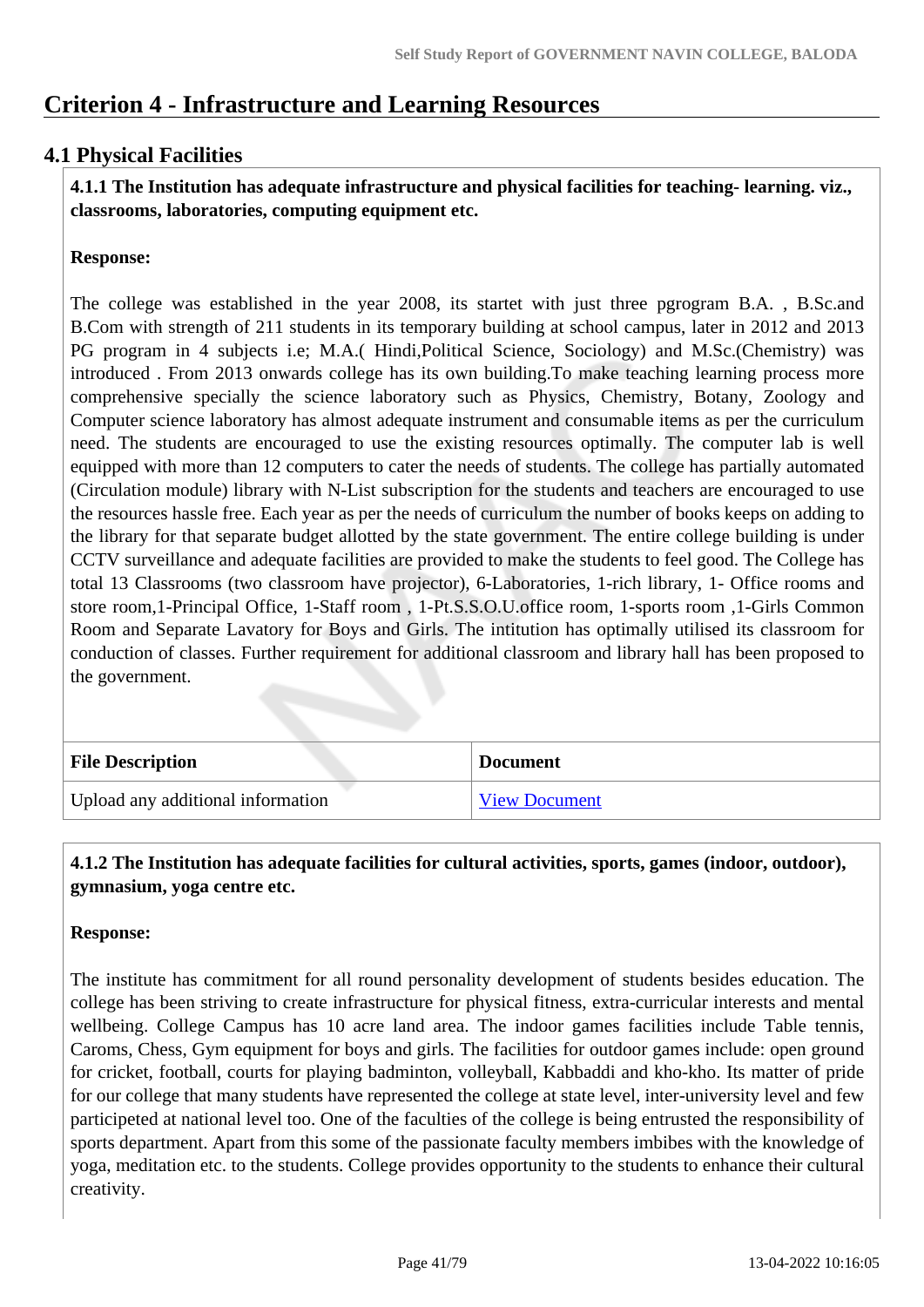| <b>File Description</b>           | <b>Document</b>      |
|-----------------------------------|----------------------|
| Upload any additional information | <b>View Document</b> |

#### **4.1.3 Percentage of classrooms and seminar halls with ICT- enabled facilities such as smart class, LMS, etc.** *(Data for the latest completed academic year)*

**Response:** 15.38

4.1.3.1 Number of classrooms and seminar halls with ICT facilities

Response: 2

| <b>File Description</b>                                                                      | <b>Document</b>      |
|----------------------------------------------------------------------------------------------|----------------------|
| Upload Number of classrooms and seminar halls<br>with ICT enabled facilities (Data Template) | <b>View Document</b> |

#### **4.1.4 Average percentage of expenditure, excluding salary for infrastructure augmentation during last five years(INR in Lakhs)**

**Response:** 35.33

4.1.4.1 **Expenditure for infrastructure augmentation, excluding salary year-wise during last five years (INR in lakhs)**

| 2019-20 | 2018-19 | 2017-18 | 2016-17 | 2015-16 |
|---------|---------|---------|---------|---------|
| 0.00    | 3.99    | 3.99    | 2.85    | 1.90    |

| <b>File Description</b>                                                                             | <b>Document</b>      |
|-----------------------------------------------------------------------------------------------------|----------------------|
| Upload Details of budget allocation, excluding<br>salary during the last five years (Data Template) | <b>View Document</b> |
| Upload audited utilization statements                                                               | <b>View Document</b> |
| Upload any additional information                                                                   | <b>View Document</b> |

#### **4.2 Library as a Learning Resource**

#### **4.2.1 Library is automated using Integrated Library Management System (ILMS)**

**Response:**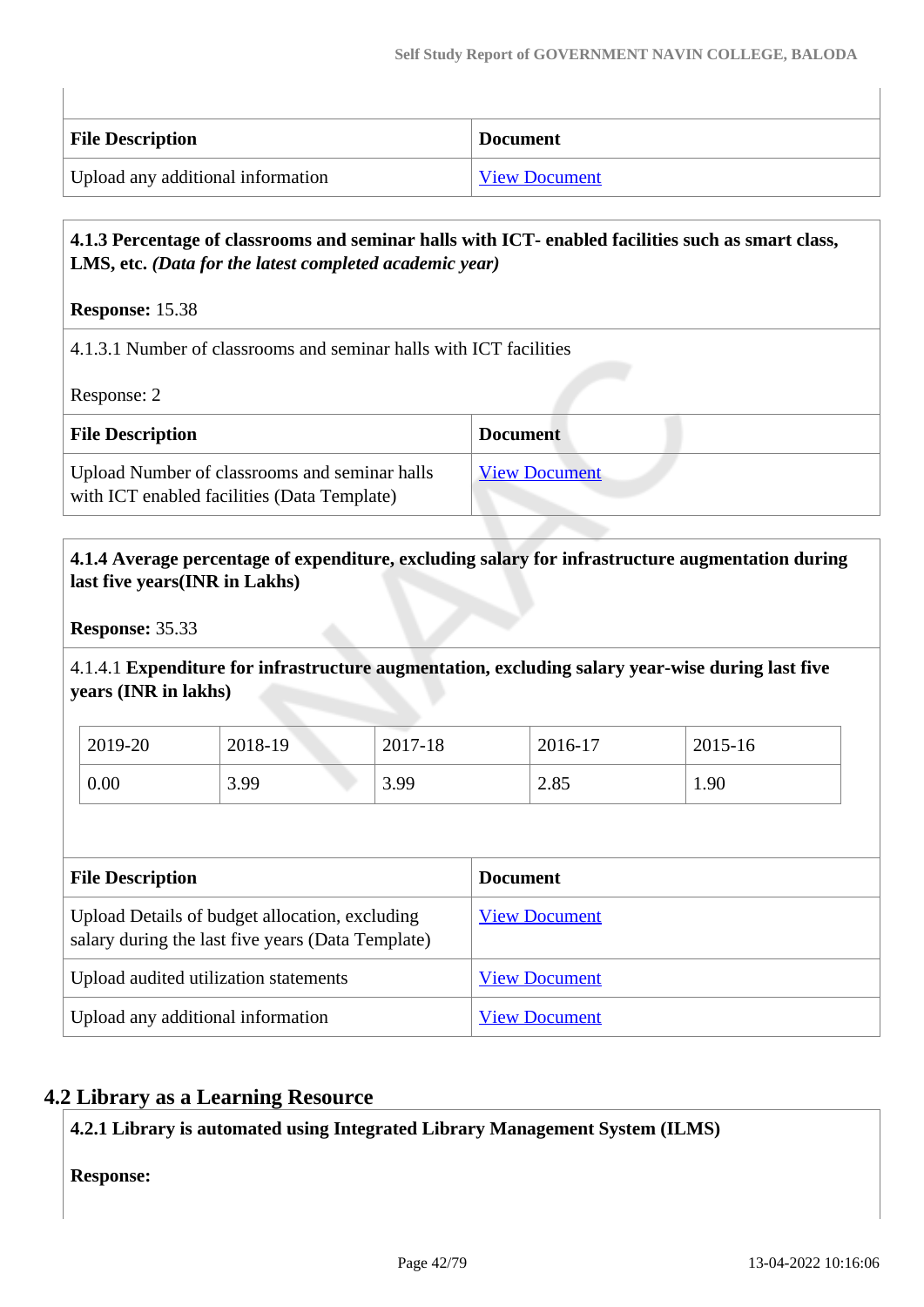The college Library has rich resource of about twelve thousand six hundred books. Presently we follow the traditional library management system and seeking to enhance integrated library management system. At the beginning of the academic year, each student is issued library card after collecting their details. Only two books can be issued to a student per months. If he/she fail to return the borrowed books in good condition within one month then one rupees fine per day is levied from the students as late fee. The new book is issued only when previously borrowed books are returned. At the end of every semester/academic year every students must return the books to the library. Similarly teachers are also issued book the details which are maintained in a seperate register.

Rececntly college introduced N-LIST facilities for students and teachers.

| <b>File Description</b>           | Document             |
|-----------------------------------|----------------------|
| Upload any additional information | <b>View Document</b> |

| 4.2.2 The institution has subscription for the following e-resources |                      |  |  |
|----------------------------------------------------------------------|----------------------|--|--|
| 1.e-journals                                                         |                      |  |  |
| 2.e-ShodhSindhu                                                      |                      |  |  |
| 3. Shodhganga Membership                                             |                      |  |  |
| 4.e-books                                                            |                      |  |  |
| <b>5. Databases</b>                                                  |                      |  |  |
| <b>6. Remote access to e-resources</b>                               |                      |  |  |
| <b>Response:</b> E. None of the above                                |                      |  |  |
| <b>File Description</b>                                              | <b>Document</b>      |  |  |
| Details of subscriptions like e-journals, e-                         | <b>View Document</b> |  |  |
| ShodhSindhu, Shodhganga Membership, Remote                           |                      |  |  |
| access to library resources, Web interface etc (Data                 |                      |  |  |
| Template)                                                            |                      |  |  |

#### **4.2.3 Average annual expenditure for purchase of books/e-books and subscription to journals/ejournals during the last five years (INR in Lakhs)**

**Response:** 1.94

#### 4.2.3.1 **Annual expenditure of purchase of books/e-books and subscription to journals/e- journals year wise during last five years (INR in Lakhs)**

| 2019-20 | 2018-19         | 2017-18 | 2016-17         | 2015-16    |
|---------|-----------------|---------|-----------------|------------|
|         | $\sim$ $\sigma$ | 1.81    | $5-$<br>$4.5$ . | 33<br>1.JJ |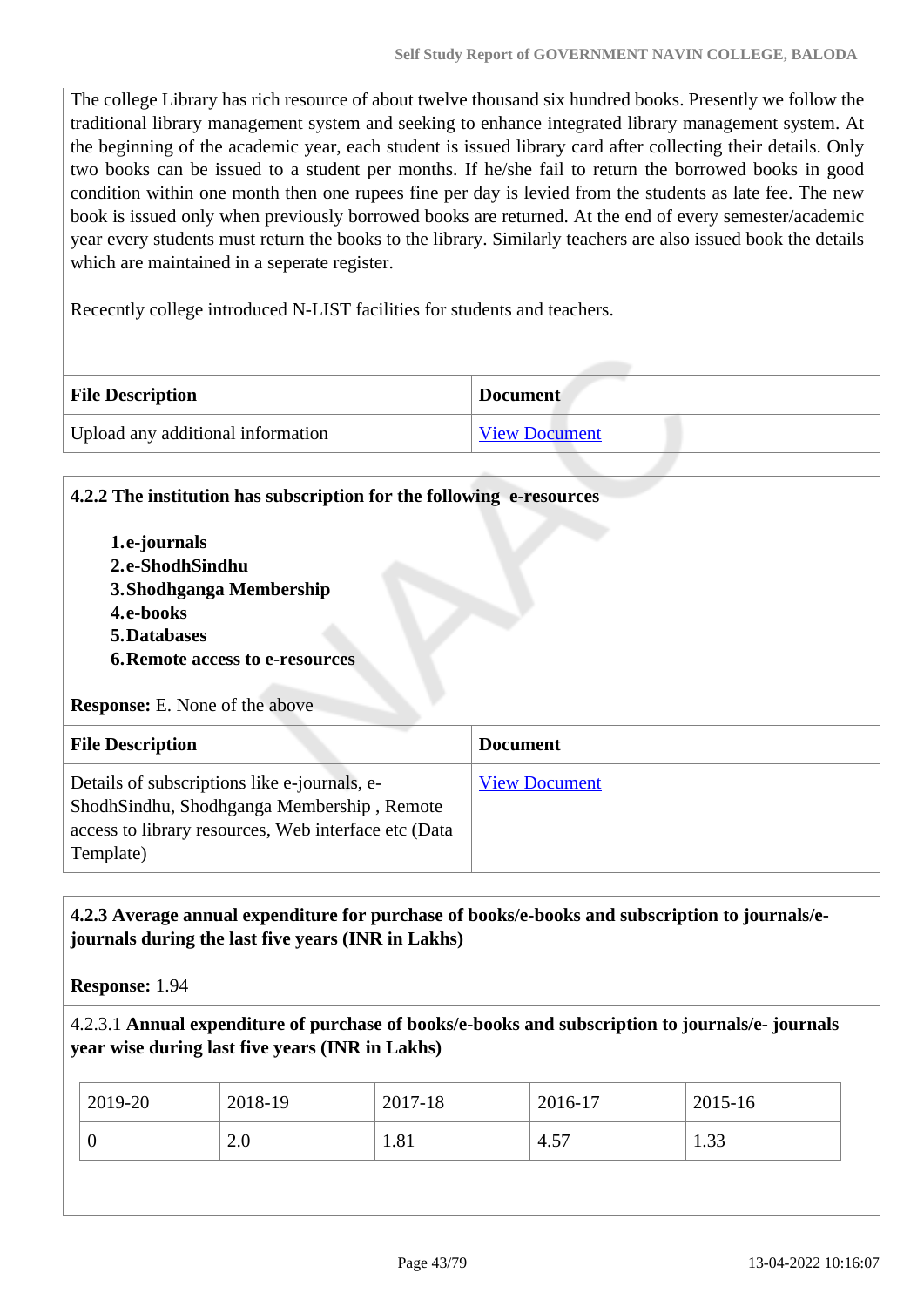| <b>File Description</b>                                                                                                              | <b>Document</b>      |
|--------------------------------------------------------------------------------------------------------------------------------------|----------------------|
| Details of annual expenditure for purchase of<br>books/e-books and journals/e-journals during the<br>last five years (Data Template) | <b>View Document</b> |
| Audited statements of accounts                                                                                                       | <b>View Document</b> |

#### **4.2.4 Percentage per day usage of library by teachers and students ( foot falls and login data for online access) during the latest completed academic year**

#### **Response:** 0

4.2.4.1 Number of teachers and students using library per day over last one year

#### **4.3 IT Infrastructure**

**4.3.1 Institution frequently updates its IT facilities including Wi-Fi**

#### **Response:**

The Website has been created and is regularly functional and updated. The college has broadband connection of 200 mbps from BSNL (Bharat Sanchar Nigam Limited) strengthening the teaching and learning process. The campus is partially Wi-Fi enabled. Teachers and students can access Wi-Fi facility in the campus to get additional information and research related queries. The computer lab is equipped with required number of desk-top computers with required software. Two rooms have overhead projectors. Some faculty members use power point presentations on specific topic to enhance learning experience. To facilitate office work Photocopy machine, Printer with scanner in adequate number available in the office. The college campus is under CCTV surveillance to ensure safety and security to its stakeholders. Students are encouraged to use IT infrastructure, online study resources for broadened their knowledge horizon.

The final year students got Smart Phone by "**Sanchar Kranti Yojana**" of Govt of Chhattisgarh in 2018.

| <b>File Description</b>           | <b>Document</b>      |
|-----------------------------------|----------------------|
| Upload any additional information | <b>View Document</b> |

#### **4.3.2 Student - Computer ratio (Data for the latest completed academic year)**

#### **Response:** 40.5

| <b>File Description</b>           | <b>Document</b>      |
|-----------------------------------|----------------------|
| Upload any additional information | <b>View Document</b> |
| Student – computer ratio          | <b>View Document</b> |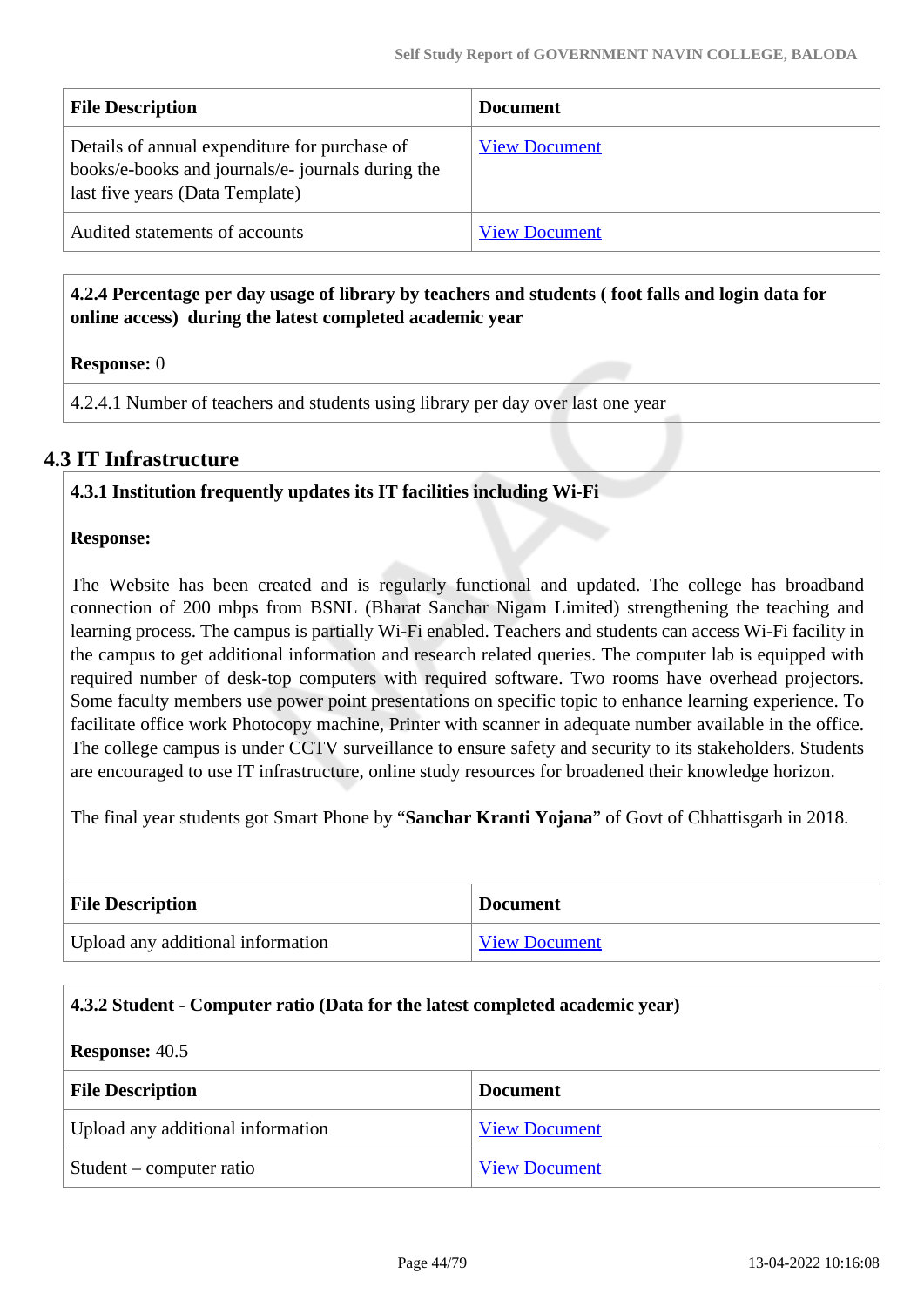| 4.3.3 Bandwidth of internet connection in the Institution                   |                      |
|-----------------------------------------------------------------------------|----------------------|
| <b>Response:</b> $E \, < 05$ MBPS                                           |                      |
| <b>File Description</b>                                                     | <b>Document</b>      |
| Upload any additional Information                                           | <b>View Document</b> |
| Details of available bandwidth of internet<br>connection in the Institution | <b>View Document</b> |

## **4.4 Maintenance of Campus Infrastructure**

 **4.4.1 Average percentage of expenditure incurred on maintenance of infrastructure (physical and academic support facilities) excluding salary component during the last five years(INR in Lakhs)**

**Response:** 6.14

4.4.1.1 **Expenditure incurred on maintenance of infrastructure (physical facilities and academic support facilities) excluding salary component year-wise during the last five years (INR in lakhs)**

| 2019-20 | 2018-19 | 2017-18 | 2016-17 | 2015-16 |
|---------|---------|---------|---------|---------|
| 0.24    | 0.11    | 0.04    | 0.52    | 0.64    |

| <b>File Description</b>                                                                                                     | <b>Document</b>      |
|-----------------------------------------------------------------------------------------------------------------------------|----------------------|
| Upload any additional information                                                                                           | <b>View Document</b> |
| Details about assigned budget and expenditure on<br>physical facilities and academic support facilities<br>(Data Templates) | <b>View Document</b> |
| Audited statements of accounts                                                                                              | <b>View Document</b> |

#### **4.4.2 There are established systems and procedures for maintaining and utilizing physical, academic and support facilities - laboratory, library, sports complex, computers, classrooms etc.**

#### **Response:**

There are established systems and procedures for maintaining and utilizing physical, academic and support facilities. The institution has several committees whose tasks are maintaining and utilizing physical, academic and support facilities- laboratory, library, sports complex computers, classrooms etc. There are purchase committees which take care of all the purchase activities related to academic, support and any other facilities. The maintenance of physical, academic facilities are done by PWD of the state government. The maintenance of other support facilities is done by the institution through various modes of expenses. Different committees are constituted and the professor in charge/convenor are appointed to look after the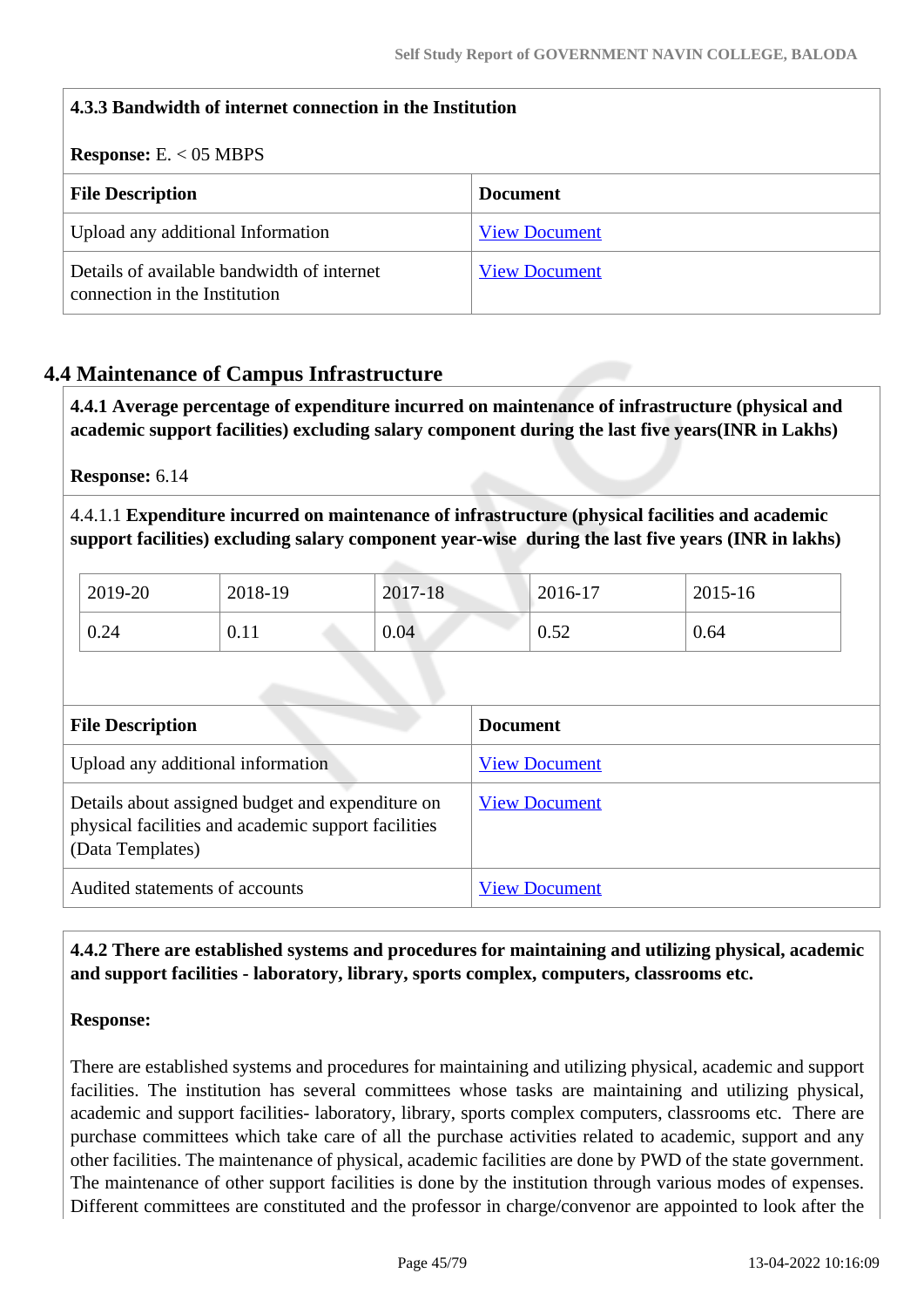maintenance of garden,

green campus ,furniture, PWD works, RO water facilities maintenance, internet and wi fi facility, CCTV, computer lab, Parking zone etc.The college hire technical experts for maintenance and repair of ICT infrastructures.PWD, Rural engineering department and Janbhagidari samiti looks after the maintenance of building. Electrification is regularly maintained.

| <b>File Description</b>           | <b>Document</b>      |
|-----------------------------------|----------------------|
| Upload any additional information | <b>View Document</b> |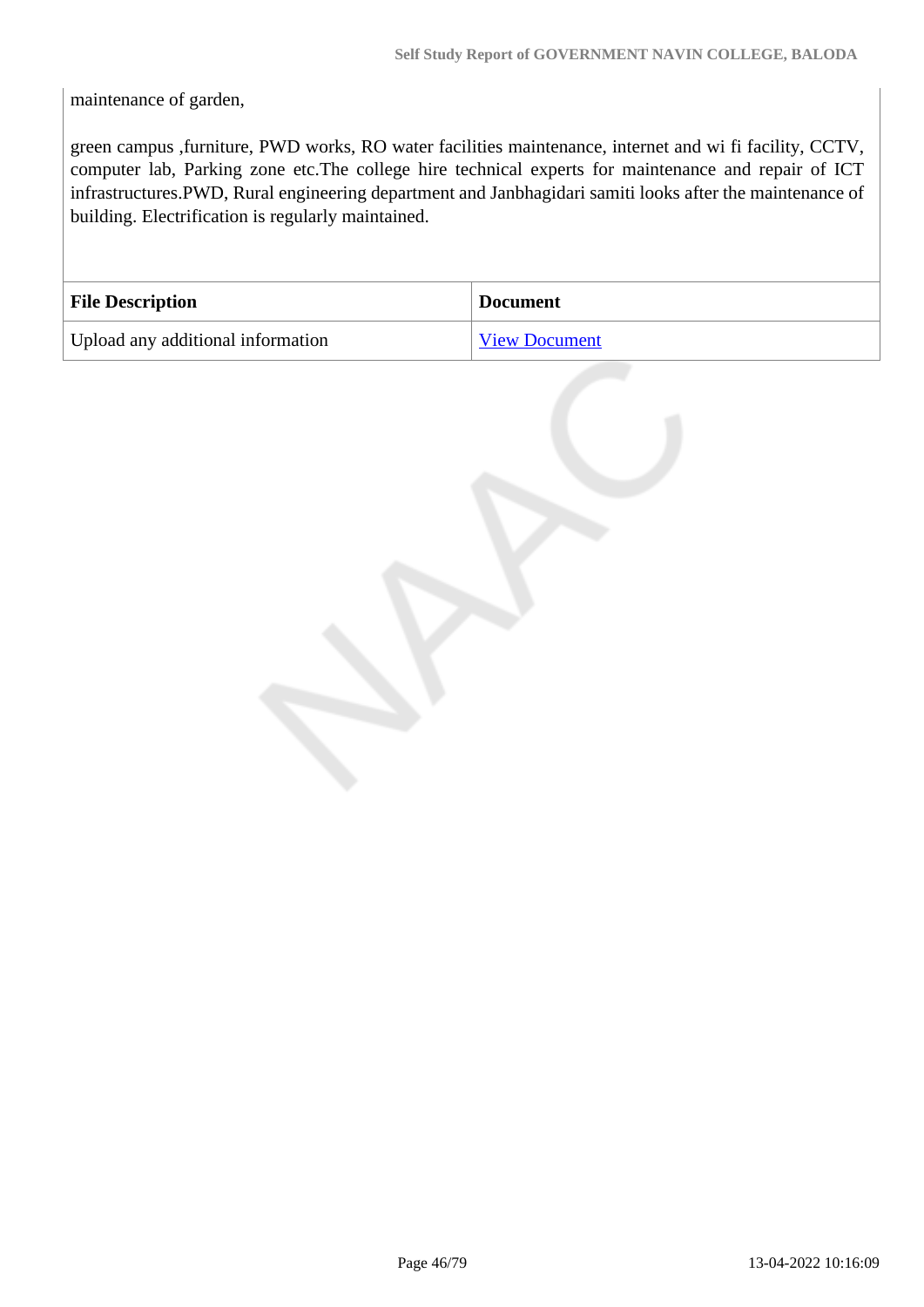## **Criterion 5 - Student Support and Progression**

#### **5.1 Student Support**

 **5.1.1 Average percentage of students benefited by scholarships and freeships provided by the Government during last five years** 

**Response:** 89.08

5.1.1.1 **Number of students benefited by scholarships and free ships provided by the institution, Government and non-government bodies, industries, individuals, philanthropists during the last five years (other than students receiving scholarships under the government schemes for reserved categories)** 

| 2019-20     | 2018-19 | 2017-18 | 2016-17 | 2015-16      |
|-------------|---------|---------|---------|--------------|
| 710<br>' 12 | 691     | 647     | 663     | 577<br>J I I |

| <b>File Description</b>                                                                                                                                                                 | <b>Document</b>      |
|-----------------------------------------------------------------------------------------------------------------------------------------------------------------------------------------|----------------------|
| upload self attested letter with the list of students<br>sanctioned scholarship                                                                                                         | <b>View Document</b> |
| Upload any additional information Average<br>percentage of students benefited by scholarships and<br>freeships provided by the Government during the<br>last five years (Data Template) | <b>View Document</b> |

 **5.1.2 Average percentage of students benefitted by scholarships, freeships etc. provided by the institution / non- government agencies during the last five years**

**Response:** 0

5.1.2.1 **Number of students benefited by scholarships and free ships provided by the institution, Government and non-government bodies, industries, individuals, philanthropists during the last five years (other than students receiving scholarships under the government schemes for reserved categories)** 

|             | $\frac{1}{2019}$ -20 | 2018-19 | $2017 - 18$ | 2016-17 | 2015-16 |
|-------------|----------------------|---------|-------------|---------|---------|
| U<br>v<br>ν |                      |         |             |         |         |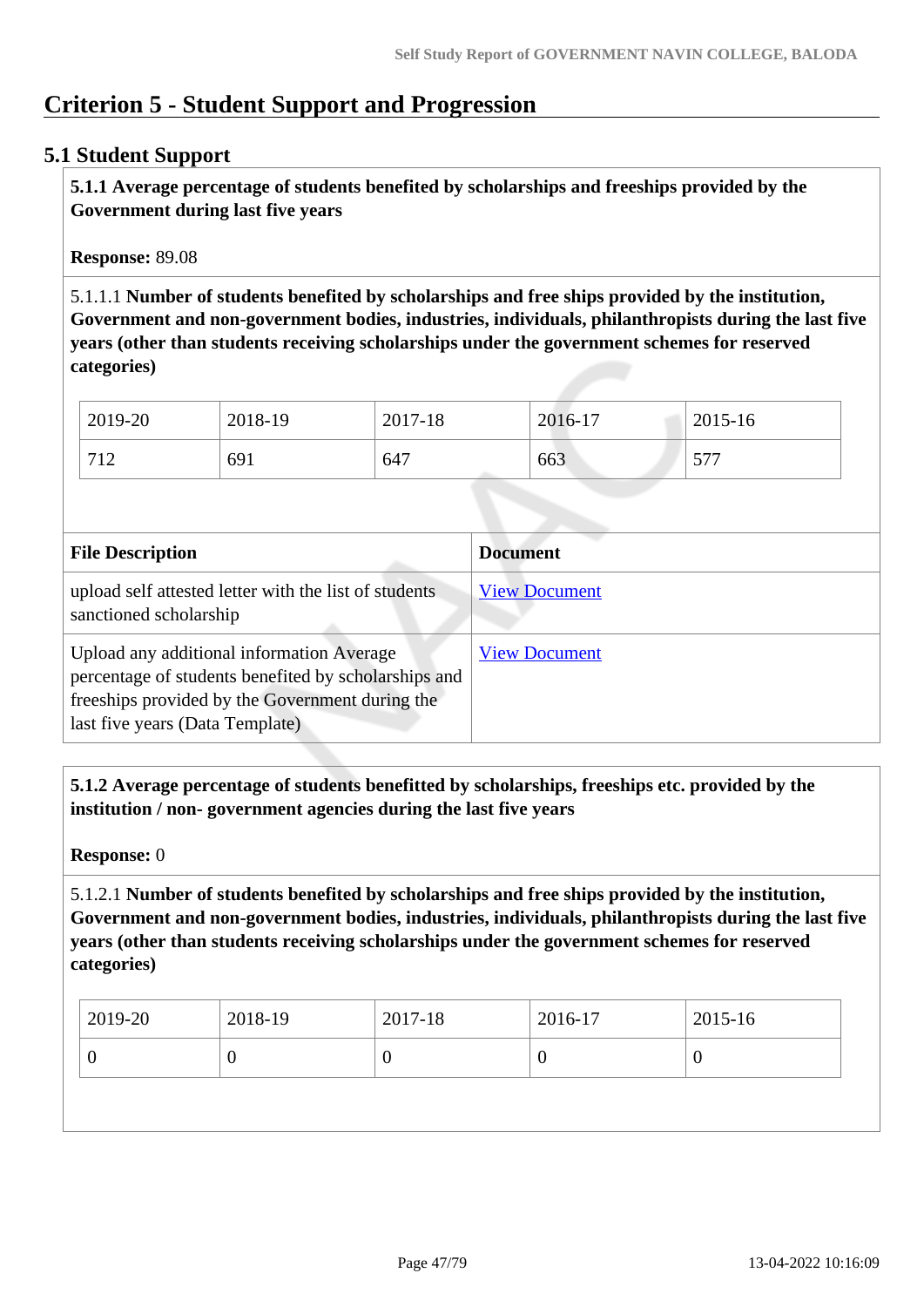| <b>File Description</b>                                                                                                                | <b>Document</b>      |
|----------------------------------------------------------------------------------------------------------------------------------------|----------------------|
| Number of students benefited by scholarships and<br>freeships institution / non-government agencies in<br>last 5 years (Date Template) | <b>View Document</b> |

 **5.1.3 Capacity building and skills enhancement initiatives taken by the institution include the following**

- **1.Soft skills**
- **2.Language and communication skills**
- **3.Life skills (Yoga, physical fitness, health and hygiene)**
- **4.ICT/computing skills**

**Response:** B. 3 of the above

| <b>File Description</b>                                                              | <b>Document</b>      |
|--------------------------------------------------------------------------------------|----------------------|
| Details of capability building and skills<br>enhancement initiatives (Data Template) | <b>View Document</b> |
| Any additional information                                                           | <b>View Document</b> |
| Link to Institutional website                                                        | <b>View Document</b> |

 **5.1.4 Average percentage of students benefitted by guidance for competitive examinations and career counselling offered by the Institution during the last five years**

**Response:** 0

5.1.4.1 **Number of students benefitted by guidance for competitive examinations and career counselling offered by the institution year wise during last five years**

| 2019-20 | 2018-19 | 2017-18 | 2016-17 | 2015-16 |
|---------|---------|---------|---------|---------|
| ິ       | ◡       | ◡       |         | ◡       |

| <b>File Description</b>                                                                                                       | <b>Document</b>      |
|-------------------------------------------------------------------------------------------------------------------------------|----------------------|
| Number of students benefited by guidance for<br>competitive examinations and career counselling<br>during the last five years | <b>View Document</b> |
| Any additional information                                                                                                    | <b>View Document</b> |

#### **5.1.5 The Institution has a transparent mechanism for timely redressal of student grievances**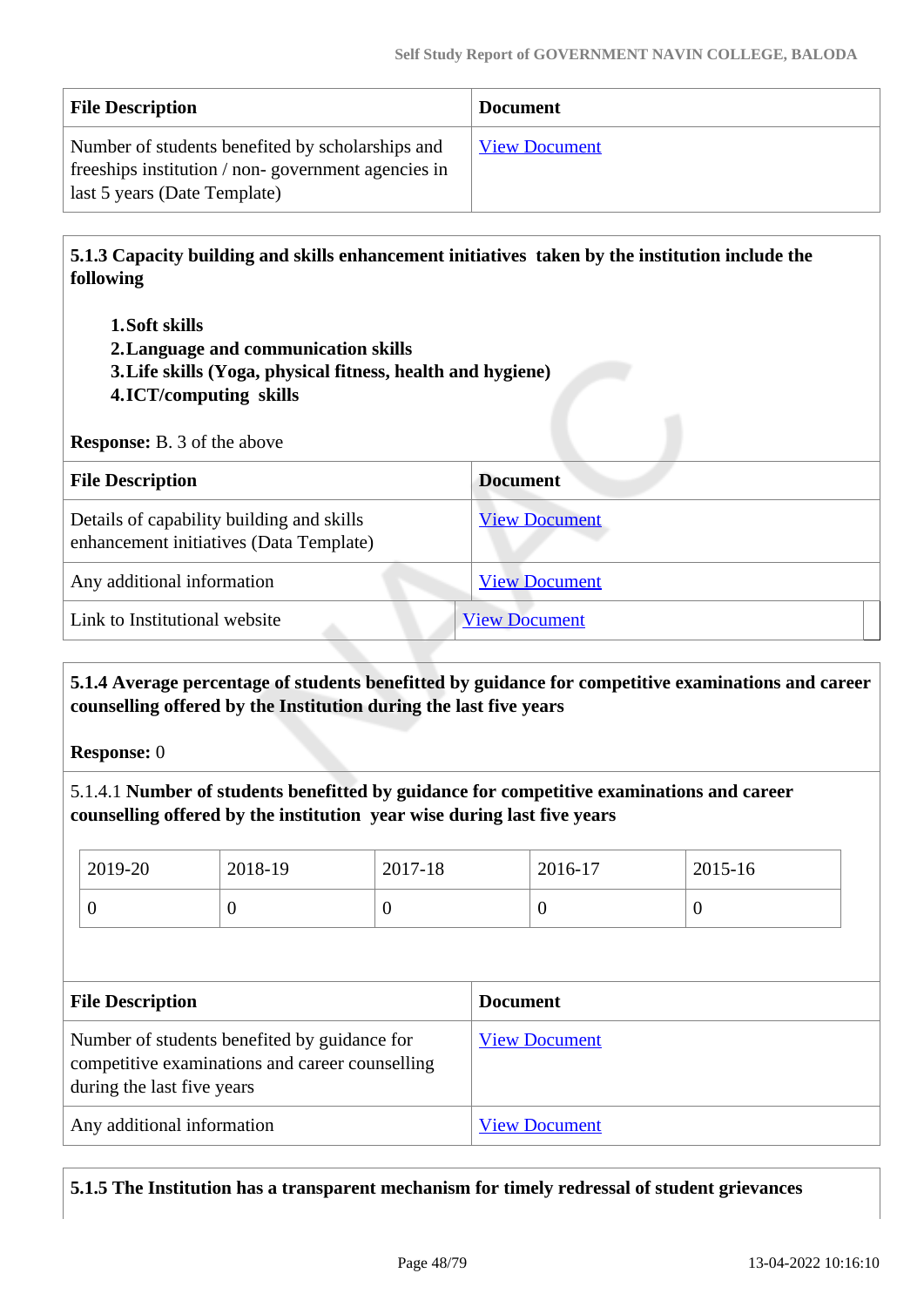#### **including sexual harassment and ragging cases**

- **1.Implementation of guidelines of statutory/regulatory bodies**
- **2.Organisation wide awareness and undertakings on policies with zero tolerance**
- **3.Mechanisms for submission of online/offline students' grievances**
- **4.Timely redressal of the grievances through appropriate committees**

## **Response:** D. 1 of the above **File Description Document** Upload any additional information [View Document](https://assessmentonline.naac.gov.in/storage/app/hei/SSR/100526/5.1.5_1627896972_3770.pdf) Minutes of the meetings of student redressal committee, prevention of sexual harassment committee and Anti Ragging committee [View Document](https://assessmentonline.naac.gov.in/storage/app/hei/SSR/100526/5.1.5_1627896007_3770.pdf) Details of student grievances including sexual harassment and ragging cases [View Document](https://assessmentonline.naac.gov.in/storage/app/hei/SSR/100526/5.1.5_1627896018_3770.pdf)

#### **5.2 Student Progression**

#### **5.2.1 Average percentage of placement of outgoing students during the last five years**

**Response:** 0

5.2.1.1 **Number of outgoing students placed year - wise during the last five years.**

| 2019-20 | 2018-19 | 2017-18 | 2016-17 | 2015-16 |
|---------|---------|---------|---------|---------|
|         | ν       |         | U       |         |

| <b>File Description</b>                                                    | <b>Document</b>      |
|----------------------------------------------------------------------------|----------------------|
| Details of student placement during the last five<br>years (Data Template) | <b>View Document</b> |

#### **5.2.2 Average percentage of students progressing to higher education during the last five years**

#### **Response:** 392.75

#### 5.2.2.1 **Number of outgoing student progression to higher education during last five years**

Response: 1029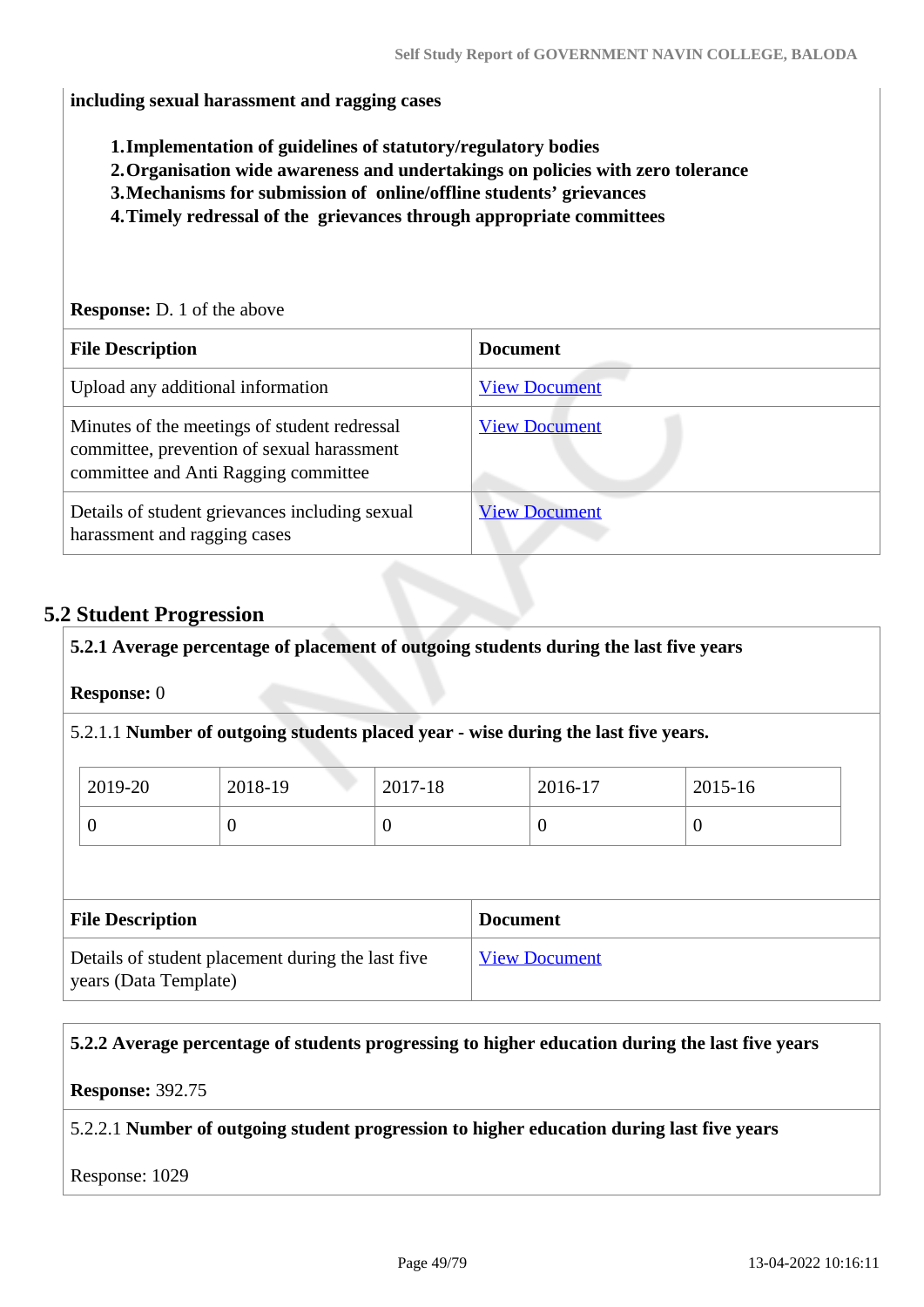| <b>File Description</b>                                               | <b>Document</b>      |
|-----------------------------------------------------------------------|----------------------|
| Upload supporting data for student/alumni                             | <b>View Document</b> |
| Details of student progression to higher education<br>(Data Template) | <b>View Document</b> |

#### **5.2.3 Average percentage of students qualifying in state/national/ international level examinations during the last five years (eg: IIT-JAM/CLAT/ NET/SLET/GATE/ GMAT/CAT/GRE/ TOEFL/ Civil Services/State government examinations, etc.)**

**Response:** 12.37

5.2.3.1 **Number of students qualifying in state/ national/ international level examinations (eg: IIT/JAM/ NET/ SLET/ GATE/ GMAT/CAT/GRE/ TOEFL/ Civil Services/ State government examinations***, etc.)***) year-wise during last five years**

| 2019-20 | 2018-19 | 2017-18 | 2016-17 | 2015-16 |
|---------|---------|---------|---------|---------|
|         | ν       |         |         |         |

#### 5.2.3.2 **Number of students appearing in state/ national/ international level examinations (eg: JAM/CLAT/NET/ SLET/ GATE/ GMAT/CAT,GRE/ TOFEL/ Civil Services/ State government examinations) year-wise during last five years**

| 2019-20                            | 2018-19         | 2017-18  | 2016-17 | 2015-16 |
|------------------------------------|-----------------|----------|---------|---------|
| $\sim$<br>$\overline{\phantom{0}}$ | $\bigcap$<br>رے | ΙC<br>10 | ⊥ັ      |         |

| <b>File Description</b>                                                                                                            | <b>Document</b>      |
|------------------------------------------------------------------------------------------------------------------------------------|----------------------|
| Upload supporting data for the same                                                                                                | <b>View Document</b> |
| Number of students qualifying in state/national/<br>international level examinations during the last five<br>years (Data Template) | <b>View Document</b> |
| Any additional information                                                                                                         | <b>View Document</b> |

## **5.3 Student Participation and Activities**

 **5.3.1 Number of awards/medals won by students for outstanding performance in sports/cultural activities at inter-university/state/national / international level (award for a team event should be counted as one) during the last five years.**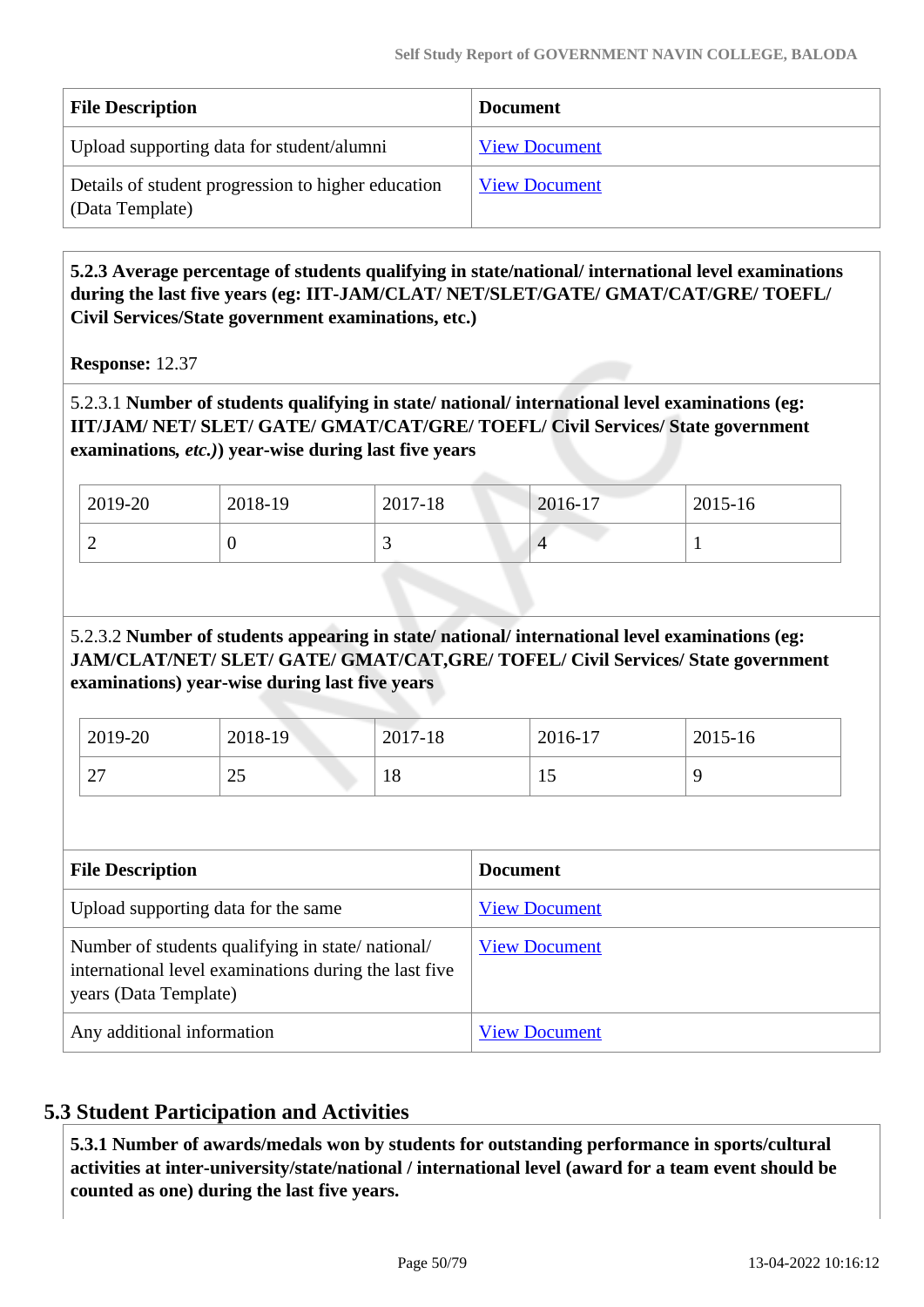#### **Response:** 0

#### 5.3.1.1 **Number of awards/medals for outstanding performance in sports/cultural activities at university/state/national / international level (award for a team event should be counted as one) yearwise during the last five years.**

| $2019-20$ | 2018-19 | 2017-18 | 2016-17 | 2015-16 |
|-----------|---------|---------|---------|---------|
|           |         |         |         |         |

| <b>File Description</b>                                                                                                                                                | <b>Document</b>      |
|------------------------------------------------------------------------------------------------------------------------------------------------------------------------|----------------------|
| Number of awards/medals for outstanding<br>performance in sports/cultural activities at<br>university/state/ national/international level during<br>the last five year | <b>View Document</b> |

#### **5.3.2 Institution facilitates students' representation and engagement in various administrative, cocurricular and extracurricular activities following duly established processes and norms (student council, students representation on various bodies)**

#### **Response:**

The college has a student council. As per the guidelines laid down by the state higher education department every year student council is constituted through election or nomination as the case may be. The council looks after the academic and extracurricular needs of the student. The major events that the council organizes are the college fresher's and annual college fest. Besides that the council organizes various seminars pertaining to student personality development, environmental awareness etc. throughout the year. It is the duty of the council to listen to the grievances of the students of the college and take appropriate action for the same. The council is it class teaching, academic activities, cultural activities, sports, environmental issue they work hard and coordinate with the various officers in charge of the committees of the institution.

| <b>File Description</b>           | <b>Document</b>      |
|-----------------------------------|----------------------|
| Upload any additional information | <b>View Document</b> |

#### **5.3.3 Average number of sports and cultural events/competitions in which students of the Institution participated during last five years (organised by the institution/other institutions)**

#### **Response:** 13.2

5.3.3.1 **Number of sports and cultural events/competitions in which students of the Institution**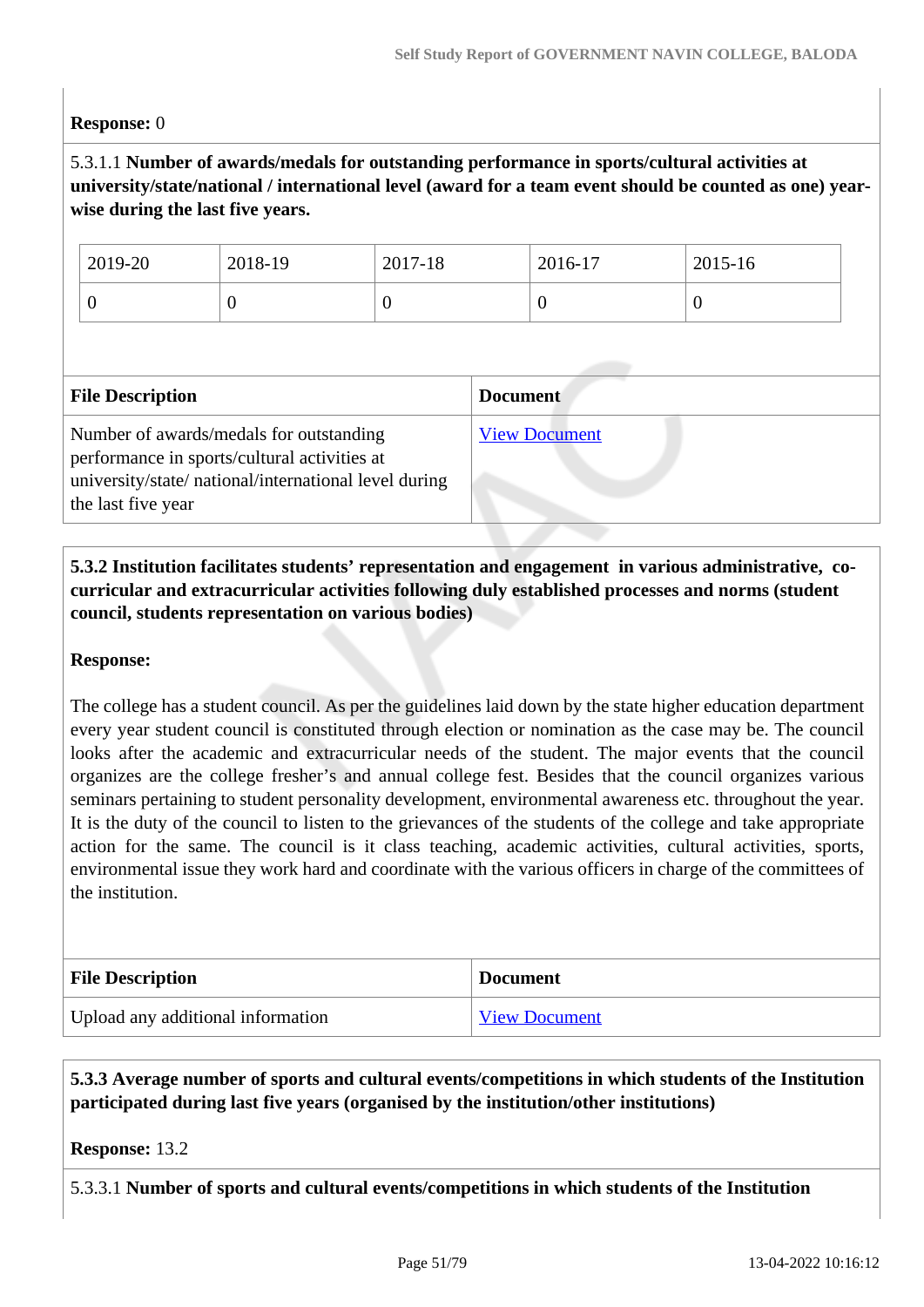|                                                                                                                                                                                                      | 2019-20 | 2018-19              | 2017-18              |  | 2016-17 | 2015-16 |
|------------------------------------------------------------------------------------------------------------------------------------------------------------------------------------------------------|---------|----------------------|----------------------|--|---------|---------|
|                                                                                                                                                                                                      | 04      | 24                   | 05                   |  | 29      | 04      |
|                                                                                                                                                                                                      |         |                      |                      |  |         |         |
| <b>File Description</b>                                                                                                                                                                              |         |                      | <b>Document</b>      |  |         |         |
| Report of the event                                                                                                                                                                                  |         | <b>View Document</b> |                      |  |         |         |
| Number of sports and cultural events/competitions<br>in which students of the Institution participated<br>during last five years (organised by the<br>institution/other institutions (Data Template) |         |                      | <b>View Document</b> |  |         |         |

## **5.4 Alumni Engagement**

**participated year-wise during last five years**

#### **5.4.1 There is a registered Alumni Association that contributes significantly to the development of the institution through financial and/or other support services**

#### **Response:**

There is an alumni association came to existence in this college since 20.02.2020 and provided free membership to the students in order to motivate them for active participation in the Association. Though alumni association started the functioning but the college has not been able to get the association registered yet. The college intends to get it registered soon and make sure that association contributes to the development of the institution to its best.. Healthy relation between the staff and the alumni is the main source to attract them towards the college. The institute motivates and supports to the ex-students, their parents, community to maintain healthy relations with the institution In order to increase the member of association the college has created a page for the alumni in social networking facilities like Facebook and alumni are actively networked using the Whatsup facility. At present scenario there is no monetary contribution by the college alumni but they are willing to contribute valuable experience and expertise of the alumni is shared with the current students of college. Hopefully the association would play a significant role to uplift the quality of the college. The alumni meets are organized once in a year. Alumni visit the institution as per their convenience throughout the year.

| <b>File Description</b>           | <b>Document</b>      |
|-----------------------------------|----------------------|
| Upload any additional information | <b>View Document</b> |

#### **5.4.2 Alumni contribution during the last five years (INR in lakhs)**

**Response:** E. <1 Lakhs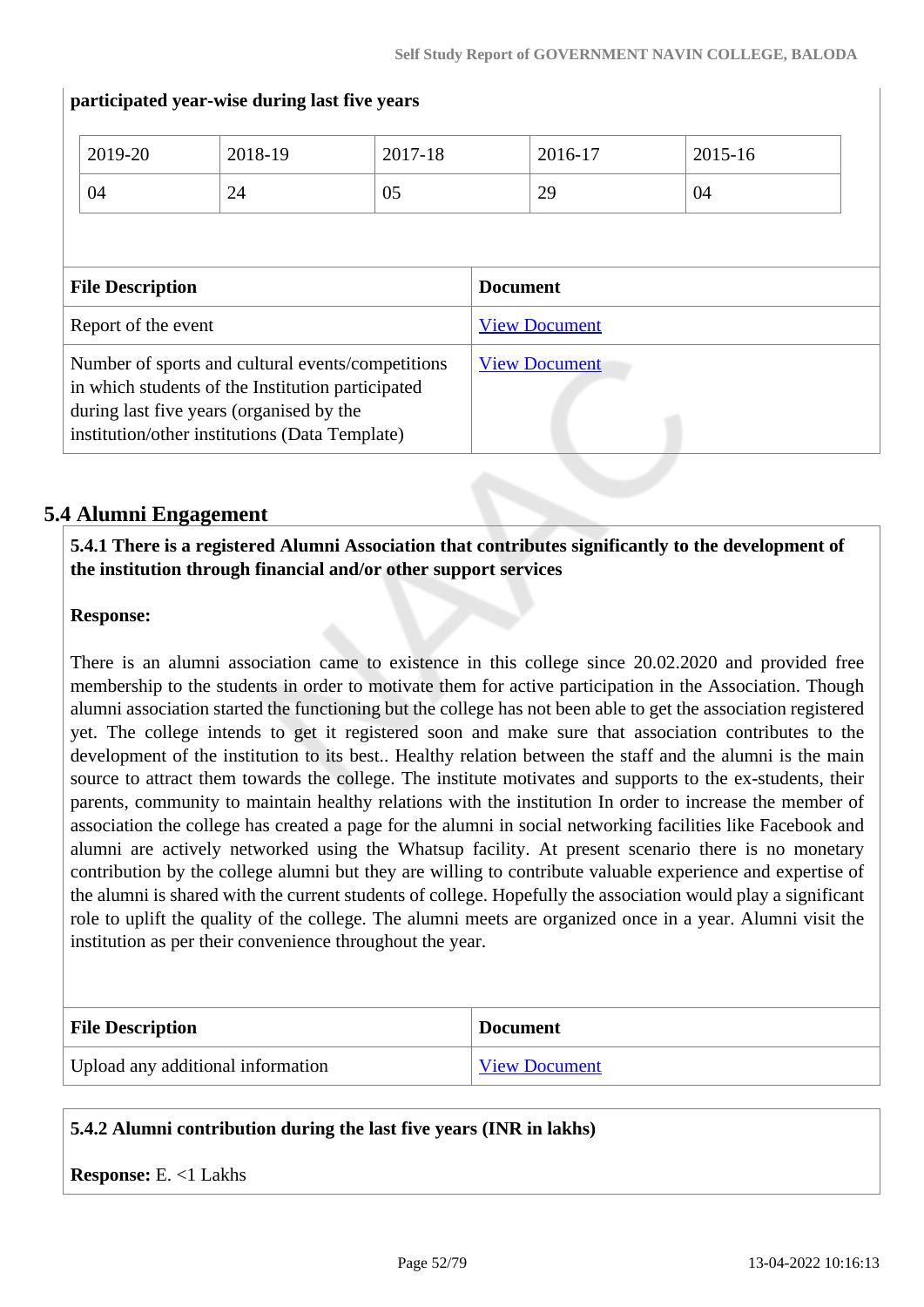## **Criterion 6 - Governance, Leadership and Management**

#### **6.1 Institutional Vision and Leadership**

 **6.1.1 The governance of the institution is reflective of and in tune with the vision and mission of the institution**

#### **Response:**

The institution is situated in rural area ,thus we take initiative to diffuse knowledge vital for rural people through NSS unit .The Institution apart from conducting seminar also take initiatives to improve the personality of students so that they become confident .At various occasions like national or international days events programs or lectures are conducted , to instill patriotism and sense of equality among students .Institution take utmost care in ensuring academic performance of students through different modes of imparting education .

#### **6.1.2 The effective leadership is visible in various institutional practices such as decentralization and participative management**

#### **Response:**

In the hierarchy first comes the Principal Secretary of Higher Education, subsequently comes the Director,Joint Directors of Higher education, and then comes the Principal of the college who acts as the administrative head of the institution**.** Since Government Navin College, Baloda is a Government Degree College, all the major decision is taken by the Directorate of Higher Education. The financial matter of the college is looked after by the Drawing and Disbursing Officer, Principal, but approved by the Director, Department of Higher Education. To assist the Principal and for the smooth functioning of the college, there are various committees like Examination Committee, Academic Committee, Discipline Committee, Development Committee etc. whose conveners and members are selected from the Staff Council. In total there are 35 committees. The work of the college administration is decentralized and the various committees formed at the beginning of the academic year to support the system. Some of the functions of the committees are as follows:

1) The examination committee conducts semester and annual examination in a year as per the University Time table and undertakes two internal examinations. Other than the regular University examinations, various competitive examinations are conducted by the college, whenever required by the government.

2) The admission committee arranges the admission of the college.

3) College Time Table Committee prepares the central routine and hands over the routine to the individual department.

4) Cultural committee arranges the entire cultural program. The committee also observes all the important national and international events in the college.

4) The discipline committee looks after the overall discipline of the college so that students try to maintain the rules and regulations of the college.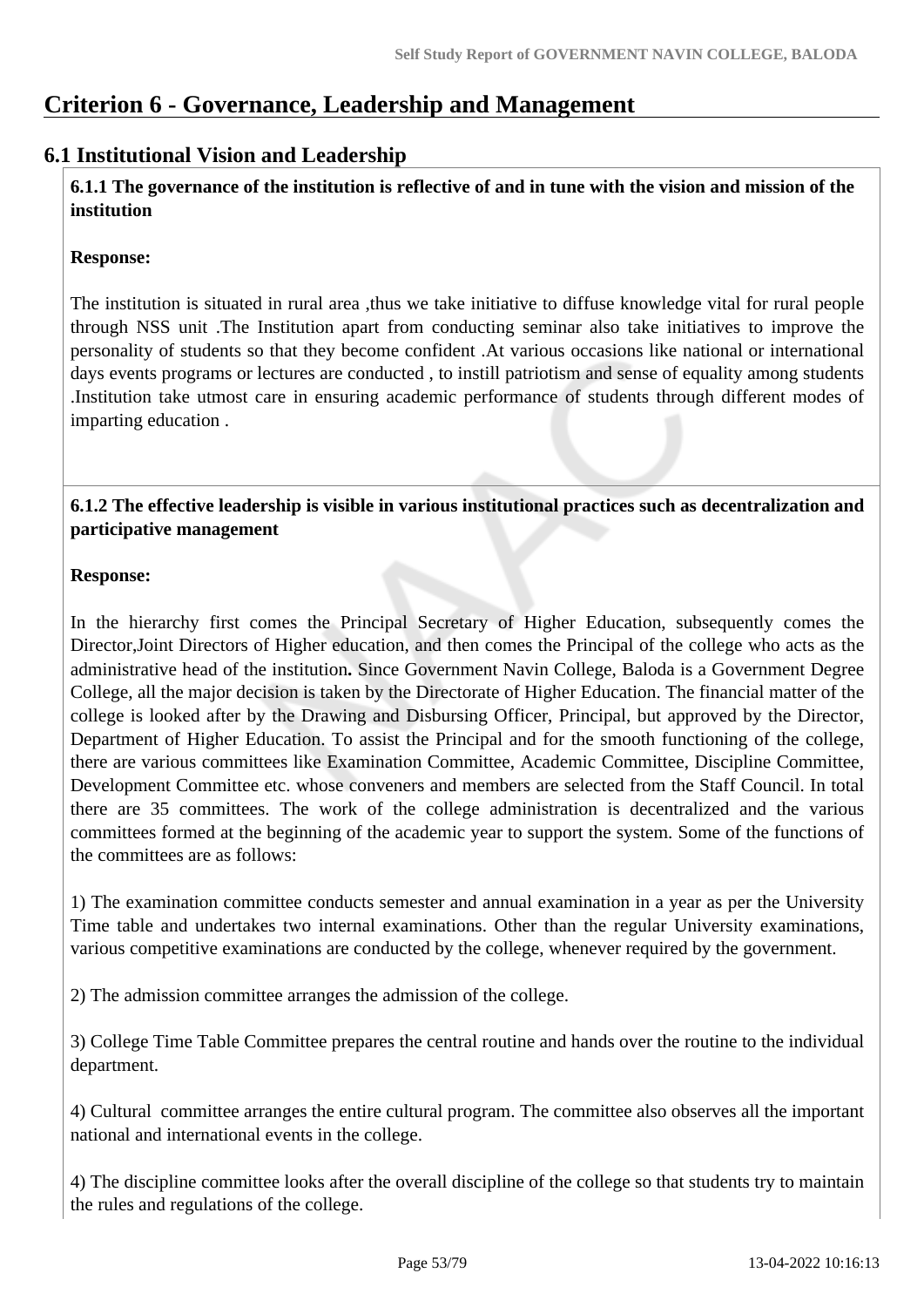5) The anti-ragging committee and Sexual Harassment cell see that the students are fully secured inside the college campus.

6) The development committee looks after the overall development of the college, including infrastructure development.

7) The purchase committee looks after the purchase of various equipment, instruments, chemicals, furniture, etc.

Every committee is led by a convener and few members and these committees meet on a regular basis and help to formulate and implement the strategic plans of the institution.

Apart from the Teachers' Council, the College has IQAC, RUSA Committee. Throughout the academic year, all the committees participate to resolve the concerning issues for the interest of the institution where every committee member has the freedom to participate in decision making. The students take an active part in the various activities on the campus. This results in the effective and proper execution of the work and promotes cooperation between management, staff, and students. The Heads/ Head in Charge of various departments are responsible for the day to day administration of the Departments.

| <b>File Description</b>           | <b>Document</b>      |
|-----------------------------------|----------------------|
| Upload any additional information | <b>View Document</b> |

## **6.2 Strategy Development and Deployment**

#### **6.2.1 The institutional Strategic / Perspective plan is effectively deployed**

#### **Response:**

Government Navin College, Baloda is a Government Degree College and so all strategic plans are taken by the Department of Higher Education, Government of Chhattisgarh. However, some internal strategies can be taken by the college for the smooth functioning. One such strategic plan implemented by the college is the Teaching and Learning Process of the institution. The academic calendar is prepared by the Department of Higher Education and University at the beginning of each academic year. The Time Table Committee prepares the central routine of Science, Arts and Commerce allotting tutorial classes, extra classes for each department. The routine is then handed over to each department for preparing the departmental routine. The Head of the Department of each department then formulate departmental routine, distribute syllabus among faculty members, so that the syllabus is completed within time. Time to time extra classes, tutorial classes, revision classes are also taken to complete the syllabus in time. In short, syllabus coverage is monitored by the Head of the Department of each department. Attention is paid for slow learners. Study materials, question papers of the preceding years are provided to advance as well as slow learners. Guidance is provided to the students for writing answer. There is a Central library from where books are provided as reference books to the students. ICT enabled classes are also taken by some departments to make the students understand certain difficult topics in the easiest way. Study tours, field visits are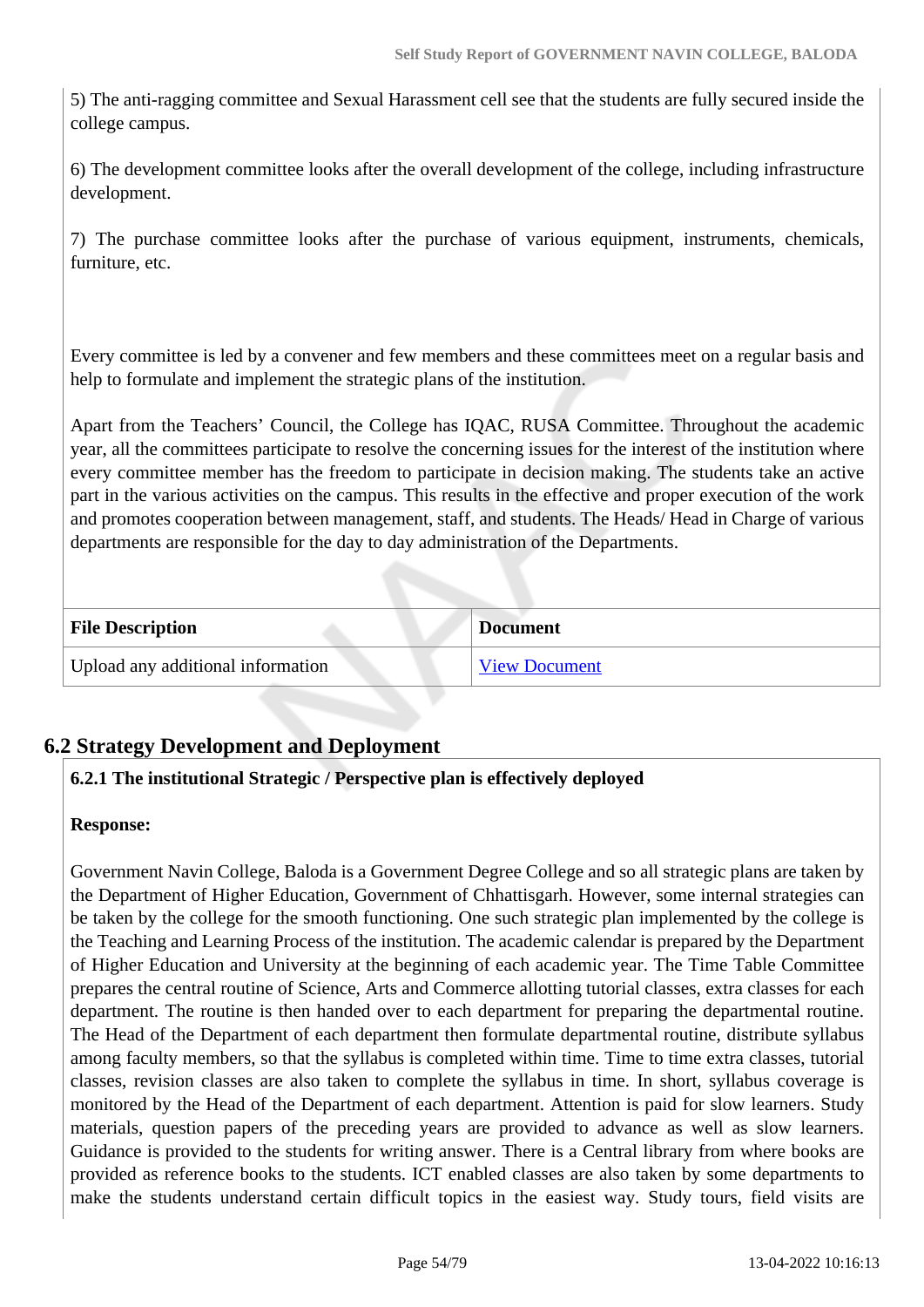arranged occasionally in some departments to enhance the experimental learning process. Assignments, sessional examinations as part of continuous evaluation, group learning in some departments are practiced from time to time. The main purpose of each department is to enhance the knowledge and make the students aware of the modern education system. Library facilities, N-LIST facilities are also rendered to the students of this institution. To make the students ease, some department conducts group discussion, quiz competition, and debate competition from their subject itself so that the students are also able to overcome their fear and expand their knowledge and to upgrade themselves.

| <b>File Description</b>           | <b>Document</b>      |
|-----------------------------------|----------------------|
| Upload any additional information | <b>View Document</b> |

#### **6.2.2 The functioning of the institutional bodies is effective and efficient as visible from policies, administrative setup, appointment, service rules and procedures, etc.**

#### **Response:**

The Principal as the head of the institution along with the members of the Teachers' Council maintains a congenial and academic environment of the college. Major policy decisions are taken by the Directorate of

Higher Education, which are communicated to the college through the Officer on Special Duty. In the college, the Principal is the apex authority and he is assisted by the Staff Council, and various committees. The Principal executes academic and administrative plans and policies with the help of 35 committees for smooth conduct of the college activities. In addition, the college has NSS wings, IQAC Cell, and RUSA Cell.

The various thirty five committees are:

- 1) Admission committee
- 2) University Redressal Committee
- 3) Student Union Committee
- 4) Student Welfare Committee
- 5) Purchase Committee
- 6) Games and Sports Committee
- 7) SC/ST Cell
- 8) U.G.C Committee
- 9) AF Committee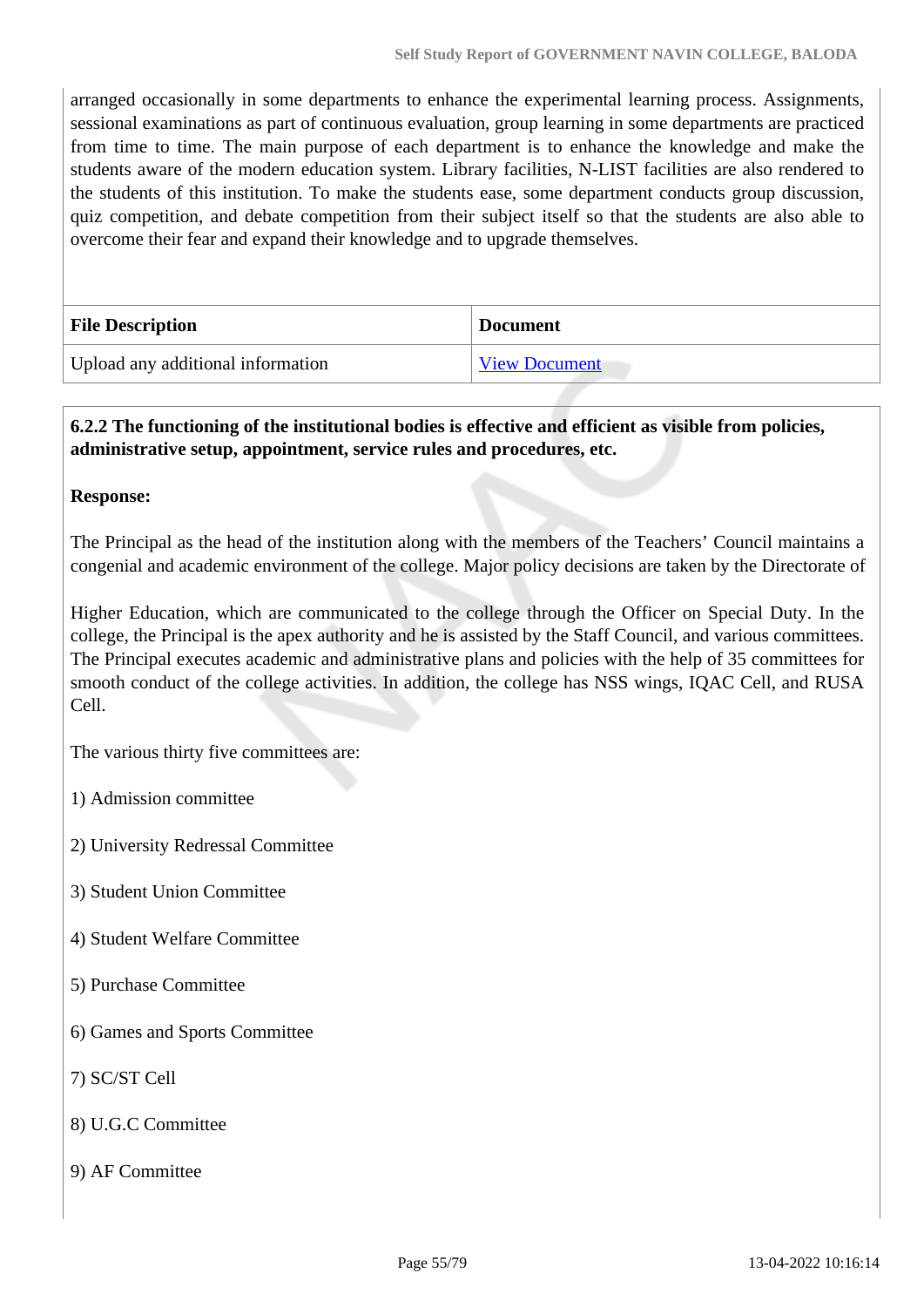- 10) Cultural Activity Committee
- 11) Contractual Appointment Committee
- 12) Time Table Committee
- 13) Grievance -Redressal Committee
- 14) Janbhagidari Committee
- 15) Discipline Committee
- 16)RTI committee
- 17) Internal Audit Committee
- 18) Anti-Ragging Committee
- 19) Anti-Ragging Squad
- 20) Library In charge
- 21) NSS Program Officer
- 22) Physical Verification Committee
- 23)Write-off Committee
- 24)GPF Advance Committee
- 25)Govt./Non-Govt. Ledger Book And Receipt Verification Committee
- 26) Poor Student Support Fund Committee
- 27)Scholarship Committee
- 28) RUSA
- 29)Internet/Website Operation Committee
- 30)AISHE Committee
- 31)Development Committee
- 32) Income Tax Committee
- 33) Internal Examination Committee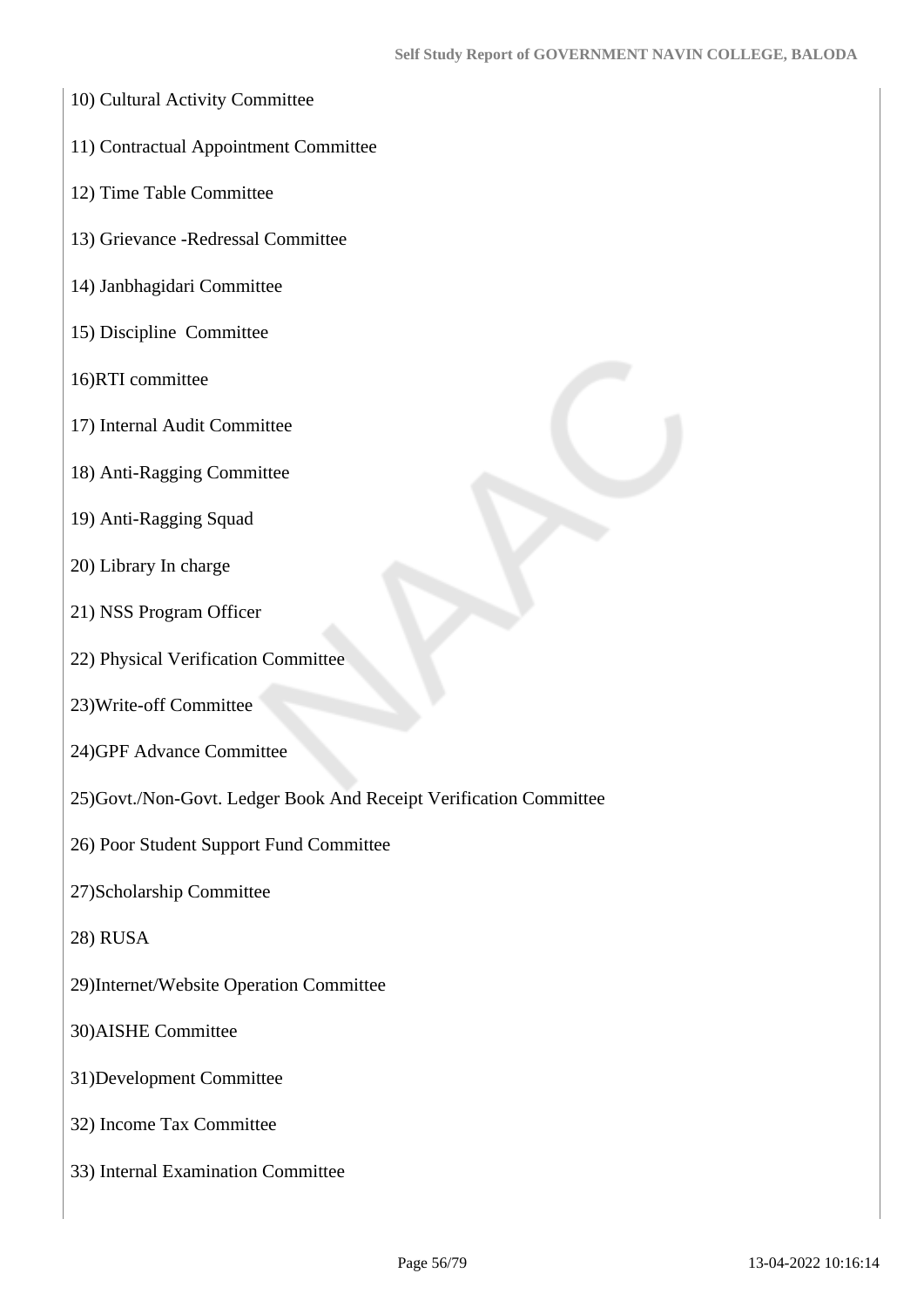34) Women Harassment Committee

35) College Senitation Committee

Appointment- Appointment of Assistant Professors is conducted through Chhattisgarh Public Service Commission (CGPSC), Government of Chhattisgarh and appointment of non-teaching staff is made through

Vyavasayik Pariksha Mandal(VYAPAM) and interviews. Recruitment of Guest Lecturers is done individually by the college following the U.G.C rules and Department of Higher Education Chhattisgarh guidelines. Supporting staffs for cleaning, Night Guard is maintained in the college through outsource. Promotion Policy – Career Advancement Scheme (CAS) of the regular Faculty members is done by the Directorate of Higher Education as per the norms of UGC. Promotion of non- teaching is done as per the policies of the Government of Chhattisgarh. Service Rules- All the employees of the college follow Chhattisgarh Civil Service (conduct) Rules, 1961 and Shaikshanik Seva Bharti Niyam (Mahavidyalayin) 1990.

| <b>File Description</b>           | <b>Document</b>      |
|-----------------------------------|----------------------|
| Upload any additional information | <b>View Document</b> |

| 6.2.3 Implementation of e-governance in areas of operation<br>1. Administration<br>2. Finance and Accounts<br><b>3. Student Admission and Support</b><br>4. Examination<br><b>Response:</b> E. None of the above |                      |
|------------------------------------------------------------------------------------------------------------------------------------------------------------------------------------------------------------------|----------------------|
| <b>File Description</b>                                                                                                                                                                                          | <b>Document</b>      |
| Details of implementation of e-governance in areas<br>of operation, Administration etc                                                                                                                           | <b>View Document</b> |

#### **6.3 Faculty Empowerment Strategies**

#### **6.3.1 The institution has effective welfare measures for teaching and non-teaching staff**

#### **Response:**

Government Navin College, Baloda is a Government Degree College and has to follow welfare measures provided to teaching and non-teaching staff as per the guidelines of the government of Chhattisgarh. The institution has various effective welfare measures for teaching and non-teaching staff. Some of them are:

1. The salary component and other monetary benefits are given as per the recommendation of the UGC for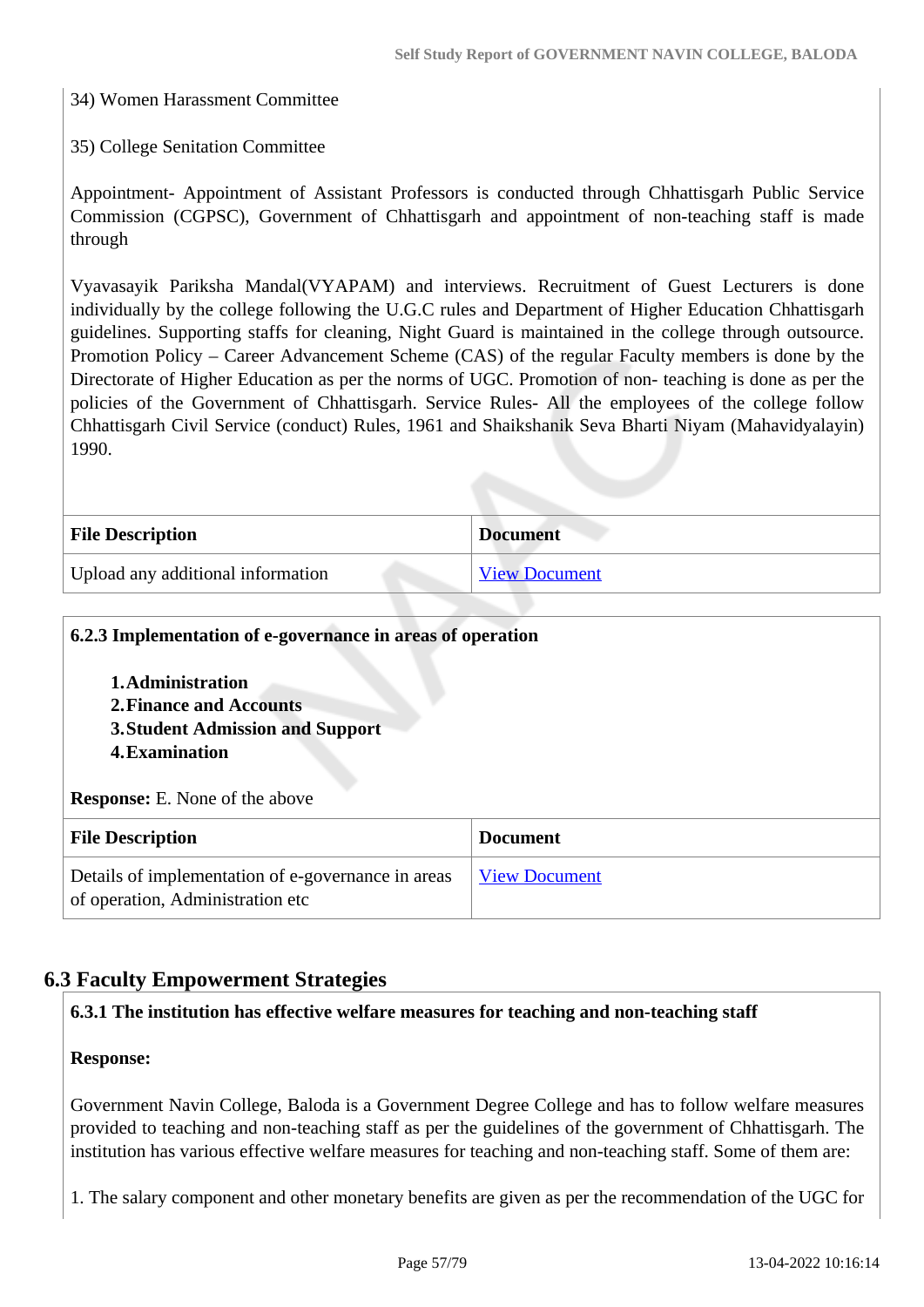Assistant Professors.

2. Annual Increment@ 3% is given every year for every teaching and non-teaching staff of the college.

3. Promotion and CAS benefits are given as per the guidelines of the UGC/ State Government.

4.The Assistant Professors after completion of Ph.D. degree receive monetary benefits as per the recommendation of the UGC

5. Faculty members are encouraged to participate in the Orientation Program/ Refresher Course/ Seminars/ Workshop. Non-teaching staffs are also allowed to undertake various training programs for enhancing their professional knowledge.

6. General Provident Fund facilities, Gratuity Pension facilities, Contributive Pension Scheme (CPS), Group Life Insurance are provided to both the teaching and non-teaching staff. They also enjoy other benefits like House Rent Allowance, Dearness Allowance.

7.Festival advance is provided for teaching and non-teaching staff.

8. Loan without interest from the General provident fund is there for teaching and non-teaching staff.

9. Medical reimbursement as applicable for gazetted officers is there for the Principal, and Assistant Professors. On the other hand, monthly medical allowance is provided to Group C and Group D employees.

10.Both teaching and non-teaching staff can avail of Casual Leave, Earn Leave, and Medical Leave. Benefits of availing Child Care Leave, Maternity Leave, Paternity Leave as per state rules are also provided to the staff.

| <b>File Description</b>           | <b>Document</b>      |
|-----------------------------------|----------------------|
| Upload any additional information | <b>View Document</b> |

 **6.3.2 Average percentage of teachers provided with financial support to attend conferences/workshops and towards membership fee of professional bodies during the last five years**

**Response:** 0

6.3.2.1 **Number of teachers provided with financial support to attend conferences/workshops and towards membership fee of professional bodies year wise during the last five years**

| 2019-20 | 2018-19 | 2017-18          | 2016-17 | $2015 - 16$ |
|---------|---------|------------------|---------|-------------|
| ν       |         | $\boldsymbol{0}$ | U       | ν           |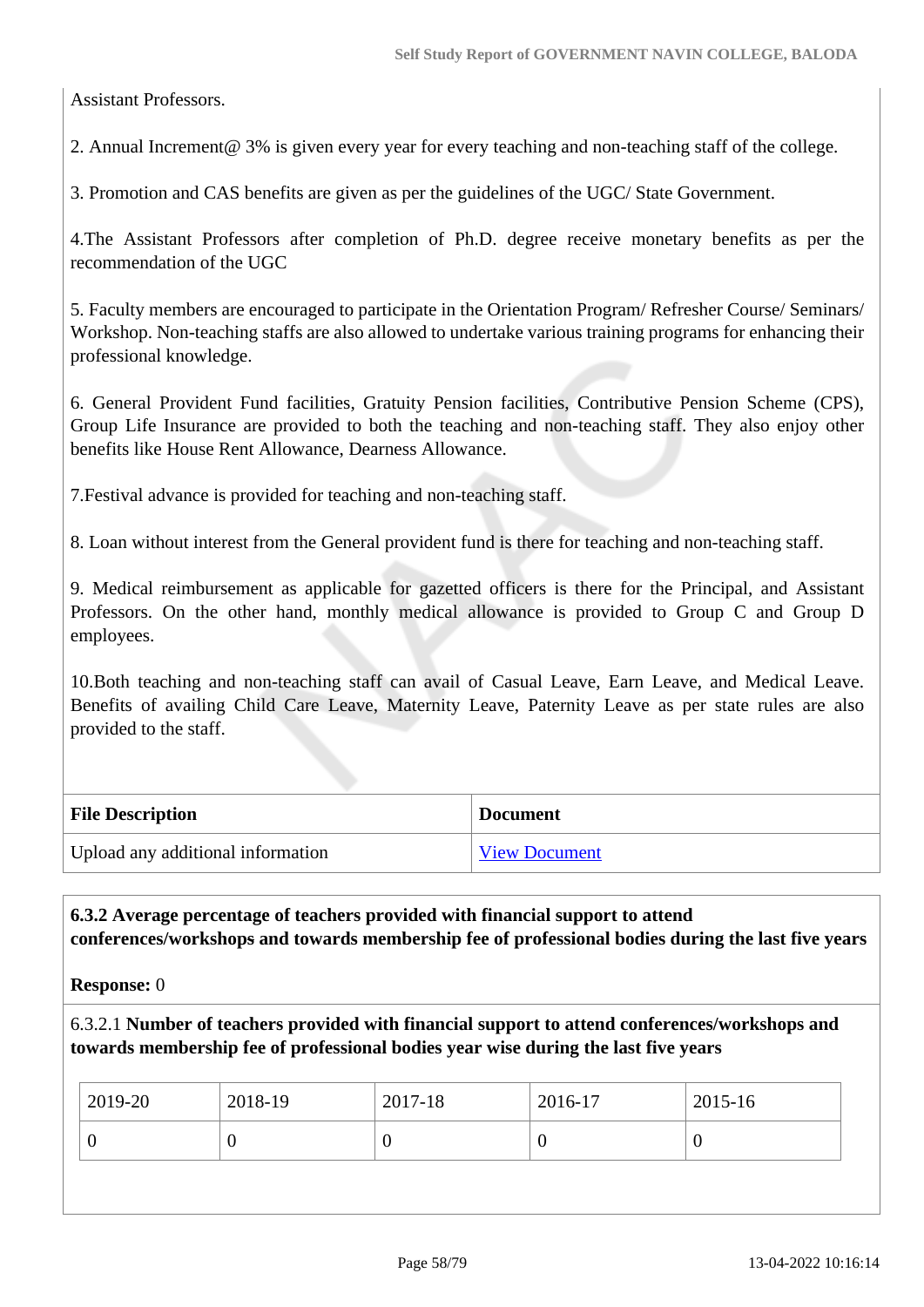| <b>File Description</b>                                                                                                  | <b>Document</b>      |
|--------------------------------------------------------------------------------------------------------------------------|----------------------|
| Details of teachers provided with financial support<br>to attend conference, workshops etc during the last<br>five years | <b>View Document</b> |

#### **6.3.3 Average number of professional development /administrative training programs organized by the institution for teaching and non teaching staff during the last five years**

#### **Response:** 0

6.3.3.1 **Total number of professional development /administrative training Programmes organized by the institution for teaching and non teaching staff year-wise during the last five years**

| 2019-20 | 2018-19 | 2017-18 | 2016-17          | 2015-16 |
|---------|---------|---------|------------------|---------|
|         |         |         | $\boldsymbol{0}$ |         |

| <b>File Description</b>                                                                                                                        | <b>Document</b>      |
|------------------------------------------------------------------------------------------------------------------------------------------------|----------------------|
| Upload any additional information                                                                                                              | <b>View Document</b> |
| Details of professional development / administrative<br>training Programmes organized by the University<br>for teaching and non teaching staff | <b>View Document</b> |

 **6.3.4 Average percentage of teachers undergoing online/ face-to-face Faculty Development Programmes (FDP)during the last five years (Professional Development Programmes, Orientation / Induction Programmes, Refresher Course, Short Term Course ).**

**Response:** 18.31

6.3.4.1 **Total number of teachers attending professional development Programmes viz., Orientation / Induction Programme, Refresher Course, Short Term Course year-wise during the last five years**

|   | 2015-16 |
|---|---------|
| ∽ |         |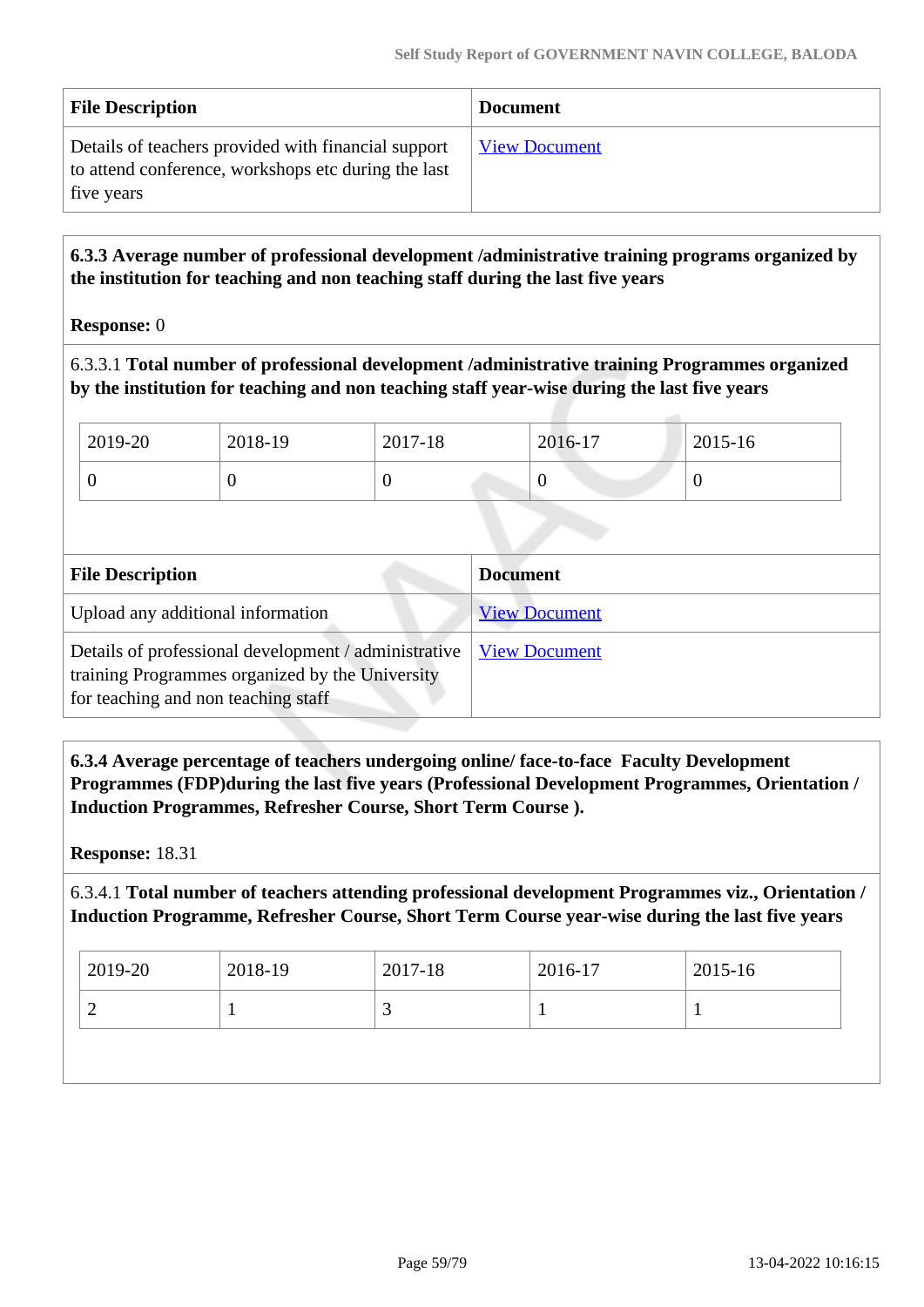| <b>File Description</b>                                                                         | <b>Document</b>      |
|-------------------------------------------------------------------------------------------------|----------------------|
| Reports of the Human Resource Development<br>Centres (UGC ASC or other relevant centers)        | <b>View Document</b> |
| Details of teachers attending professional<br>development programmes during the last five years | <b>View Document</b> |

#### **6.3.5 Institutions Performance Appraisal System for teaching and non-teaching staff**

#### **Response:**

Performance Appraisal is the most methodical way of evaluating the performance of an employee. It makes the employee more liable to the work that he performs. It also inspires the teachers to undertake research based work to enhance their knowledge. The Performance Appraisal System is conducted centrally by the Additional Directorate of Higher Education. For this purpose, Teaching/ Non-Teaching Staff are given the Annual Confidential Report (ACR) format for their self-appraisal annually. The ACR is assessed by the Principal and is then sent to the Additional Directorate of Higher Education, Bilaspur Division Chhattisgarh, for further action. On the basis of this ACR for Career

Advancement i.e., promotion is given. To make the non-teaching staff aware of different advancements made in the official matters, they are deputed for various training programs to enhance their potentiality.

| <b>File Description</b>           | <b>Document</b>      |
|-----------------------------------|----------------------|
| Upload any additional information | <b>View Document</b> |

#### **6.4 Financial Management and Resource Mobilization**

#### **6.4.1 Institution conducts internal and external financial audits regularly**

#### **Response:**

Government Navin College, Baloda is a Government Institution and so the college can conduct internal but can not external audits. The office of the Principal may seek audit as and when required with permission from the Director of Higher Education, normally the Department, initiates audit in colleges where the audit cell of the department takes necessary measures required. Sometimes the Department of Audit is also entrusted with the work. The spectrum of the audit work includes all financial transactions, purchases, and procurement in keeping with the financial rules of the government. Allowances like HRA, medical, travel, etc. are also subjected to audit clearance. There also is a provision of a special audit like any other government department. The Office of the Account General is also invited for audit work as and when decided by the Department and government. Such initiatives are normally taken by the Department of Higher Education in collaboration with the Finance Department, Government of Chhattisgarh. The college maintains its cash books and stock registers as per the guidelines followed in the government offices. Accounts are maintained by the Accounts Section of the college which are checked and supervised by the Drawing and Disbursing Officer (DDO) regularly. External Financial audits are conducted by the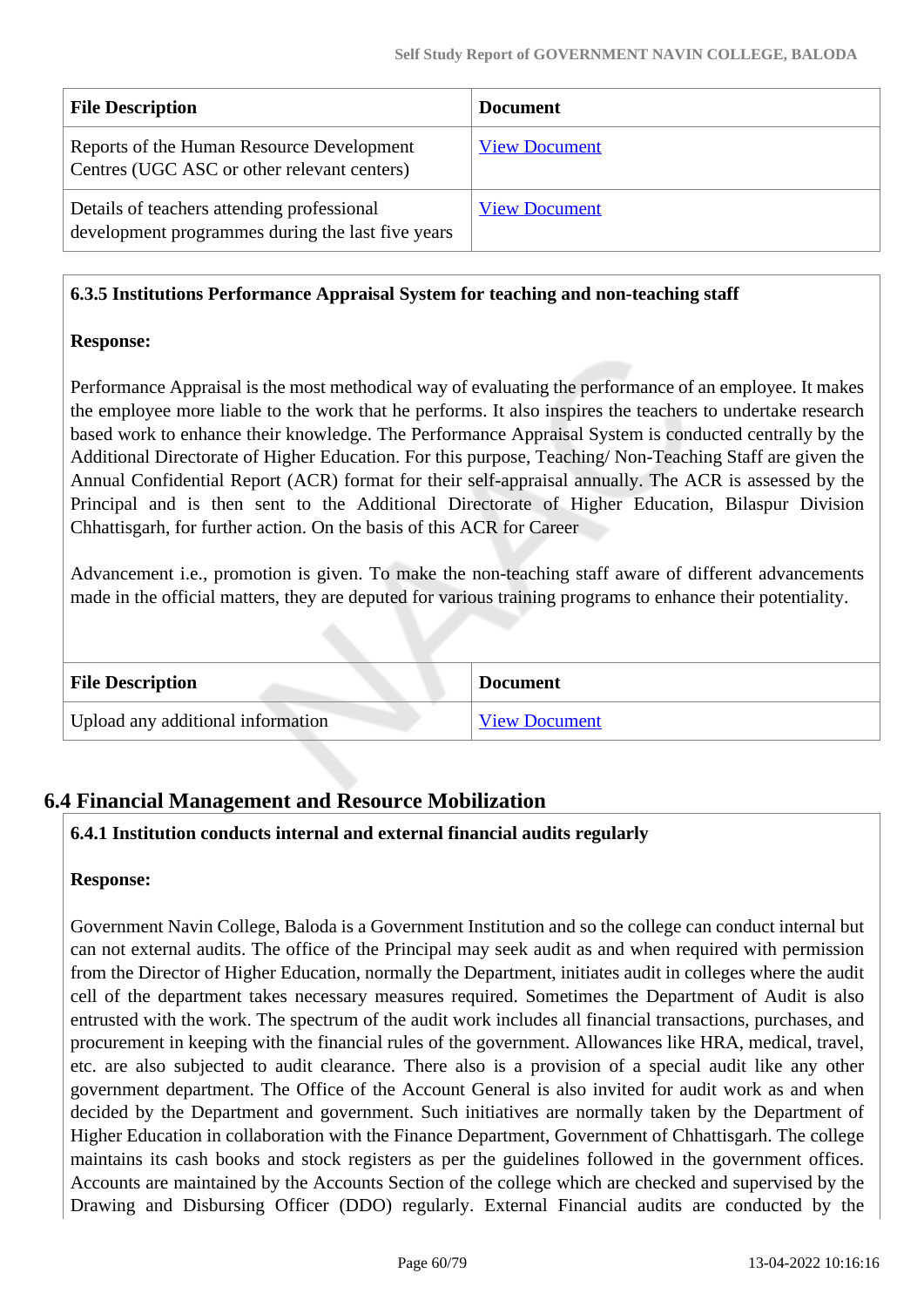Directorate of Audit, Government of Chhattisgarh and Accountant General (Audit Office), Chhattisgarh, Government of India separately. The last external financial audit was conducted on 22/08/2019 by the office of the Accountant General, Chhattisgarh.

| <b>File Description</b>           | <b>Document</b>      |
|-----------------------------------|----------------------|
| Upload any additional information | <b>View Document</b> |

#### **6.4.2 Funds / Grants received from non-government bodies, individuals, philanthropers during the last five years (not covered in Criterion III)**

#### **Response:** 0

6.4.2.1 Total Grants received from non-government bodies, individuals, Philanthropers year wise during the last five years (INR in Lakhs)

| 2019-20 | 2018-19 | 2017-18 | 2016-17 | 2015-16 |
|---------|---------|---------|---------|---------|
|         |         | ν       | ``      |         |

| <b>File Description</b>                                                                                                             | <b>Document</b>      |
|-------------------------------------------------------------------------------------------------------------------------------------|----------------------|
| Details of Funds / Grants received from of the non-<br>government bodies, individuals, Philanthropers<br>during the last five years | <b>View Document</b> |

#### **6.4.3 Institutional strategies for mobilisation of funds and the optimal utilisation of resources**

#### **Response:**

The availability of funds is essential for any organization, society, family, or co-operatives but the movability of funds is even more important. If the movability is in the right direction, well-co-ordinated then the level of progress is high; otherwise, it becomes ineffective even though the fund is available. Therefore the movability of funds is important for the development of any organization. The Principal (DDO) of the college monitor the use of the resources received from the government through discussion with the Development Committee and Purchase committee. The allocated funds are utilized to purchase equipment, chemicals, organize seminars, workshops and conferences, etc. The Principal makes recommendations for better handling of resources and effective mobilization of available funds for the betterment of the students, teaching and non- teaching staffs. There is a Planning and Development Committee that looks after the requirements of various departments minutely and then goes for purchasing the things through the Purchase Committee. The Purchase Committee follows all the formalities for the utilization of the fund. Quotations are sought and then following the required formalities, for utilization of funds, steps are taken. A supply order is given to the vendor for the purchase of any material. If the purchase of materials is below ten thousand, the purchase can be made directly without calling any tender.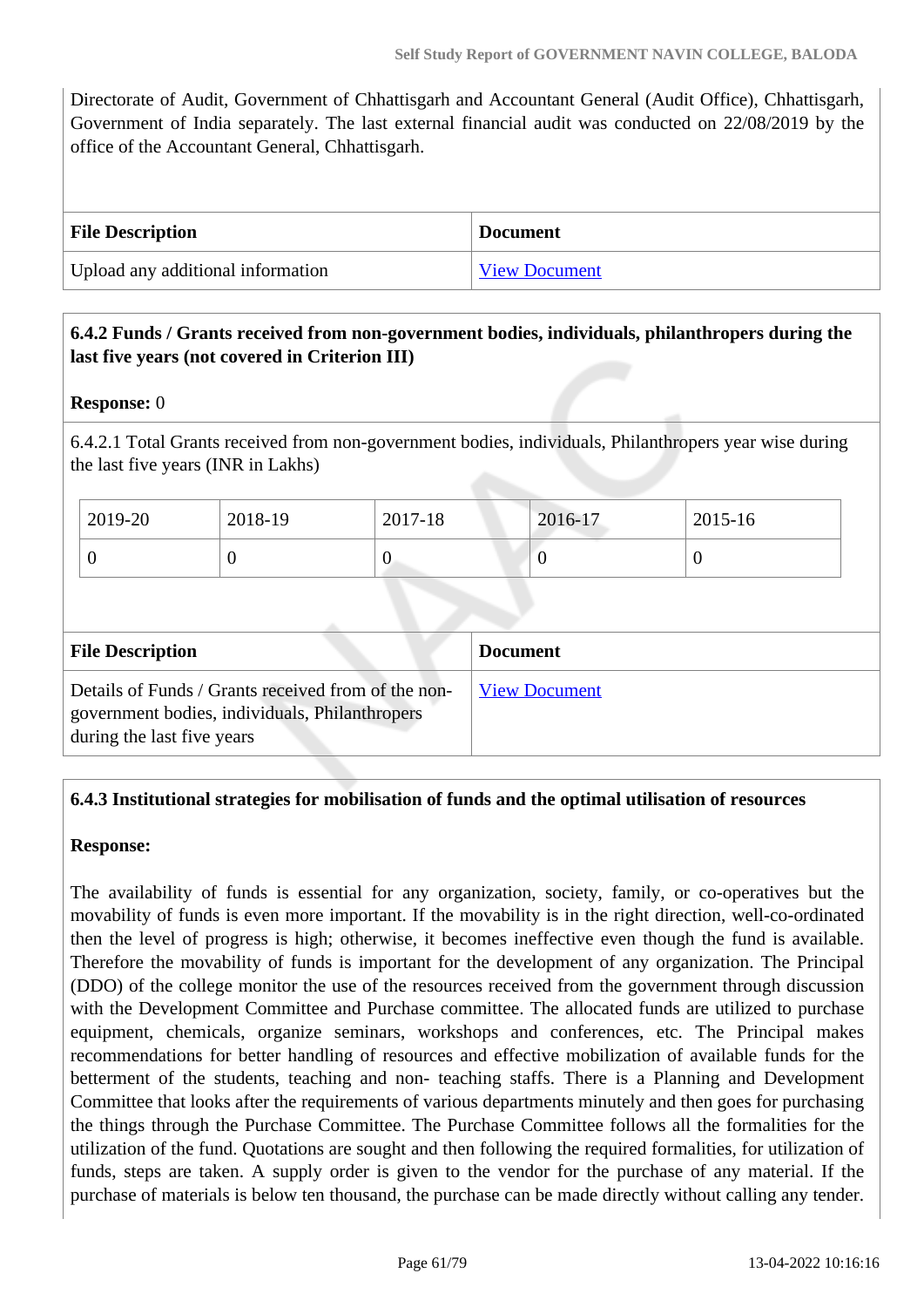Up to 2.50 lakhs, the Principal can call tender but if the purchase is above 2.50 lakhs purchase has to be made by e-tender An institution is not recognized by its infrastructure but by the success of students studying in it. Therefore some fund is invested on the purchase of books and apparatus, sports and games, Fresher's welcome, other cultural programs, and national events. For effective teaching and learning process, it is very important that the environment and campus of the institution should be clean and alluring. The institution has one garden which are maintained by the development fund provided by the college. For maintaining and upgrading the facilities provided to the college there is a fund for electricity, water, and internet website and telephone bills. To upgrade the students, professors, and employees various programs like seminars, discussions are organized for which fund is provided by the college. Some percentages of funds are also kept for miscellaneous expenses.

#### **6.5 Internal Quality Assurance System**

 **6.5.1 Internal Quality Assurance Cell (IQAC) has contributed significantly for institutionalizing the quality assurance strategies and processes**

#### **Response:**

IQAC monitors and coordinate efforts of the Institution towards excellence in different areas The Institute has sufficient number of committees to headed by coordinator , which implement the decisions taken by IQAC in coordination with committees .IQAC conduct academic appraisal of the Institution to review the achievement of faculties , department , documentation of various programs or activities carried out in the college .

 IQAC plans with the college committees about the implementation of academic calendar . It takes initiatives' to improve the quality of teaching ,perception and performance of students . It also ensure amicable environment in the college by ensuring hygiene and sanitation , clean drinking water , safety for students especially girls . IQAC focus on skill development of students through seminars about various relevant topics , it also takes into consideration the teachers feedback and takes initiatives to ensure free flow of communication between teachers and students .

 **6.5.2 The institution reviews its teaching learning process, structures & methodologies of operations and learning outcomes at periodic intervals through IQAC set up as per norms and recorded the incremental improvement in various activities ( For first cycle - Incremental improvements made for the preceding five years with regard to quality For second and subsequent cycles - Incremental improvements made for the preceding five years with regard to quality and post accreditation quality initiatives )** 

#### **Response:**

 The Institution reviews the teaching learning process and learning outcomes at periodic intervals through IQAC . IQAC undertake consultations with different department and get verbal classroom feedbacks to review the teaching process of the concerned department and take steps for further improvement . Examinations are conducted at regular intervals as per academic calendar to ensure improvement of students and achieve teaching learning outcome .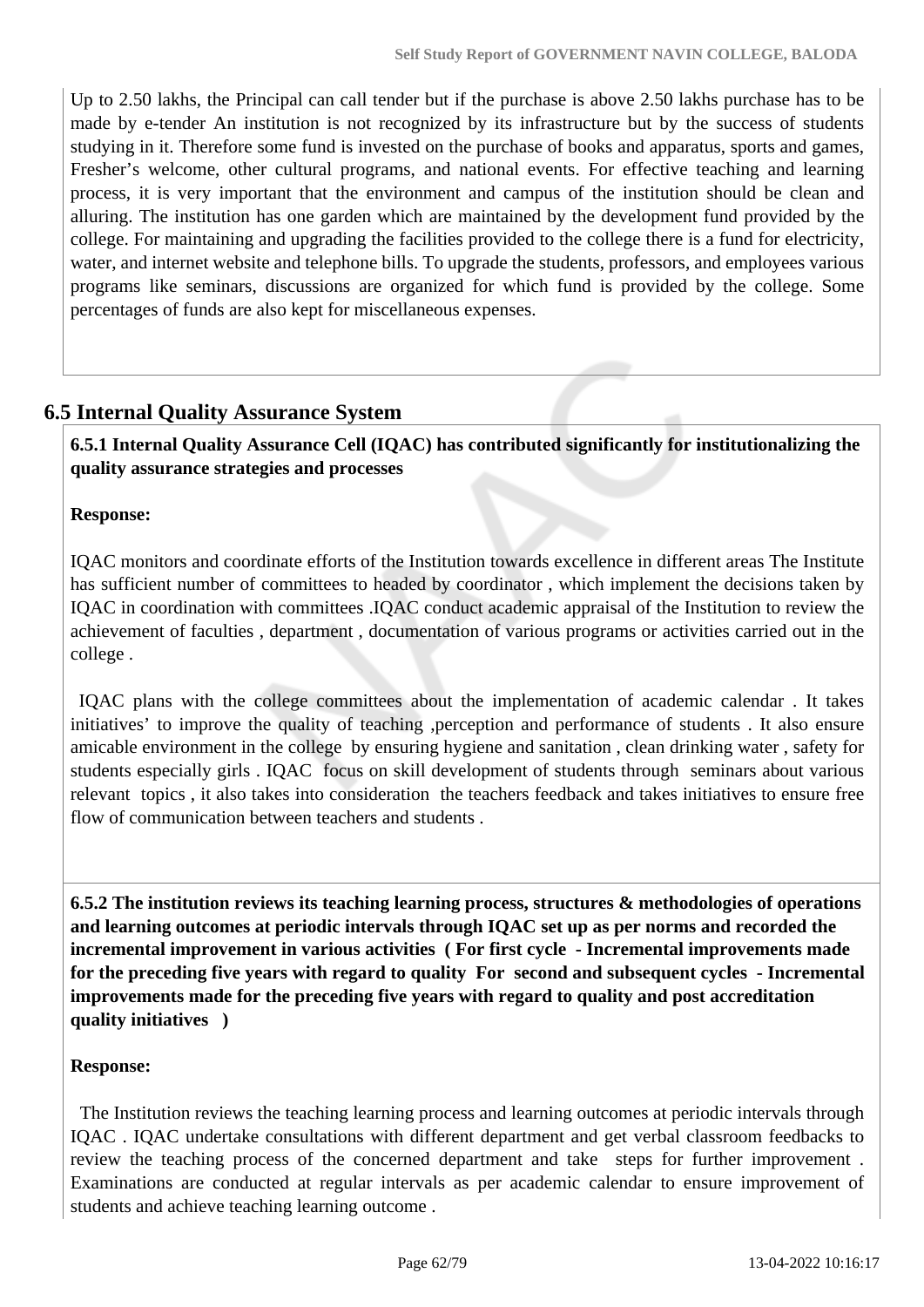In order to enhance the delivery mechanism of content and perception of students IQAC utilize additional ICT based teaching tools like projector based classes , web video links , power point presentation , online material information apart form those provided by faculty members .

#### **6.5.3 Quality assurance initiatives of the institution include:**

- **1.Regular meeting of Internal Quality Assurance Cell (IQAC); Feedback collected, analysed and used for improvements**
- **2.Collaborative quality intitiatives with other institution(s)**
- **3.Participation in NIRF**
- **4.any other quality audit recognized by state, national or international agencies (ISO Certification, NBA)**

**Response:** D. 1 of the above

| <b>File Description</b>                                                                    | <b>Document</b>      |
|--------------------------------------------------------------------------------------------|----------------------|
| Upload details of Quality assurance initiatives of the <u>View Document</u><br>institution |                      |
| Upload any additional information                                                          | <b>View Document</b> |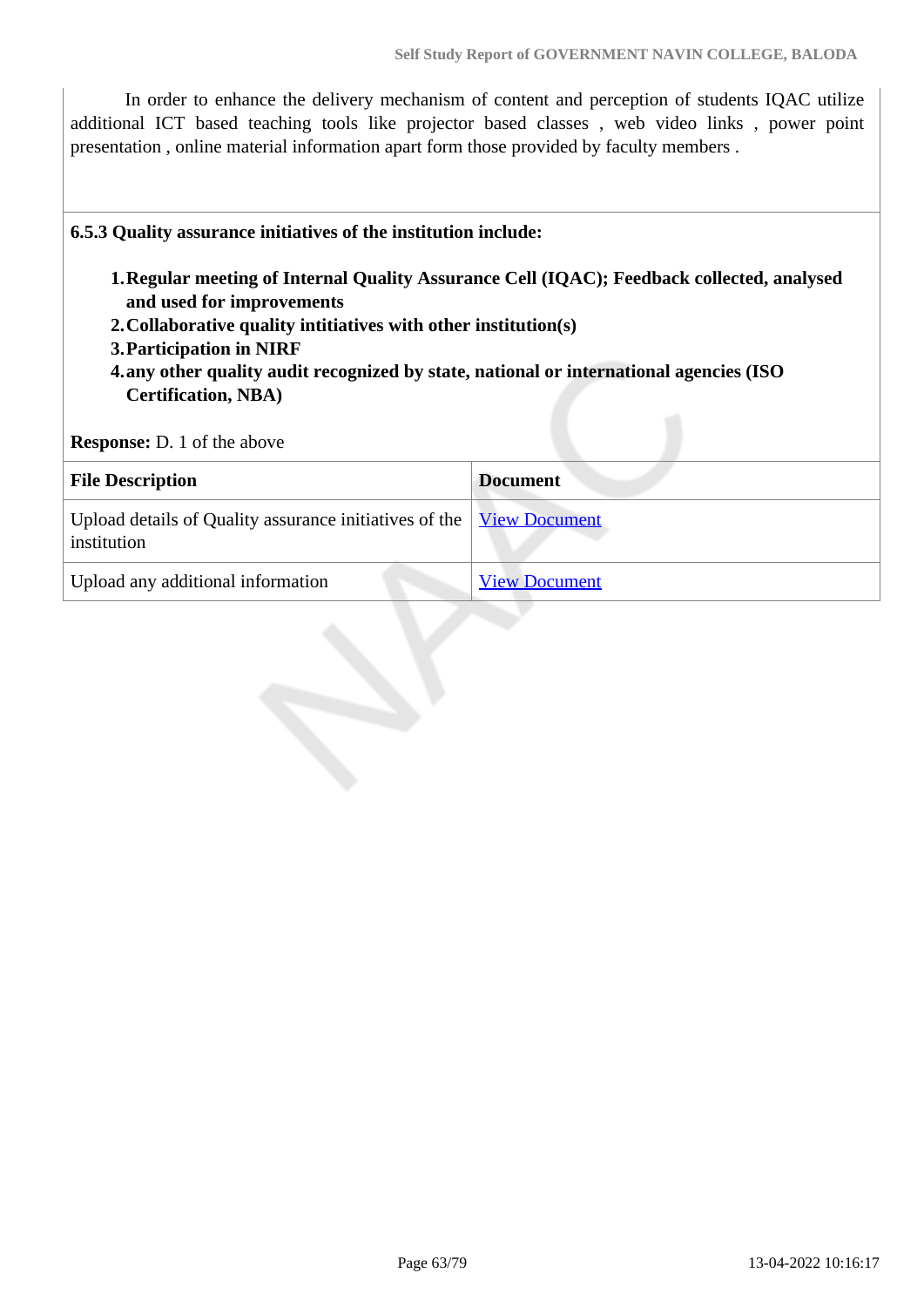## **Criterion 7 - Institutional Values and Best Practices**

#### **7.1 Institutional Values and Social Responsibilities**

 **7.1.1 Measures initiated by the Institution for the promotion of gender equity during the last five years.**

#### **Response:**

Government Navin College, Baloda although a co-ed college, is always sensitive and empathetic towards social problems pertaining to the girls taking admission in the college and is always concerned with their betterment socially, politically and economically. Time to time the college has organized the following seminars and programs touching the issue of gender equity.

- Students and faculty members participated in "Beti Bachao –Beti Padhao" program.
- A seminar was organized under RUSA on "Efficient Management Of Life by Well Educated Girls/Women".
- On Constitutional Day every year program on gender sensitization is organized.

**Safety and security** of all the students, teachers, non-teaching staff and the visitors to the college are always the first priority. To ensure a safe campus and a secured environment the college has embarked upon the following initiatives:

- A Grievance Redressal Box is there for the students.
- There is an anti-ragging cell and Women harassment cell in the college.
- There is First-Aid Box in office and NSS unit.
- Separate washrooms for the male and female teaching and non-teaching staff.
- Identity Cards are issued to all students.

#### **Common room:**

The institution has provided separate common room for girls.

 **7.1.2 The Institution has facilities for alternate sources of energy and energy conservation measures** 

- **1.Solar energy**
- **2.Biogas plant**
- **3.Wheeling to the Grid**
- **4.Sensor-based energy conservation**
- **5.Use of LED bulbs/ power efficient equipment**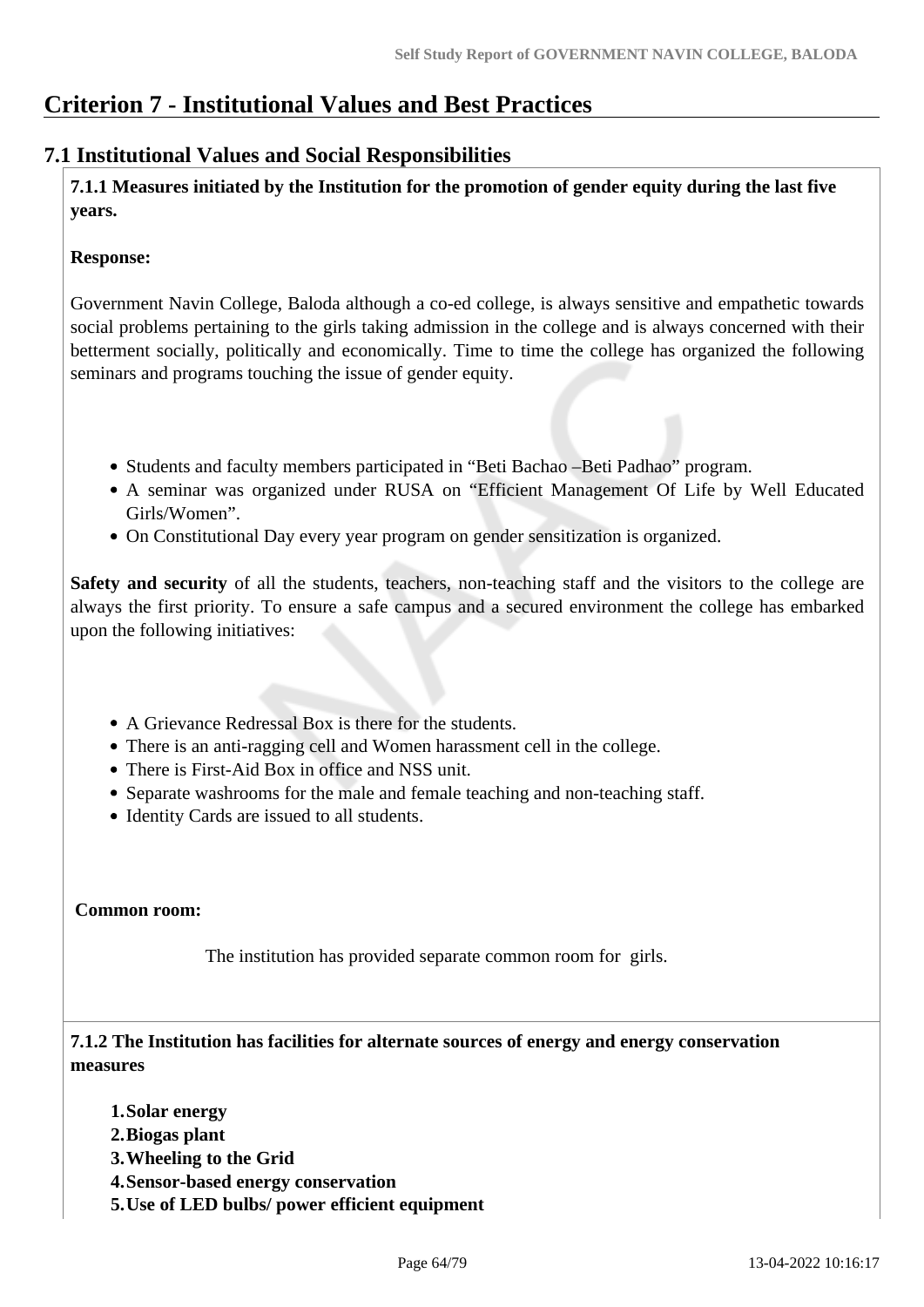| <b>Response:</b> D. 1 of the above |                      |
|------------------------------------|----------------------|
| <b>File Description</b>            | <b>Document</b>      |
| <b>Geotagged Photographs</b>       | <b>View Document</b> |
| Any other relevant information     | <b>View Document</b> |

#### **7.1.3 Describe the facilities in the Institution for the management of the following types of degradable and non-degradable waste (within 500 words)**

- **Solid waste management**
- **Liquid waste management**
- **Biomedical waste management**
- **E-waste management**
- **Waste recycling system**
- **Hazardous chemicals and radioactive waste management**

#### **Response:**

**Solid Waste Management**- Nurturing environment consciousness is the aspiration of Government Navin College, Baloda and so the college has undertaken certain steps to maintain solid waste management. To keep the campus neat and clean, the college has made use of more waste boxes kept in different corners of the college campus, so that the students, teaching and non-teaching staff use these boxes as a dustbin. Sometimes the NSS volunteers also clean the college which is a part of their activity. A wide range of waste arises in chemical laboratories of different science departments especially the chemistry department that is solid materials such as broken glass, packing, paper, samples, and equipment are disposed of in a pit separately made for this purpose only.

**E-waste management**- The Institution is a Government Degree College and so E-waste cannot be disposed off without the permission of the Government. However, the college disposes waste in a planned way. The waste like broken furniture is brought in reuse after assembling the useable parts. Other E-waste materials like totally damaged furniture, out of function computers, non functioning digital apparatus like Mother Board, Hard Drive and other office E-wastes are stored in a isolated place. Other than these, college maintains clean and green campus. Government Navin College, Baloda discourage the use of plastics. LED lights are preferably used in college campus for conservation of energy. Initiatives are taken to reduce paper communication. College actively organizes Swach Bharat Abhiyan to creates awareness and consciousness among students, teaching and non-teaching staff.

| <b>File Description</b>        | <b>Document</b>      |
|--------------------------------|----------------------|
| Any other relevant information | <b>View Document</b> |

#### **7.1.4 Water conservation facilities available in the Institution:**

#### **1.Rain water harvesting**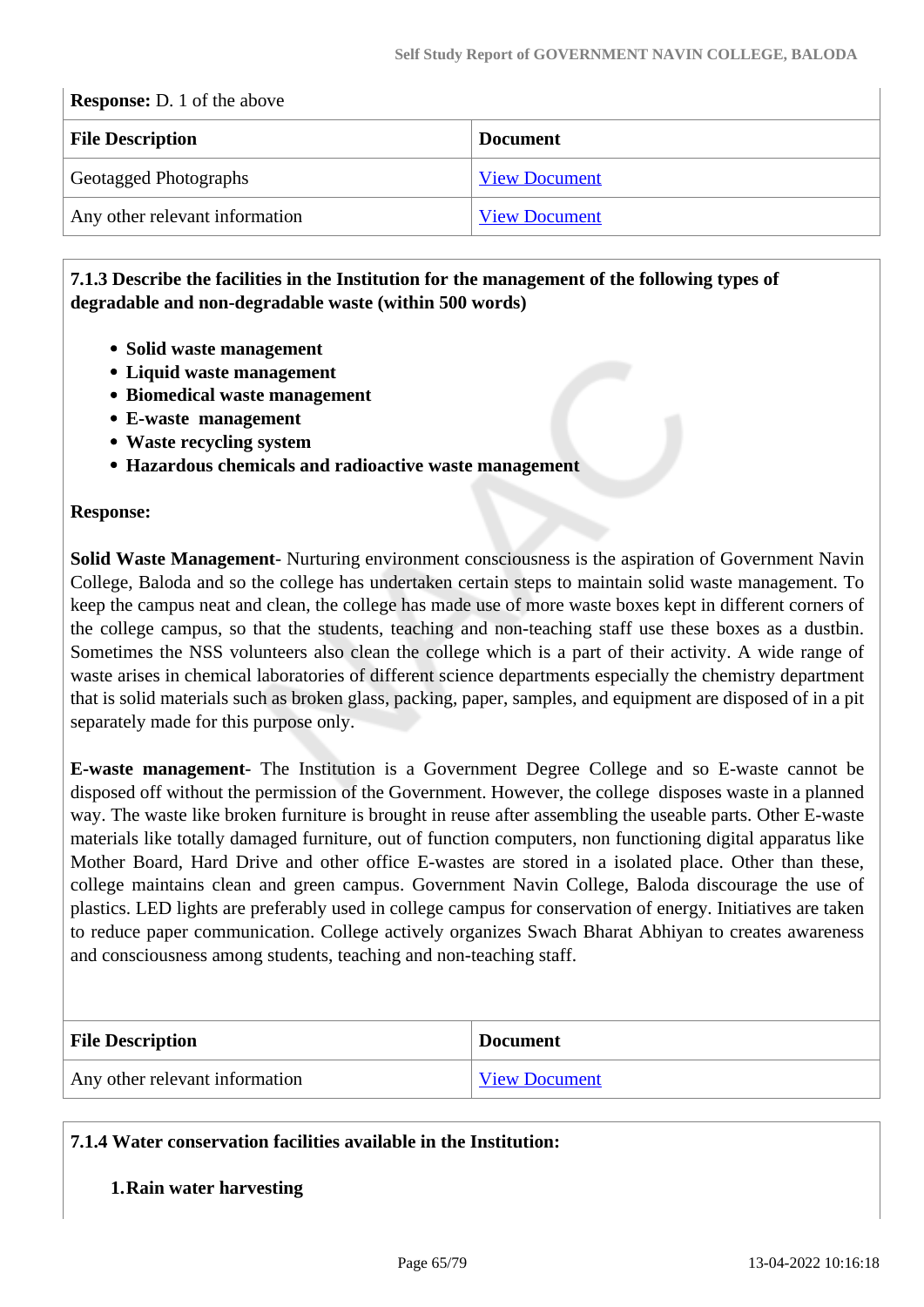- **2.Borewell /Open well recharge**
- **3.Construction of tanks and bunds**
- **4.Waste water recycling**
- **5.Maintenance of water bodies and distribution system in the campus**

| <b>Response:</b> E. None of the above |  |  |  |
|---------------------------------------|--|--|--|
|---------------------------------------|--|--|--|

| <b>File Description</b>                          | <b>Document</b>      |
|--------------------------------------------------|----------------------|
| Geotagged photographs / videos of the facilities | <b>View Document</b> |
| Any other relevant information                   | <b>View Document</b> |

| 1. Restricted entry of automobiles<br>2. Use of Bicycles/ Battery powered vehicles<br>3. Pedestrian Friendly pathways<br><b>4. Ban on use of Plastic</b><br>5.landscaping with trees and plants |                      |
|-------------------------------------------------------------------------------------------------------------------------------------------------------------------------------------------------|----------------------|
| <b>Response:</b> D. 1 of the above                                                                                                                                                              |                      |
| <b>File Description</b>                                                                                                                                                                         | <b>Document</b>      |
| Geotagged photos / videos of the facilities                                                                                                                                                     | <b>View Document</b> |

 **7.1.6 Quality audits on environment and energy are regularly undertaken by the Institution and any awards received for such green campus initiatives:**

- **1.Green audit**
- **2.Energy audit**
- **3.Environment audit**
- **4.Clean and green campus recognitions / awards**
- **5.Beyond the campus environmental promotion activities**

#### **Response:** D.1 of the above

| <b>File Description</b>        | <b>Document</b>      |
|--------------------------------|----------------------|
| Any other relevant information | <b>View Document</b> |

#### **7.1.7 The Institution has disabled-friendly, barrier free environment**

- **1.Built environment with ramps/lifts for easy access to classrooms.**
- **2.Divyangjan friendly washrooms**
- **3.Signage including tactile path, lights, display boards and signposts**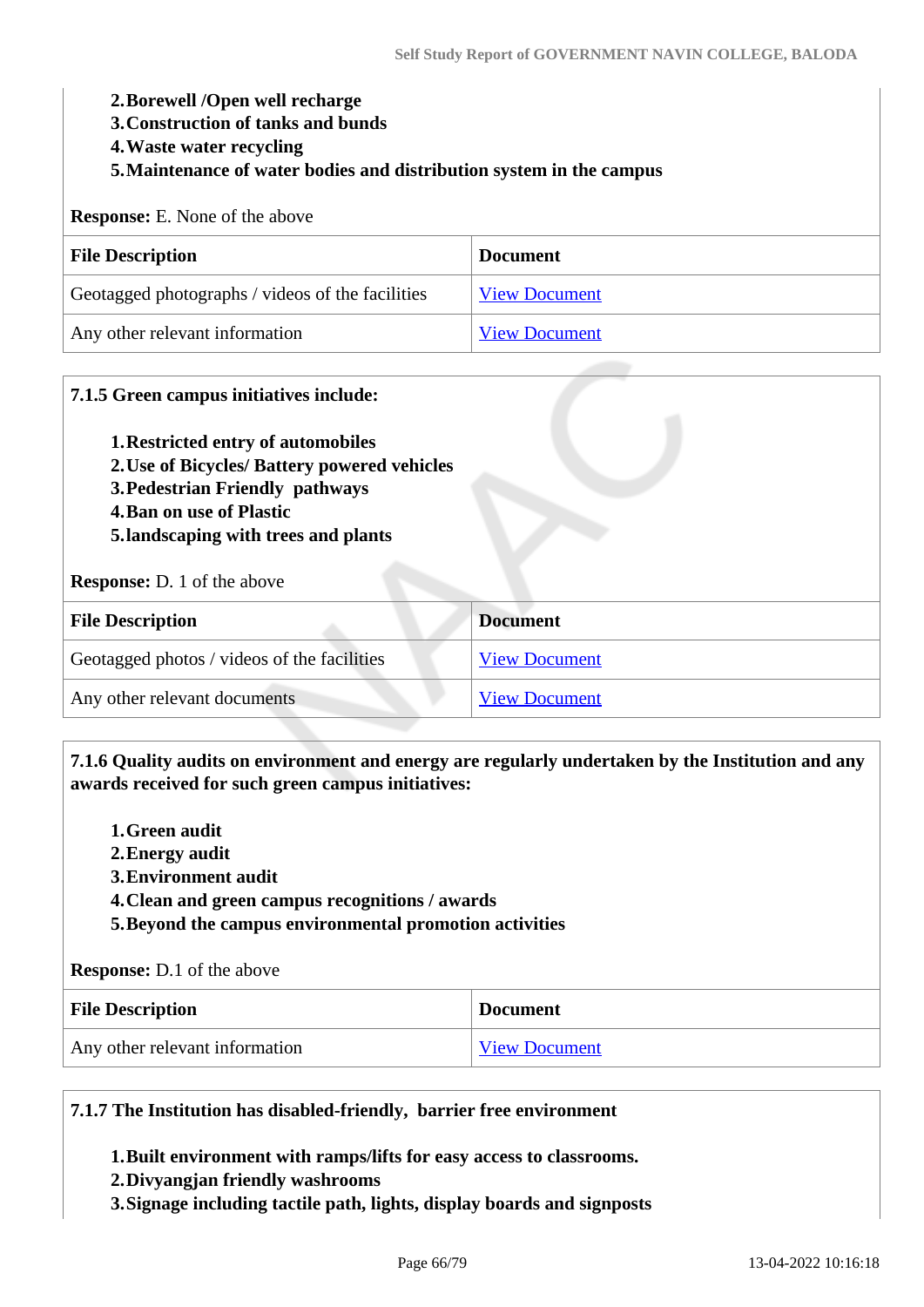- **4.Assistive technology and facilities for Divyangjan accessible website, screen-reading software, mechanized equipment**
- **5.Provision for enquiry and information : Human assistance, reader, scribe, soft copies of reading material, screen reading**

# **Response:** D.1 of the above **File Description Document** Geotagged photographs / videos of the facilities [View Document](https://assessmentonline.naac.gov.in/storage/app/hei/SSR/100526/7.1.7_1628591207_3770.jpeg) Any other relevant information [View Document](https://assessmentonline.naac.gov.in/storage/app/hei/SSR/100526/7.1.7_1628591234_3770.pdf)

 **7.1.8 Describe the Institutional efforts/initiatives in providing an inclusive environment i.e., tolerance and harmony towards cultural, regional, linguistic, communal socioeconomic and other diversities (within 500 words).**

#### **Response:**

India is a country of a multi-ethnic culture where people belonging to religious, racial, cultural, and lingual identities live together harmoniously. Keeping this view in mind, Government Navin College, Baloda tries to maintain harmony and try to create goodwill among students. Most of the students taking admissions in the college are local and belong to the nearby places. As per government rules, the admission process is carried out. Enough care is taken for specific earmarked seats of each category. In major extension activities participation of faculties, students and non-teaching staff are commendable. The Institution ensure that all the faculties and students proactively take parts in various activities like, national festivals, awareness rallies, and government campaigns. The institute plays an effective role as a catalyst in the area to maintain peace and national integration. The college regularly organizes different activities for inculcating the values of tolerance, harmony towards cultural diversities. These activities have a very positive impact on society's cultural and communal thoughts directly. The college thereby celebrates, Independence Day, Republic Day, Gandhi Jayanti, Rashtriya Ekta Divas, Guru Ghasi Das Jayanti, Bhasha Divash etc. every year with great honor and respect. Along with these, Annual cultural program and Annual 7 day NSS Camp are organized by the college to promote greater values of life, love, integrity fraternity and patriotism in the minds of the students.

 **7.1.9 Sensitization of students and employees of the Institution to the constitutional obligations: values, rights, duties and responsibilities of citizens (within 500 words).**

#### **Response:**

The preamble of the constitution is displayed in the college campus thus awaking about the fundamental political principles, procedures, rights, feeling of brotherhood and a sense of belonging among selves. Every year 26th November is celebrated as *'Constitution Day'*. Various types of activities had been arranged to make this day meaningful by Department of Political Science. Lectures of faculties, eminent speaker are organized on that day to reiterate the significance of the constitution of India. To aware students and employees of our institution to the constitutional obligations many events are celebrated. In order to encourage the students to take part in the political process, college take initiative to organize the'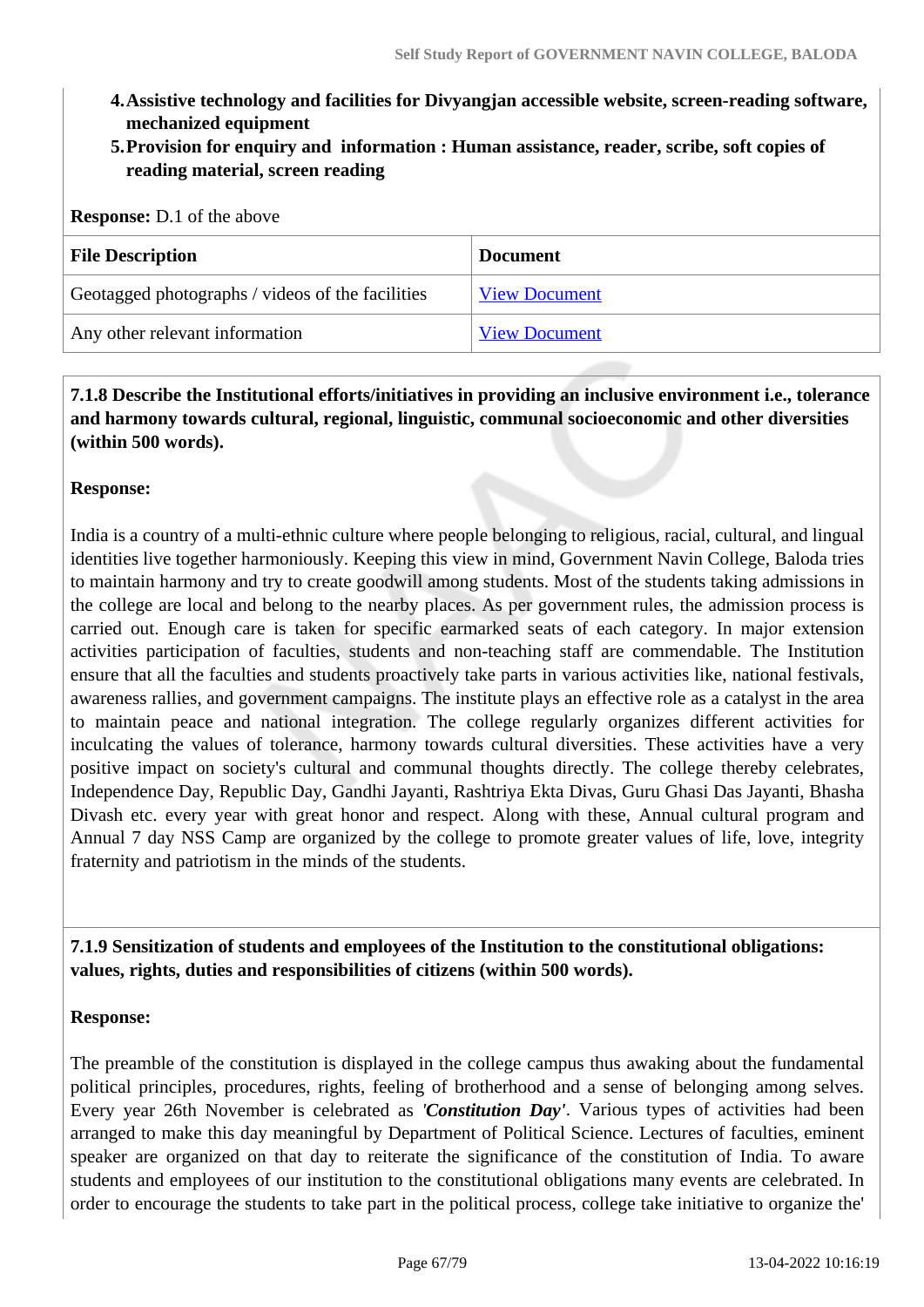*National Voters Day'* on 25th of January every year. 26th January *'Republic Day*' is celebrated every year to commemorate the adoption of the constitution. On this day flag is hoisted. Speech on constitution formation and its importance are delivered by faculty members and Principal of the college. The students get to know their duties towards their motherland and also the rights provided to each individual by our constitution. For the promotion of global health, harmony and peace June 21st is observed as '*International Yoga Day'* which is observed by the faculties, learners and non-teaching staffs of the institute by performing meditation, yoga, pranayam. The day creates awareness about the medical benefits in curing many diseases. The *''Independence Day'* celebrated annually on August 15 by hoisting the national pride tricolour flag at our college premises by the Principal. Observance of this day makes us aware of our duties towards our nation and help to promote patriotism and national unity. On this day we also remember and commemorate all the great personalities and freedom fighters who had played a very important role and sacrificed their lives for bringing independence. As a mark of appreciation to their mentor students of this institution celebrate *Teachers' Day* every year on 5th September which is the birth anniversary of the great teacher Dr Sarvepalli Radhakrishnan. *National Unity Day* is observed on 31st October by the institute to commemorate the birth anniversary of freedom fighter Sardar Vallabhbhai Patel

 **7.1.10 The Institution has a prescribed code of conduct for students, teachers, administrators and other staff and conducts periodic programmes in this regard.** 

- **1.The Code of Conduct is displayed on the website**
- **2.There is a committee to monitor adherence to the Code of Conduct**
- **3.Institution organizes professional ethics programmes for students, teachers, administrators and other staff**
- **4.Annual awareness programmes on Code of Conduct are organized**

#### **Response:** D. 1 of the above

| <b>File Description</b>                                                                                                                                                                   | <b>Document</b>      |
|-------------------------------------------------------------------------------------------------------------------------------------------------------------------------------------------|----------------------|
| Details of the monitoring committee composition<br>and minutes of the committee meeting number of<br>programmes organized reports on the various<br>programs etc in support of the claims | <b>View Document</b> |

#### **7.1.11 Institution celebrates / organizes national and international commemorative days, events and festivals (within 500 words).**

#### **Response:**

The Institution organizes National and International, commemorative days, events, and festivals with great zeal. Through the celebration of these events, the students, teaching and non-teaching staff of this college get to know the importance of national integrity in the country in general and their role in it particular. The following important events which are celebrated are

25th January National Voters Day- In order to encourage the students to take part in the political process.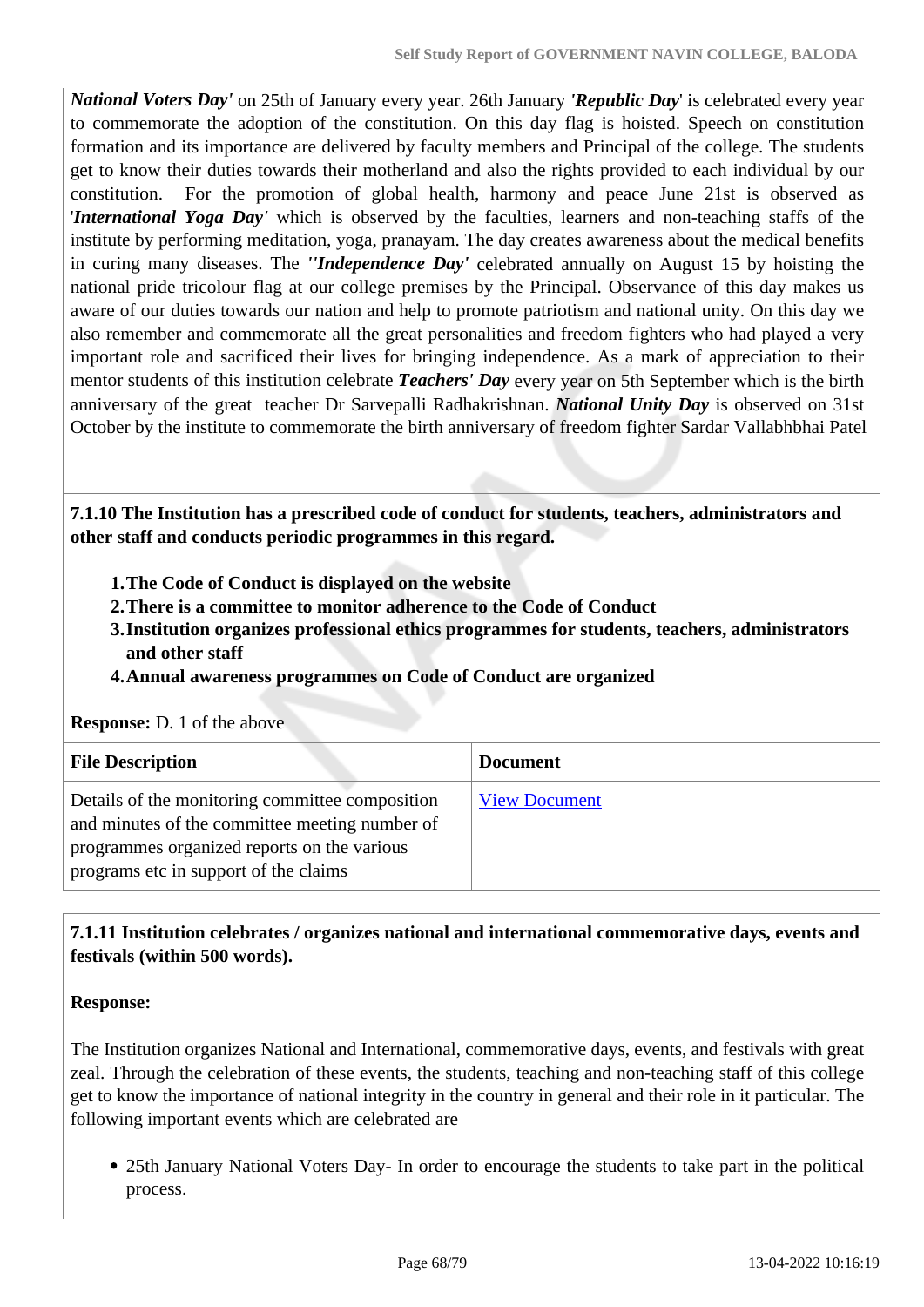- 26th January Republic Day is celebrated every year to commemorate the adoption of the Constitution.
- 21st June International Yoga Day is observed early in the morning by practicing Yoga, Pranayam, Meditation by students, teaching and non-teaching staff of the college.
- 15th August Independence Day a grand event is celebrated every year by the college with the unfurling of the flag by the Principal of the college.
- 5th September Dr. Sarvapally Radhakrishnan Birth Anniversary is celebrated as Teachers' Day with great fervor by the students to show their regards to the teachers.
- 2nd October Mahatma Gandhi Birth Anniversary is celebrated in a befitting way in the month of October itself through seminars, lectures, quiz competition based on the life of Gandhiji.
- 31st October Ekta Divas, Birth Anniversary of Sardar Patel is celebrated as National Unity Day the students of college.
- 26th November Constitution Day is celebrated by the Political Science Department to commemorate the adoption of the constitution of India.

Apart from observing these national and international events, the college has also observed Van Mahotsav Day create awareness among students about planting trees and conserving forests. The NSS cadets wing observed "Surgical Strike Day" on 29th September 2018 to sensitize the students about the sacrifices made by the armed forces in protecting the borders.

| <b>File Description</b>                 | <b>Document</b>      |
|-----------------------------------------|----------------------|
| Link for any other relevant information | <b>View Document</b> |

#### **7.2 Best Practices**

 **7.2.1 Describe two best practices successfully implemented by the Institution as per NAAC format provided in the Manual.**

**Response:** 

**Best Practice-1**

THEME- Contribution to society .

OBJECTIVE OF PRACTICE-

Implementation of education for social cause .

To promote social leadership skills .

To generate awareness about social issues which instill sense of social and civic responsibility .

CONTEXT-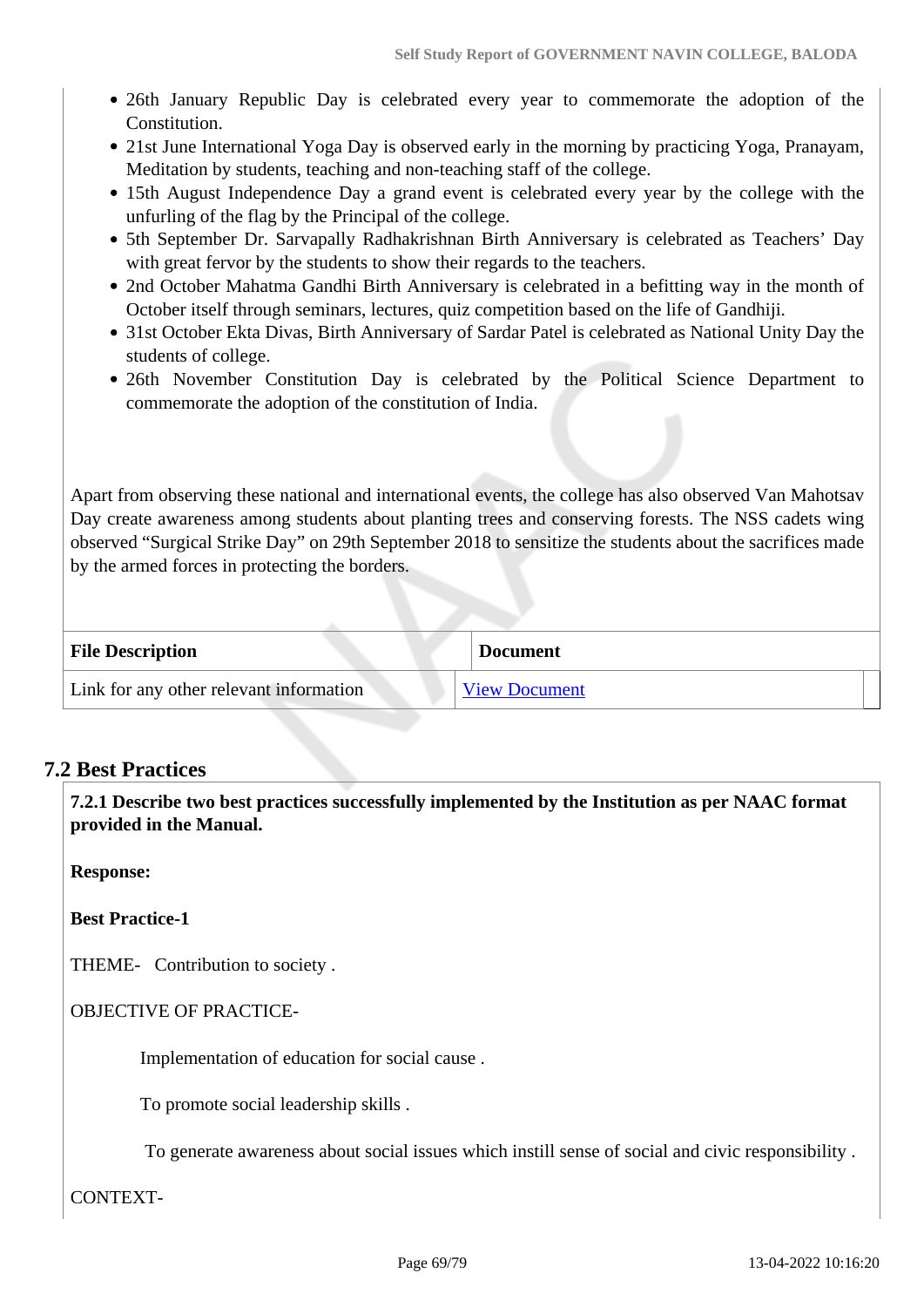The Institution is situated in rural area , hence most of the students are of rural background ,so it is imperative for the college to take note of this aspect of its student composition . The involvement of students in social activities instill them with sense of pride , self respect develop a positive perspective about social issues and their resolution .It encourage students to suggest and implement new ways to resolve the issue thus encouraging them to develop critical thinking .

#### PRACTICE-

 The NSS Unit has been instrumental in implementing activities in rural areas although other students also participated in these activities .The NSS unit has carried out Swachatta abhiyan , Voters awareness programs in nearby villages . It has also organized dramas to generate awareness about social malpractices like liquor , tobacco consumption .NSS unit organize various camps seven days and one days camps in rural area , during which it interact with village representatives and discuss , suggest and take initiatives to sort out their concerns and take out minor activities . It organize various stage performance to create awareness among villagers on issues like girls education , illict practices , superstition .Thus institution take initiatives to contribute to society .

#### EVIDENCE OF SUCCESS-

NSS UNIT has organized campaign on Anti-addiction ,Beti bachao beti padhao at village Jhaapali in 2015-16 .Programs on Girls empowerment , environment protection at village Dhorla in 2016-17 .Voter Education mission , swachhata Abhiyan at sarisringar in 2017-18 . A discussion was organized on development of thinking process at village pahariya and awareness campaign on AIDS was organized in 2018-19. In 2019-20 a program was organized on personality development ,save girl child campaign .

#### PROBLEM ENCOUNTERED AND RESOURCES REQUIRED-

Implementaion of these activities wwere well organized by NSS Program officer Dr. R.R.Banerji . Apart from some minor issues , these activities were welcomed by village panchayts or sarpanch and they provided all the possible assistance they can provide for smooth conduction of these activities .

Best Practice-2

#### THEME –WATER HARVESTING

CONTEXT- Water harvesting is vital for maintaining underground water level and sustenance of vegetation in any region. It not only ensures the fertility of soil but also meet the need of habitants of the region.

PRACTICE—The Institute has a systematic water harvesting structure, in which water collected on college roof top and other outlets are discharged.

EVIDENCE OF SUCCESS -Although the impact on nearby harvested areas is of minor degree, we have noticed the water supply through bore well has been constant and at times also improved to some degree.

PROBLEM ENCOUNTERED AND RESOURCES REQUIRED –The water harvesting structure had been constructed with college building, so it was part of the building, hence it was constructed without any issues.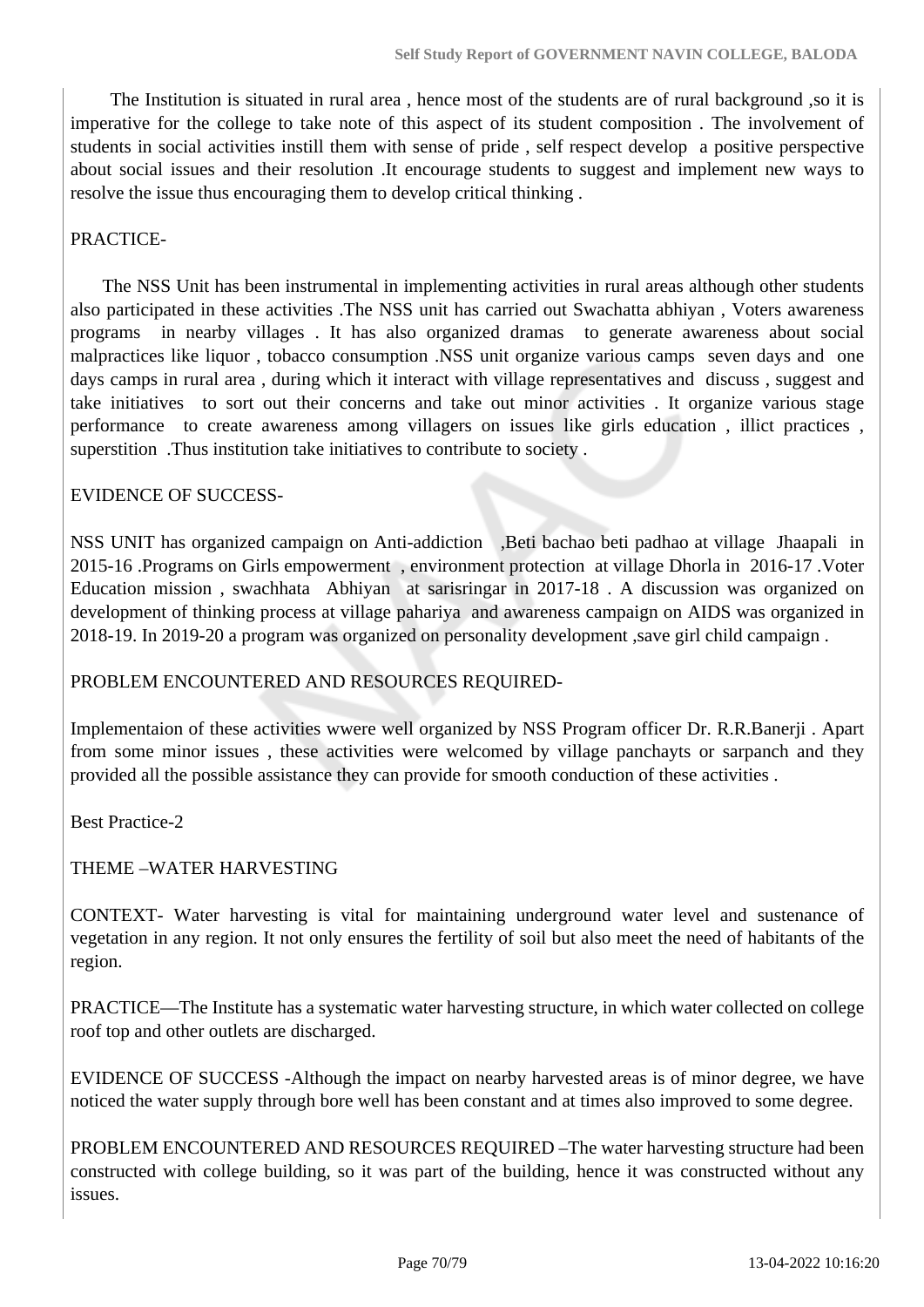#### **7.3 Institutional Distinctiveness**

 **7.3.1 Portray the performance of the Institution in one area distinctive to its priority and thrust within 1000 words**

**Response:** 

#### GROOMING STUDENTS OF RURAL BACKGROOUND –

The Institution is located in rural area with a huge pool of students of village . Most of them have to face varied challenges in their day to day life .This have been a challenge to the Institution to cater students of rural background and groom them . The Institution focus on some of the vital aspects of students personality like their expression skill ,professional skills ,intriguing tendency , self empowerment ,fostering a sense of equality , social interaction and improving their performance in academic fields .To achieve its objective the Institution has conducted various programs like lectures on Personality and communication skills , lectures by invited guest for commercial practice in agricultural technique .guests speakers interacting with students on women empowerment ,most of them through RUSA .NSS campaign in rural areas for educating villagers regarding ill effects of addiction ,use of tobacco products creating awareness about social evil and importance of hygiene and cleanliness .NSS unit of the college had organized various seven days ,one day camps and awareness rally in nearby villages like Jhapali , Dhorla ,saraisringar etc .The NSS unit also organized voters education awareness drive under SVEEP .Students are motivated to participate not only in college activities but also in Education the most important of all the criteria is the focal point of Institution action plan to achieve this objective . The Institution has adopted a well planned academic schedule and time table to ensure that the students get all the learning with respect to their syllabus in addition it also conducts special classes for weaker students and periodic motivational sessions by faculty members . The institution has adopted the practice of delivering the learning content through different modes of teaching like projector based teaching , faculties videos , on site teaching technique , providing contents , notes and the Institution provides book through its library recently the institution is also registered for INFLIBNET online depository of numerous books .

The efforts of the Institution has resulted in excellent academic performance of the students , few of them being Gold medalist in University exams and some other getting jobs in government and private sectors . Institution further strive to chalk out ways to improve the standard and competence of students further .

| <b>File Description</b>                                  | <b>Document</b>      |
|----------------------------------------------------------|----------------------|
| Link for appropriate web in the Institutional<br>website | <b>View Document</b> |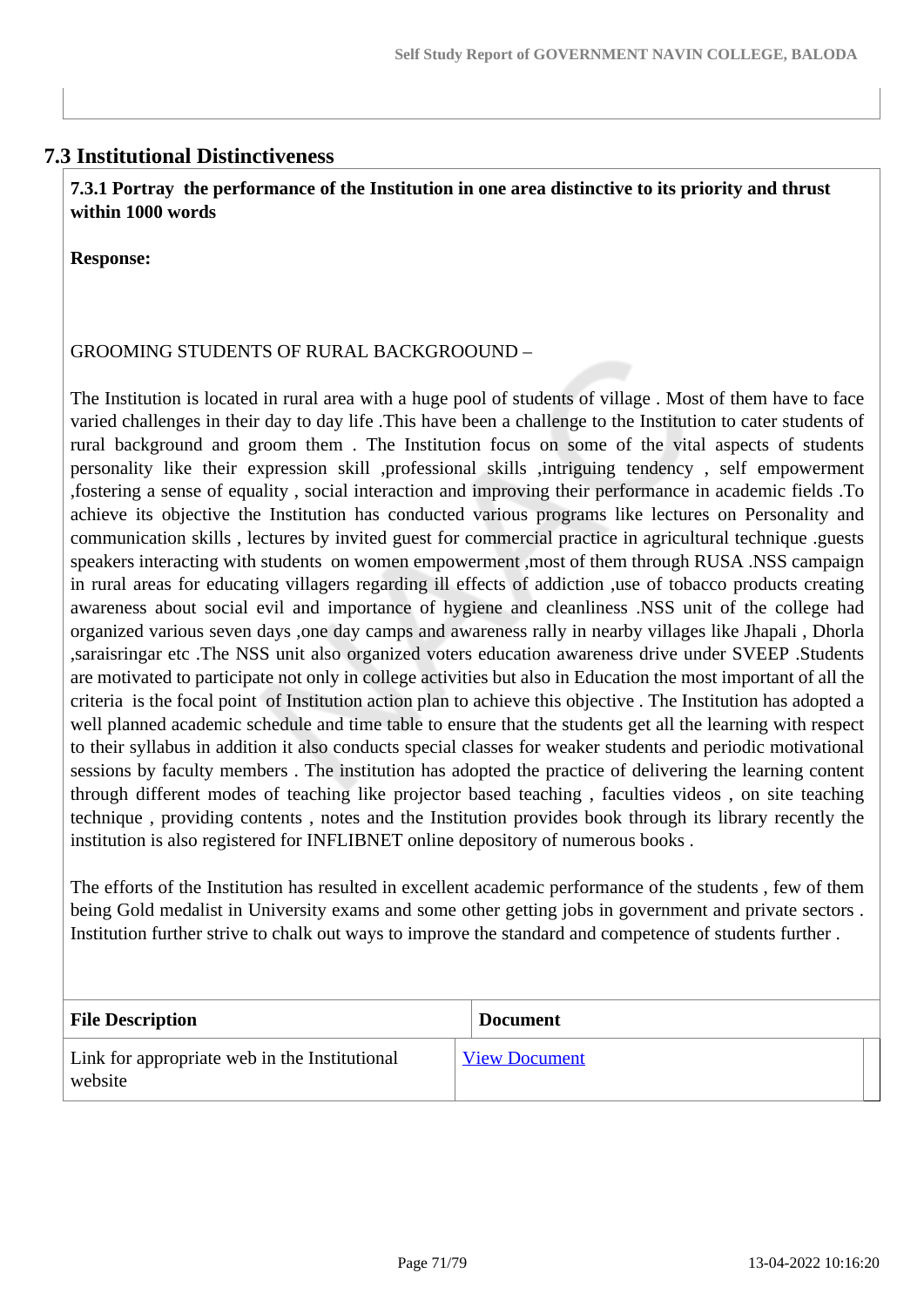## **5. CONCLUSION**

## **Additional Information :**

The Institute has allocated space for study center of " Pt. Sunder Lal Sharma Open University" Bilaspur , providing distance mode of education . Faculties of the college had been part of election conducting process as Master trainers , Sector officer and Presiding Officers .The Institute has been part of Health drives of state government , within the premises of college campus .

## **Concluding Remarks :**

The Institute was established in 2008 .The Institute has an vast campus of ten acres enclosed by boundary and a college building with necessary infrastructure .It offers undergraduate B.Sc , B.Com ,B.A and postgraduate M.Sc. Chemistry ,M.A( Hindi , Sociology & Political Science )programs in some of the streams .The Institute is situated in rural area , hence most of the students are of rural background .The students of the college has performed well not only in academic field by being gold medalist at university level but also in extracurricular activities like cultural , sports etc .The Institute take initiative to groom overall personality of students by organizing lectures on varied topics and ensuring that the students lead in academic field too .It achieve it goal of social well being by disseminating information and creating awareness through its NSS unit .It as an well managed library and recently got INFLIBNET subscription . It has well managed to achieve excellence with its limited available resources of faculties , staff and infrastructure .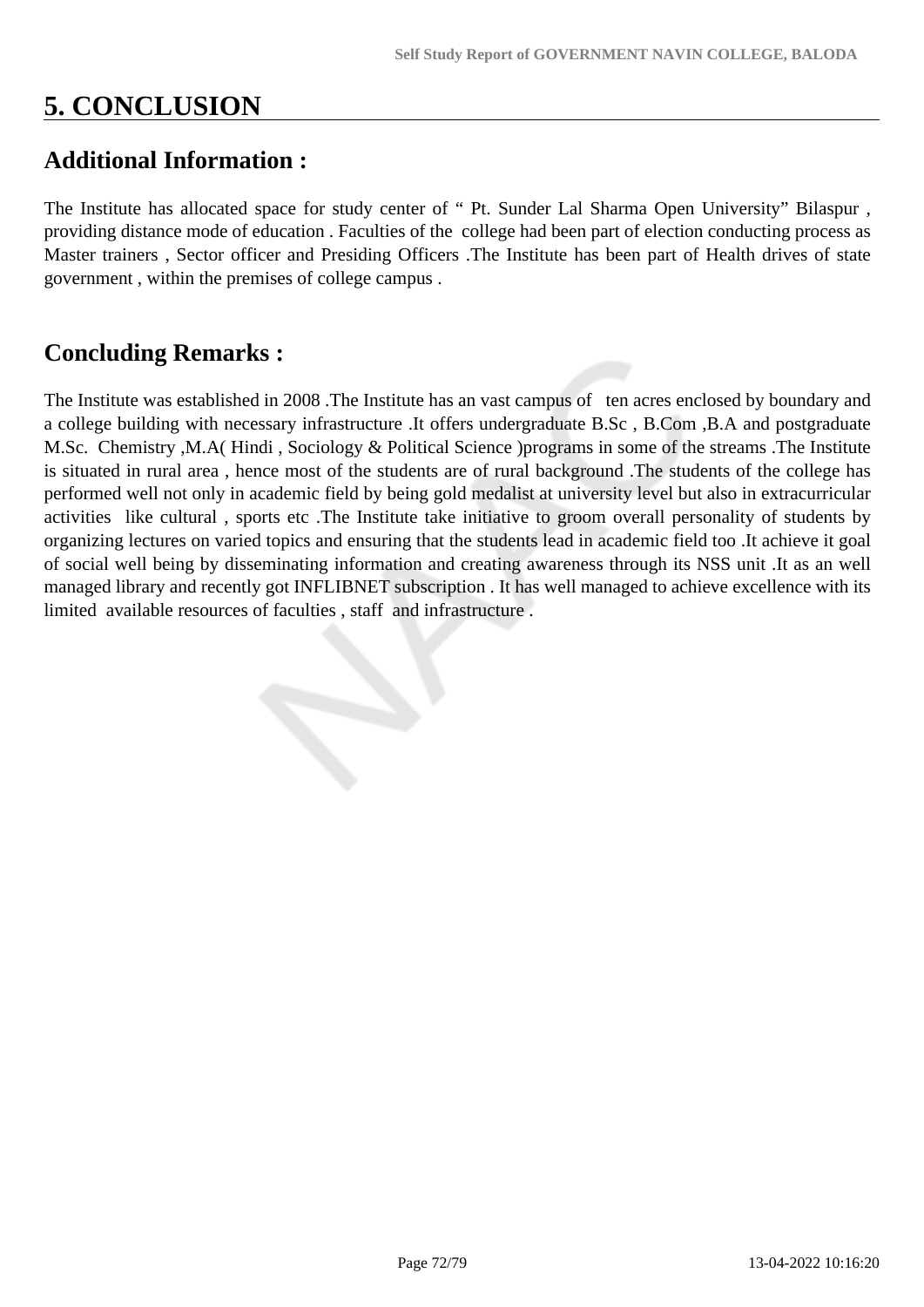## **6.ANNEXURE**

## **1.Metrics Level Deviations**

|       |            |                                                                  |         |         |         | Metric ID Sub Questions and Answers before and after DVV Verification |                                                                                                    |
|-------|------------|------------------------------------------------------------------|---------|---------|---------|-----------------------------------------------------------------------|----------------------------------------------------------------------------------------------------|
| 1.2.1 |            |                                                                  |         |         |         |                                                                       | Percentage of Programmes in which Choice Based Credit System (CBCS)/ elective                      |
|       |            | course system has been implemented                               |         |         |         |                                                                       |                                                                                                    |
|       |            |                                                                  |         |         |         |                                                                       |                                                                                                    |
|       |            |                                                                  |         |         |         |                                                                       | 1.2.1.1. Number of Programmes in which CBCS / Elective course system implemented.                  |
|       |            | Answer before DVV Verification: 9                                |         |         |         |                                                                       |                                                                                                    |
|       |            | Answer after DVV Verification: 8                                 |         |         |         |                                                                       |                                                                                                    |
|       |            | Remark : DVV has made the changes as per IIQA.                   |         |         |         |                                                                       |                                                                                                    |
|       |            |                                                                  |         |         |         |                                                                       |                                                                                                    |
| 2.1.1 |            | <b>Average Enrolment percentage (Average of last five years)</b> |         |         |         |                                                                       |                                                                                                    |
|       |            |                                                                  |         |         |         |                                                                       |                                                                                                    |
|       |            |                                                                  |         |         |         |                                                                       | 2.1.1.1. Number of students admitted year-wise during last five years                              |
|       |            | Answer before DVV Verification:                                  |         |         |         |                                                                       |                                                                                                    |
|       |            | 2019-20                                                          | 2018-19 | 2017-18 | 2016-17 | 2015-16                                                               |                                                                                                    |
|       |            | 813                                                              | 764     | 714     | 740     | 656                                                                   |                                                                                                    |
|       |            | Answer After DVV Verification :                                  |         |         |         |                                                                       |                                                                                                    |
|       |            | 2019-20                                                          | 2018-19 | 2017-18 | 2016-17 | 2015-16                                                               |                                                                                                    |
|       |            |                                                                  |         |         |         |                                                                       |                                                                                                    |
|       |            | 763                                                              | 714     | 564     | 690     | 606                                                                   |                                                                                                    |
|       |            |                                                                  |         |         |         | 2.1.1.2. Number of sanctioned seats year wise during last five years  |                                                                                                    |
|       |            | Answer before DVV Verification:                                  |         |         |         |                                                                       |                                                                                                    |
|       |            | 2019-20                                                          | 2018-19 | 2017-18 | 2016-17 | 2015-16                                                               |                                                                                                    |
|       |            | 945                                                              | 945     | 945     | 945     | 925                                                                   |                                                                                                    |
|       |            | Answer After DVV Verification :                                  |         |         |         |                                                                       |                                                                                                    |
|       |            | 2019-20                                                          | 2018-19 | 2017-18 | 2016-17 | 2015-16                                                               |                                                                                                    |
|       |            | 920                                                              | 920     | 920     | 920     | 875                                                                   |                                                                                                    |
|       |            |                                                                  |         |         |         |                                                                       |                                                                                                    |
|       |            |                                                                  |         |         |         |                                                                       | Remark : DVV has made the changes as per excluding the diploma students.                           |
| 2.1.2 |            |                                                                  |         |         |         |                                                                       | Average percentage of seats filled against reserved categories (SC, ST, OBC, Divyangjan, etc.      |
|       |            |                                                                  |         |         |         |                                                                       | as per applicable reservation policy ) during the last five years (exclusive of supernumerary      |
|       | seats)     |                                                                  |         |         |         |                                                                       |                                                                                                    |
|       |            |                                                                  |         |         |         |                                                                       |                                                                                                    |
|       |            |                                                                  |         |         |         |                                                                       | 2.1.2.1. Number of actual students admitted from the reserved categories year-wise during the last |
|       | five years |                                                                  |         |         |         |                                                                       |                                                                                                    |
|       |            | Answer before DVV Verification:                                  |         |         |         |                                                                       |                                                                                                    |
|       |            | 2019-20                                                          | 2018-19 | 2017-18 | 2016-17 | 2015-16                                                               |                                                                                                    |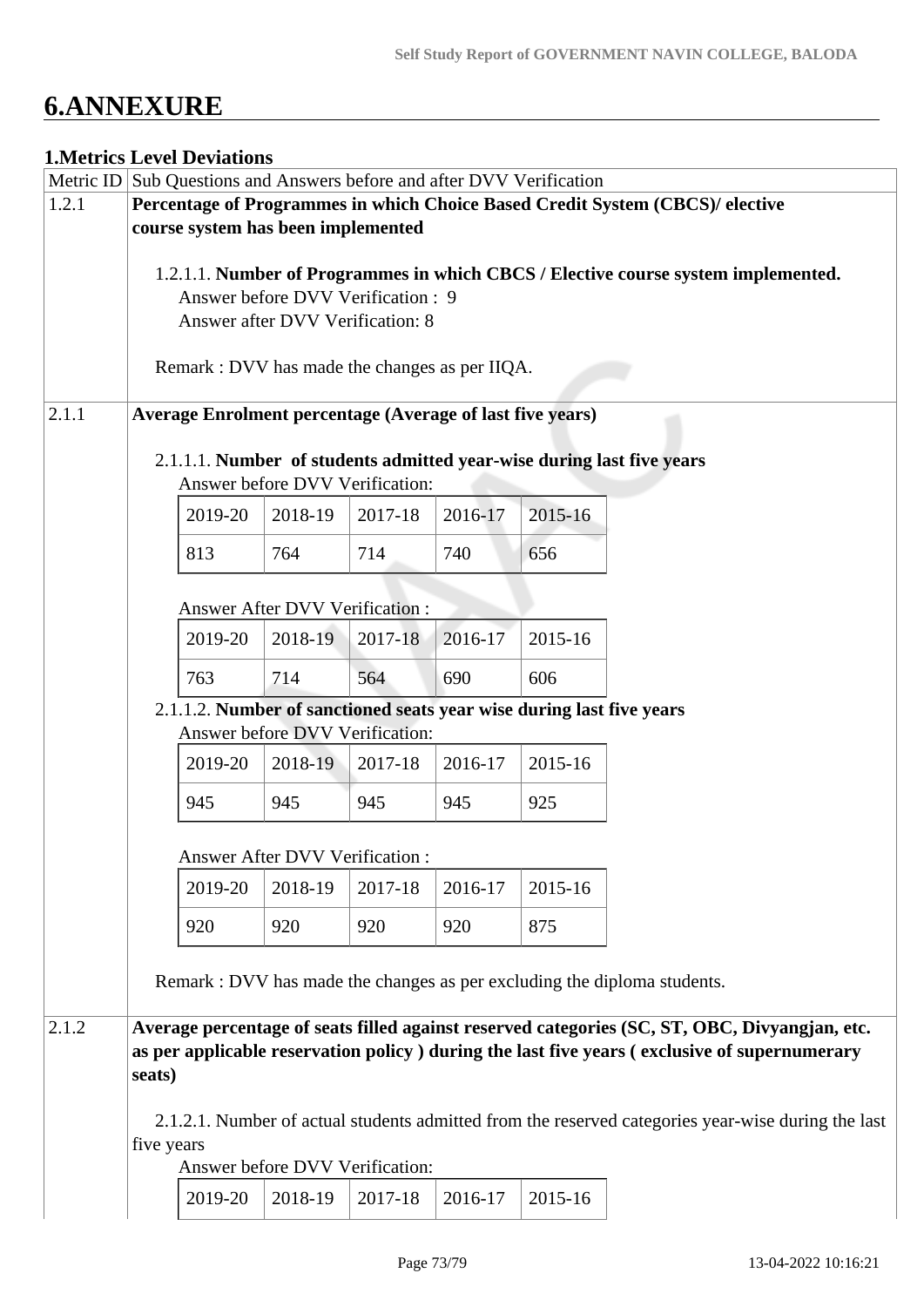|       |            | 634                                                             | 634                                   | 634            | 634            | 582            |                                                                                                                                                                            |
|-------|------------|-----------------------------------------------------------------|---------------------------------------|----------------|----------------|----------------|----------------------------------------------------------------------------------------------------------------------------------------------------------------------------|
|       |            |                                                                 | Answer After DVV Verification :       |                |                |                |                                                                                                                                                                            |
|       |            | 2019-20                                                         | 2018-19                               | 2017-18        | 2016-17        | 2015-16        |                                                                                                                                                                            |
|       |            | 555                                                             | 555                                   | 555            | 555            | 503            |                                                                                                                                                                            |
|       |            | Remark : DVV has given the input by excluding diploma students. |                                       |                |                |                |                                                                                                                                                                            |
| 3.3.2 |            | last five years                                                 |                                       |                |                |                | Number of research papers per teachers in the Journals notified on UGC website during the                                                                                  |
|       |            | five years.                                                     | Answer before DVV Verification:       |                |                |                | 3.3.2.1. Number of research papers in the Journals notified on UGC website during the last                                                                                 |
|       |            | 2019-20                                                         | 2018-19                               | 2017-18        | 2016-17        | 2015-16        |                                                                                                                                                                            |
|       |            | $\overline{0}$                                                  | $\overline{0}$                        | 01             | 01             | 03             |                                                                                                                                                                            |
|       |            |                                                                 | <b>Answer After DVV Verification:</b> |                |                |                |                                                                                                                                                                            |
|       |            | 2019-20                                                         | 2018-19                               | 2017-18        | 2016-17        | 2015-16        |                                                                                                                                                                            |
|       |            | $\Omega$                                                        | $\boldsymbol{0}$                      | $\overline{0}$ | $\overline{0}$ | $\overline{0}$ |                                                                                                                                                                            |
|       |            |                                                                 |                                       |                |                |                | Remark : DVV has given the input by verified the ISSN number from UGC Care list.                                                                                           |
| 3.4.3 |            |                                                                 |                                       |                |                |                | Number of extension and outreach programs conducted by the institution through NSS/NCC,<br>Government and Government recognised bodies during the last five years          |
|       |            | YRC etc., year-wise during the last five years                  | Answer before DVV Verification:       |                |                |                | 3.4.3.1. Number of extension and outreached Programmes conducted in collaboration with<br>industry, community and Non- Government Organizations through NSS/NCC/Red Cross/ |
|       |            | 2019-20                                                         | 2018-19                               | 2017-18        | 2016-17        | 2015-16        |                                                                                                                                                                            |
|       |            | 10                                                              | 18                                    | 10             | 13             | 11             |                                                                                                                                                                            |
|       |            |                                                                 | Answer After DVV Verification:        |                |                |                |                                                                                                                                                                            |
|       |            | 2019-20                                                         | 2018-19                               | 2017-18        | 2016-17        | 2015-16        |                                                                                                                                                                            |
|       |            | 6                                                               | 12                                    | 5              | 9              | 6              |                                                                                                                                                                            |
|       |            |                                                                 |                                       |                |                |                | Remark : DVV has given the input by pro-rata basis of shared signed report by HEI.                                                                                         |
| 3.4.4 | five years |                                                                 |                                       |                |                |                | Average percentage of students participating in extension activities at 3.4.3. above during last                                                                           |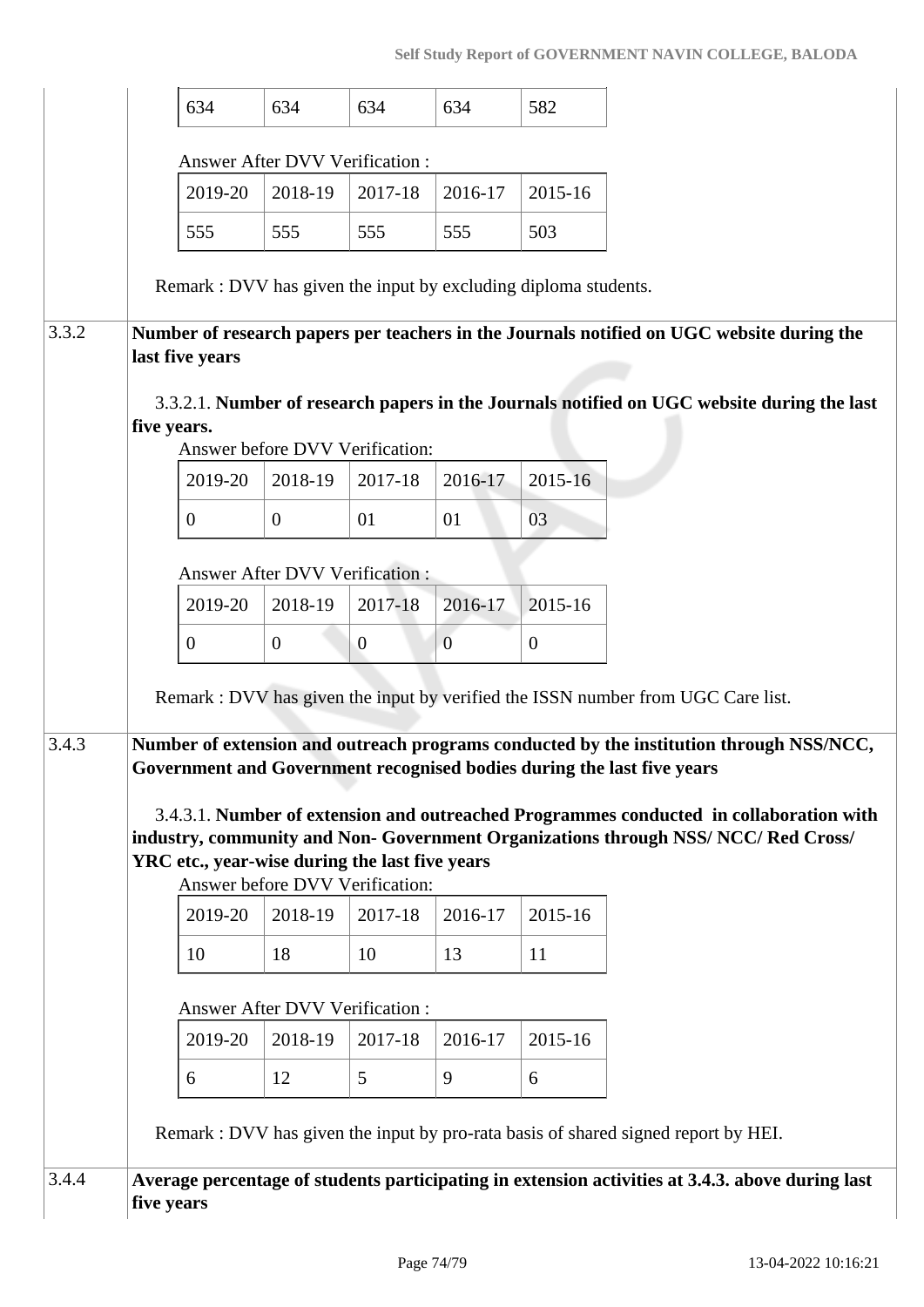3.4.4.1. **Total number of Students participating in extension activities conducted in collaboration with industry, community and Non- Government Organizations such as Swachh Bharat, AIDs awareness, Gender issue etc. year-wise during last five years**

Answer before DVV Verification:

|       | 2019-20                                                                                                                           | 2018-19                                                                                                                                                                      | 2017-18 | 2016-17 | 2015-16 |                                                                                    |                                                                                              |  |
|-------|-----------------------------------------------------------------------------------------------------------------------------------|------------------------------------------------------------------------------------------------------------------------------------------------------------------------------|---------|---------|---------|------------------------------------------------------------------------------------|----------------------------------------------------------------------------------------------|--|
|       | 649                                                                                                                               | 1115                                                                                                                                                                         | 675     | 843     | 644     |                                                                                    |                                                                                              |  |
|       |                                                                                                                                   | Answer After DVV Verification:                                                                                                                                               |         |         |         |                                                                                    |                                                                                              |  |
|       | 2019-20                                                                                                                           | 2018-19                                                                                                                                                                      | 2017-18 | 2016-17 | 2015-16 |                                                                                    |                                                                                              |  |
|       | 453                                                                                                                               | 468                                                                                                                                                                          | 354     | 370     | 420     |                                                                                    |                                                                                              |  |
|       |                                                                                                                                   |                                                                                                                                                                              |         |         |         | Remark : DVV has given the input by pro-rata basis of shared signed report by HEI. |                                                                                              |  |
| 4.1.4 | last five years(INR in Lakhs)                                                                                                     |                                                                                                                                                                              |         |         |         |                                                                                    | Average percentage of expenditure, excluding salary for infrastructure augmentation during   |  |
|       | five years (INR in lakhs)                                                                                                         | Answer before DVV Verification:                                                                                                                                              |         |         |         |                                                                                    | 4.1.4.1. Expenditure for infrastructure augmentation, excluding salary year-wise during last |  |
|       | 2019-20                                                                                                                           | 2018-19                                                                                                                                                                      | 2017-18 | 2016-17 | 2015-16 |                                                                                    |                                                                                              |  |
|       | 0.09                                                                                                                              | 4.95                                                                                                                                                                         | 4.58    | 20.55   | 1.82    |                                                                                    |                                                                                              |  |
|       |                                                                                                                                   | Answer After DVV Verification :                                                                                                                                              |         |         |         |                                                                                    |                                                                                              |  |
|       | 2019-20                                                                                                                           | 2018-19                                                                                                                                                                      | 2017-18 | 2016-17 | 2015-16 |                                                                                    |                                                                                              |  |
|       | 0.00                                                                                                                              | 3.99                                                                                                                                                                         | 3.99    | 2.85    | 1.90    |                                                                                    |                                                                                              |  |
| 4.2.2 | The institution has subscription for the following e-resources<br>1. e-journals<br>2. e-ShodhSindhu<br>4. e-books<br>5. Databases | 3. Shodhganga Membership<br>6. Remote access to e-resources<br>Answer before DVV Verification : B. Any 3 of the above<br>Answer After DVV Verification: E. None of the above |         |         |         |                                                                                    |                                                                                              |  |
|       |                                                                                                                                   | Remark : DVV has made the changes as per provided report by HEI.                                                                                                             |         |         |         |                                                                                    |                                                                                              |  |
| 4.3.3 | <b>Bandwidth of internet connection in the Institution</b>                                                                        | Answer before DVV Verification : A. 250 MBPS<br>Answer After DVV Verification: E. < 5 MBPS                                                                                   |         |         |         |                                                                                    |                                                                                              |  |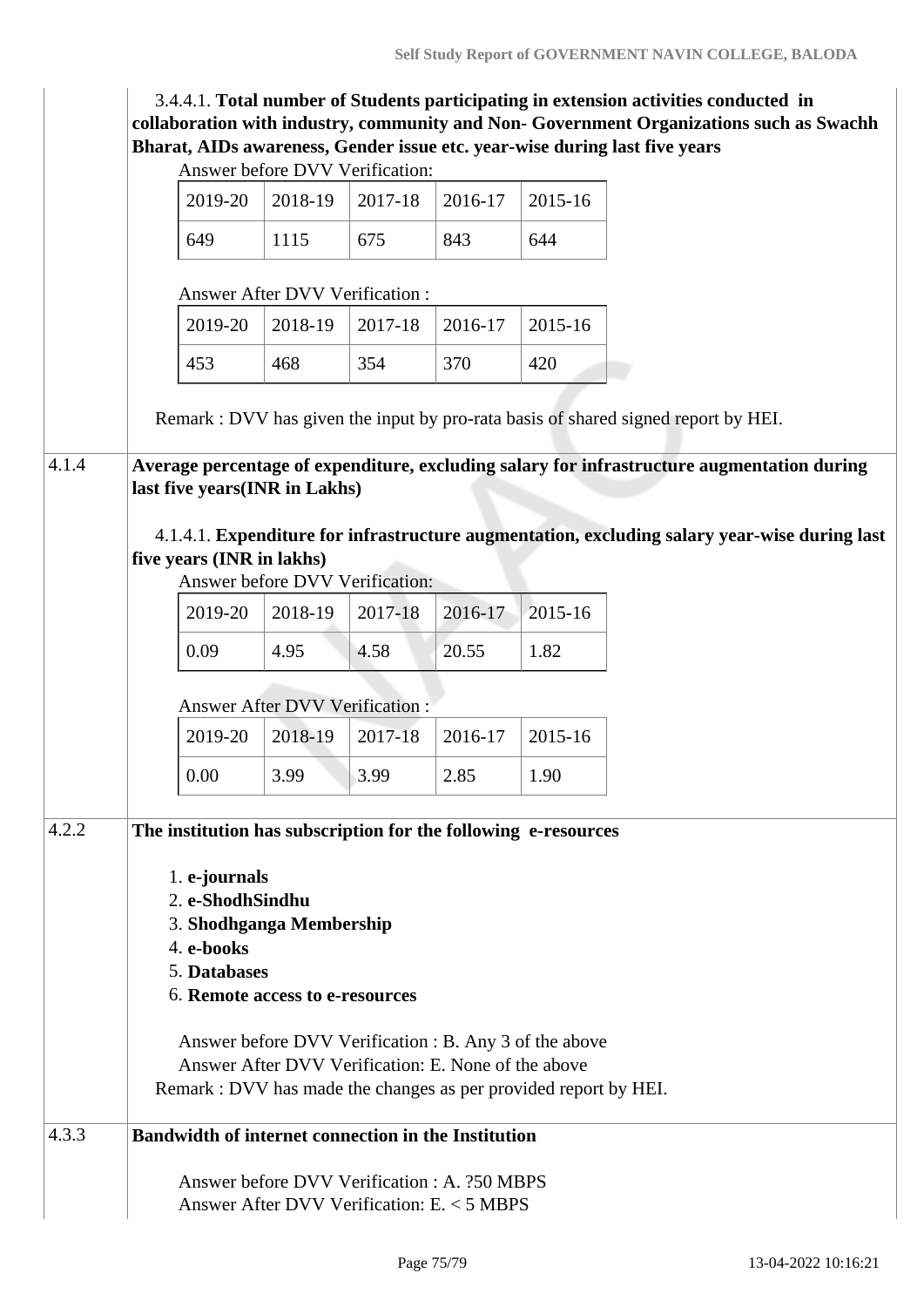| 4.4.1 | Remark: Speed has not reflect in provided bill by HEI.<br>Lakhs)        |                                                                                                             |                |              |                  | Average percentage of expenditure incurred on maintenance of infrastructure (physical and<br>academic support facilities) excluding salary component during the last five years(INR in  |
|-------|-------------------------------------------------------------------------|-------------------------------------------------------------------------------------------------------------|----------------|--------------|------------------|-----------------------------------------------------------------------------------------------------------------------------------------------------------------------------------------|
|       | (INR in lakhs)                                                          | Answer before DVV Verification:                                                                             |                |              |                  | 4.4.1.1. Expenditure incurred on maintenance of infrastructure (physical facilities and<br>academic support facilities) excluding salary component year-wise during the last five years |
|       | 2019-20                                                                 | 2018-19                                                                                                     | 2017-18        | 2016-17      | 2015-16          |                                                                                                                                                                                         |
|       | 2.16                                                                    | 1.80                                                                                                        | 3.07           | 5.28         | 1.58             |                                                                                                                                                                                         |
|       |                                                                         | <b>Answer After DVV Verification:</b>                                                                       |                |              |                  |                                                                                                                                                                                         |
|       | 2019-20                                                                 | 2018-19                                                                                                     | 2017-18        | 2016-17      | $2015 - 16$      |                                                                                                                                                                                         |
|       | 0.24                                                                    | 0.11                                                                                                        | 0.04           | 0.52         | 0.64             |                                                                                                                                                                                         |
|       | counselling offered by the institution year wise during last five years | Answer before DVV Verification:                                                                             |                |              |                  | 5.1.4.1. Number of students benefitted by guidance for competitive examinations and career                                                                                              |
|       |                                                                         |                                                                                                             |                |              |                  |                                                                                                                                                                                         |
|       | 2019-20                                                                 | 2018-19                                                                                                     | 2017-18        | 2016-17      | 2015-16          |                                                                                                                                                                                         |
|       | $\boldsymbol{0}$                                                        | 56                                                                                                          | $\overline{0}$ | $\mathbf{0}$ | 74               |                                                                                                                                                                                         |
|       |                                                                         | <b>Answer After DVV Verification:</b>                                                                       |                |              |                  |                                                                                                                                                                                         |
|       | 2019-20                                                                 | 2018-19                                                                                                     | 2017-18        | 2016-17      | 2015-16          |                                                                                                                                                                                         |
|       | $\overline{0}$                                                          | $\overline{0}$                                                                                              | $\overline{0}$ | $\mathbf{0}$ | $\boldsymbol{0}$ |                                                                                                                                                                                         |
|       | Remark: DVV has not consider provided list by HEI.                      |                                                                                                             |                |              |                  |                                                                                                                                                                                         |
| 6.2.3 | Implementation of e-governance in areas of operation                    |                                                                                                             |                |              |                  |                                                                                                                                                                                         |
|       | 1. Administration<br>4. Examination                                     | 2. Finance and Accounts<br><b>3. Student Admission and Support</b>                                          |                |              |                  |                                                                                                                                                                                         |
|       | Remark : ERP and other supporting has not provided by HEI.              | Answer before DVV Verification : A. All of the above<br>Answer After DVV Verification: E. None of the above |                |              |                  |                                                                                                                                                                                         |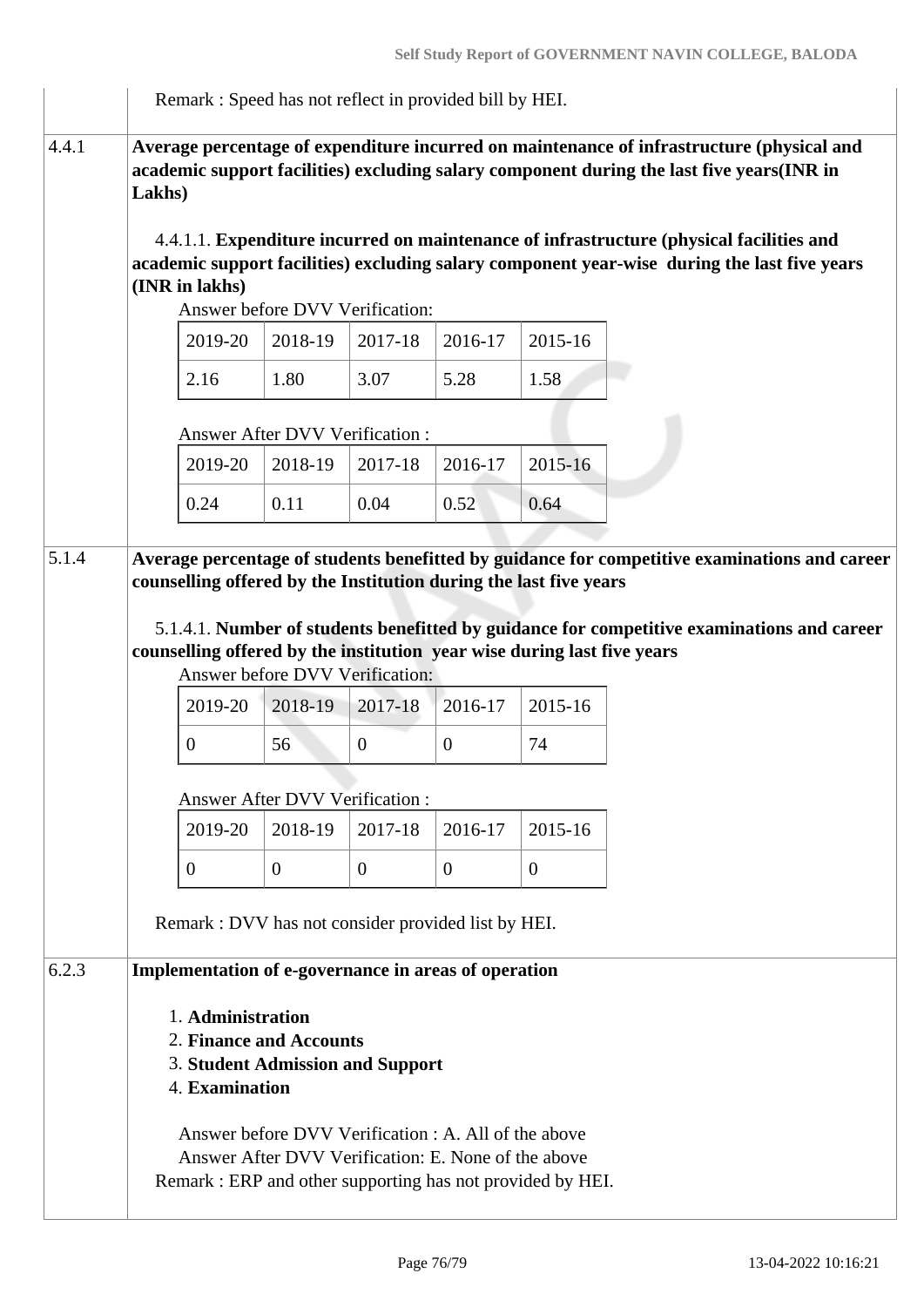| 6.3.3 | the institution for teaching and non teaching staff during the last five years                    |                                                                                                           |              |                |                | Average number of professional development /administrative training programs organized by                                                                                                |
|-------|---------------------------------------------------------------------------------------------------|-----------------------------------------------------------------------------------------------------------|--------------|----------------|----------------|------------------------------------------------------------------------------------------------------------------------------------------------------------------------------------------|
|       | years                                                                                             |                                                                                                           |              |                |                | 6.3.3.1. Total number of professional development /administrative training Programmes<br>organized by the institution for teaching and non teaching staff year-wise during the last five |
|       |                                                                                                   | Answer before DVV Verification:                                                                           |              |                |                |                                                                                                                                                                                          |
|       | 2019-20                                                                                           | 2018-19                                                                                                   | 2017-18      | 2016-17        | 2015-16        |                                                                                                                                                                                          |
|       | 1                                                                                                 | $\mathbf{1}$                                                                                              | $\mathbf{0}$ | $\overline{0}$ | $\overline{0}$ |                                                                                                                                                                                          |
|       |                                                                                                   | Answer After DVV Verification:                                                                            |              |                |                |                                                                                                                                                                                          |
|       | 2019-20                                                                                           | 2018-19                                                                                                   | 2017-18      | 2016-17        | 2015-16        |                                                                                                                                                                                          |
|       | $\mathbf{0}$                                                                                      | $\theta$                                                                                                  | $\mathbf{0}$ | $\overline{0}$ | $\overline{0}$ |                                                                                                                                                                                          |
|       | Remark: Report for programs not shared by HEI.                                                    |                                                                                                           |              |                |                |                                                                                                                                                                                          |
| 7.1.4 | Water conservation facilities available in the Institution:<br>1. Rain water harvesting           |                                                                                                           |              |                |                |                                                                                                                                                                                          |
|       | 2. Borewell /Open well recharge<br>3. Construction of tanks and bunds<br>4. Waste water recycling |                                                                                                           |              |                |                |                                                                                                                                                                                          |
|       |                                                                                                   |                                                                                                           |              |                |                | 5. Maintenance of water bodies and distribution system in the campus                                                                                                                     |
|       |                                                                                                   | Answer before DVV Verification : C. 2 of the above<br>Answer After DVV Verification: E. None of the above |              |                |                |                                                                                                                                                                                          |
|       |                                                                                                   |                                                                                                           |              |                |                | Remark : DVV has not consider provided report and Bill has not provided by HEI                                                                                                           |
| 7.1.5 | Green campus initiatives include:                                                                 |                                                                                                           |              |                |                |                                                                                                                                                                                          |
|       | 1. Restricted entry of automobiles                                                                |                                                                                                           |              |                |                |                                                                                                                                                                                          |
|       | 2. Use of Bicycles/ Battery powered vehicles<br>3. Pedestrian Friendly pathways                   |                                                                                                           |              |                |                |                                                                                                                                                                                          |
|       | 4. Ban on use of Plastic                                                                          |                                                                                                           |              |                |                |                                                                                                                                                                                          |
|       | 5. landscaping with trees and plants                                                              |                                                                                                           |              |                |                |                                                                                                                                                                                          |
|       |                                                                                                   | Answer before DVV Verification : A. Any 4 or All of the above                                             |              |                |                |                                                                                                                                                                                          |
|       |                                                                                                   | Answer After DVV Verification: D. 1 of the above                                                          |              |                |                | Remark : DVV has select D. 1 of the above as per shared circulars by HEI.                                                                                                                |
|       |                                                                                                   |                                                                                                           |              |                |                |                                                                                                                                                                                          |

## **2.Extended Profile Deviations**

| ID  | <b>Extended Questions</b>                                |
|-----|----------------------------------------------------------|
| 1.2 | Number of programs offered year-wise for last five years |
|     |                                                          |
|     |                                                          |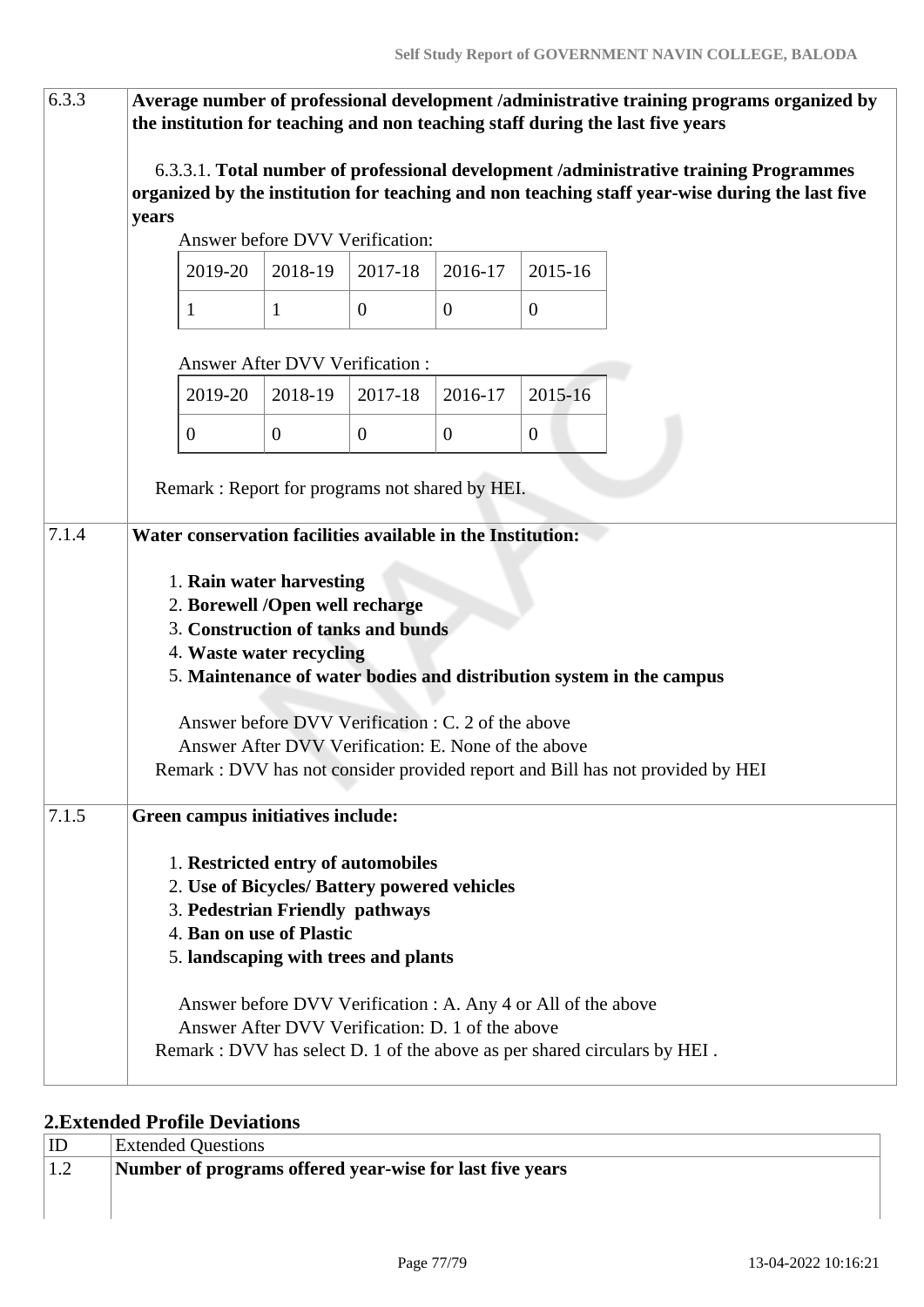|                | Answer before DVV Verification:       |                |                                                                                    |                |
|----------------|---------------------------------------|----------------|------------------------------------------------------------------------------------|----------------|
| 2019-20        | 2018-19                               | 2017-18        | 2016-17                                                                            | 2015-16        |
| $\overline{9}$ | 9                                     | 9              | 9                                                                                  | 9              |
|                | Answer After DVV Verification:        |                |                                                                                    |                |
| 2019-20        | 2018-19                               | 2017-18        | 2016-17                                                                            | 2015-16        |
| $8\,$          | 8                                     | 8              | 8                                                                                  | 8              |
|                | Answer before DVV Verification:       |                | Number of students year-wise during last five years                                |                |
| 2019-20        | 2018-19                               | 2017-18        | 2016-17                                                                            | 2015-16        |
| 813            | 764                                   | 714            | 740                                                                                | 672            |
|                | Answer After DVV Verification:        |                |                                                                                    |                |
| 2019-20        | 2018-19                               | 2017-18        | 2016-17                                                                            | 2015-16        |
| 810            | 760                                   | 712            | 739                                                                                | 671            |
| 2019-20<br>634 | 2018-19<br>634                        | 2017-18<br>634 | 2016-17<br>634                                                                     | 2015-16<br>582 |
|                |                                       |                |                                                                                    |                |
|                | <b>Answer After DVV Verification:</b> |                |                                                                                    |                |
| 2019-20        | 2018-19                               | 2017-18        | 2016-17                                                                            | 2015-16        |
| 555            | 555                                   | 555            | 555                                                                                | 503            |
|                | Answer before DVV Verification:       |                | Number of outgoing / final year students year-wise during last five years          |                |
| 2019-20        | 2018-19                               | 2017-18        | 2016-17                                                                            | 2015-16        |
| 262            | 216                                   | 192            | 168                                                                                | 181            |
|                | Answer After DVV Verification:        |                |                                                                                    |                |
| 2019-20        | 2018-19                               | 2017-18        | 2016-17                                                                            | 2015-16        |
| 262            | 217                                   | 195            | 170                                                                                | 185            |
|                | Answer before DVV Verification:       |                | Total Expenditure excluding salary year-wise during last five years (INR in Lakhs) |                |